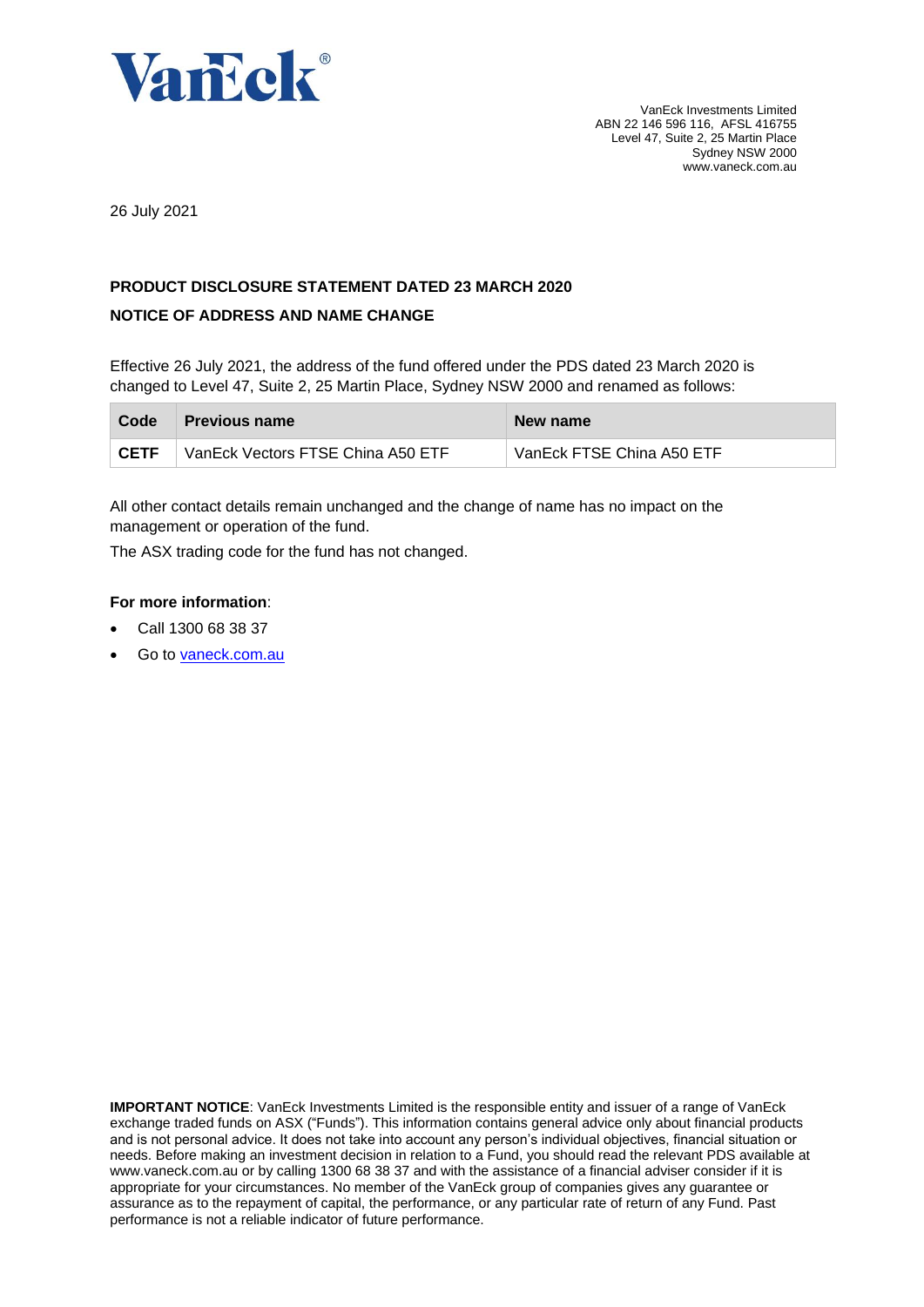

# VanEck Vectors® FTSE China A50 ETF

ASX code: CETF ARSN: 634 551 125

# Replacement Product Disclosure Statement

Effective 23 April 2020

Issued by VanEck Investments Limited ABN 22 146 596 116 AFSL No 416755

Issue date: 23 March 2020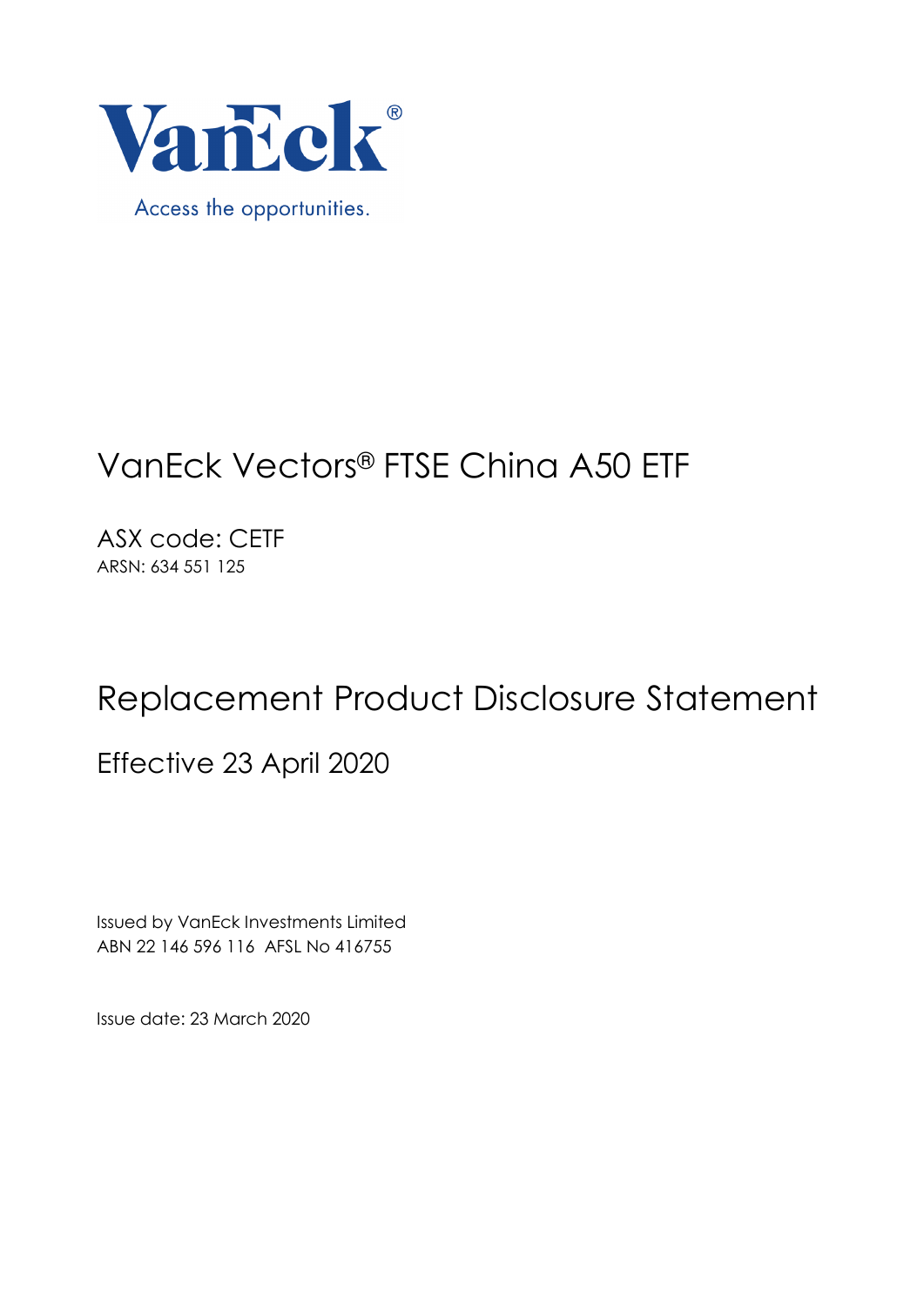# Corporate directory

#### **Responsible Entity**

VanEck Investments Limited Aurora Place Level 4, 88 Phillip Street Sydney, NSW, 2000 Telephone: 1300 68 38 37 Website: [www.vaneck.com.au](http://www.vaneck.com.au/)

## **Registrar**

Link Market Services Limited Locked Bag A14 Sydney South, NSW, 1235 Telephone: 1300 68 38 37 Website: [www.linkmarketservices.com.au](http://www.linkmarketservices.com.au/) Email: [vaneck@linkmarketservices.com.au](mailto:vaneck@linkmarketservices.com.au)

#### **VanEck Capital Markets**

8:30 am to 5:30 pm Sydney time Monday to Friday Telephone: +61 2 8038 3317 Facsimile: +61 2 8038 3349 E-mail: [capital.markets@vaneck.com.au](mailto:capital.markets@vaneck.com.au)  Website: www.vaneck.com.au

# **Auditor**

Ernst & Young Level 34, EY Centre 200 George Street Sydney, NSW, 2000 Telephone: (02) 9248 5555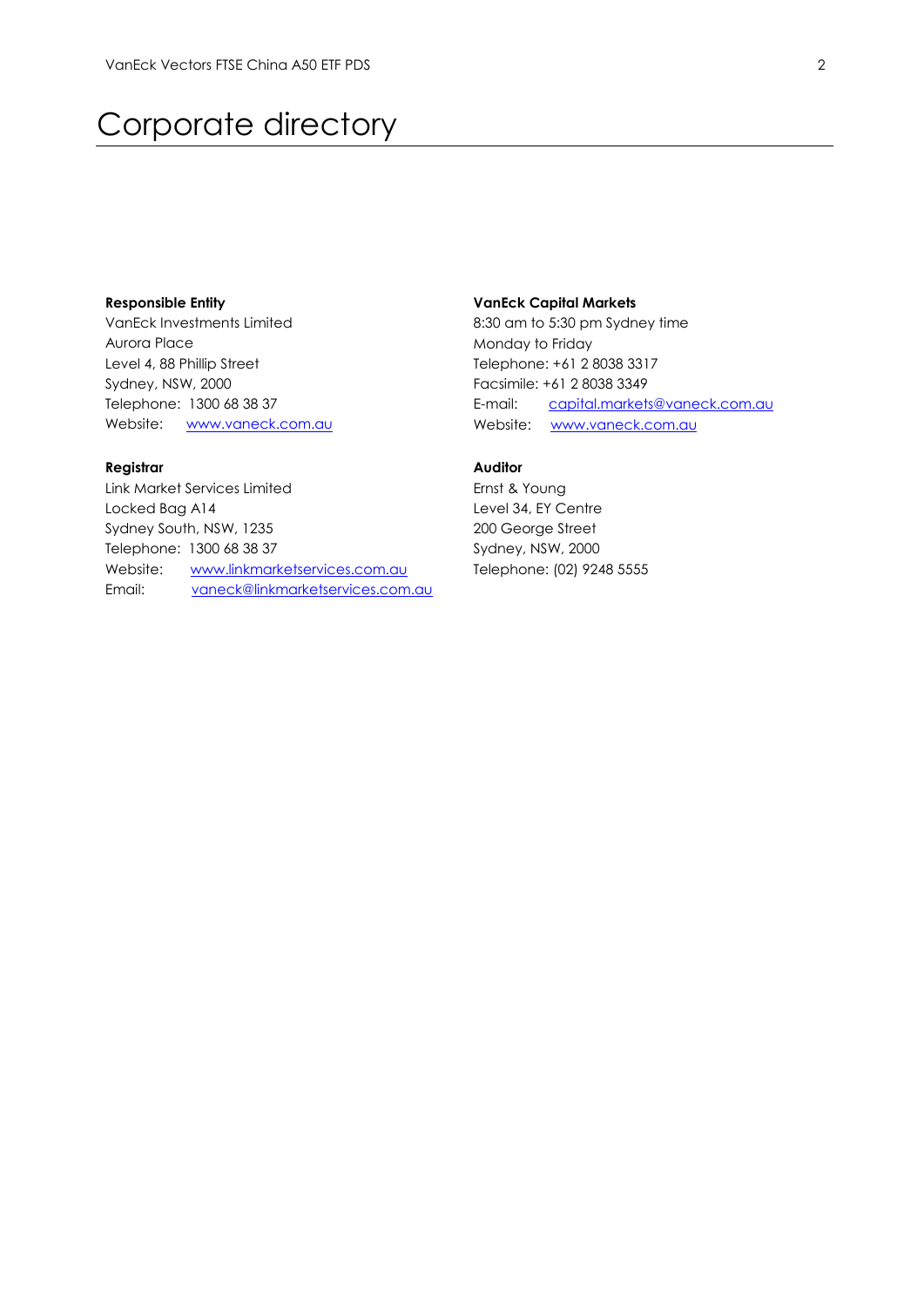# <span id="page-3-0"></span>Contents

| $\mathbf{1}$      |  |
|-------------------|--|
| $\overline{2}$    |  |
| 3                 |  |
| 4                 |  |
| 5                 |  |
| 6                 |  |
| 7                 |  |
| 8                 |  |
| 9                 |  |
| 10                |  |
| 11                |  |
| $12 \overline{ }$ |  |
| 13                |  |
| 14                |  |
|                   |  |
|                   |  |

VanEck®, VanEck Vectors® and Van Eck® are trademarks of Van Eck Associates Corporation. © 2020 VanEck Australia Pty Ltd.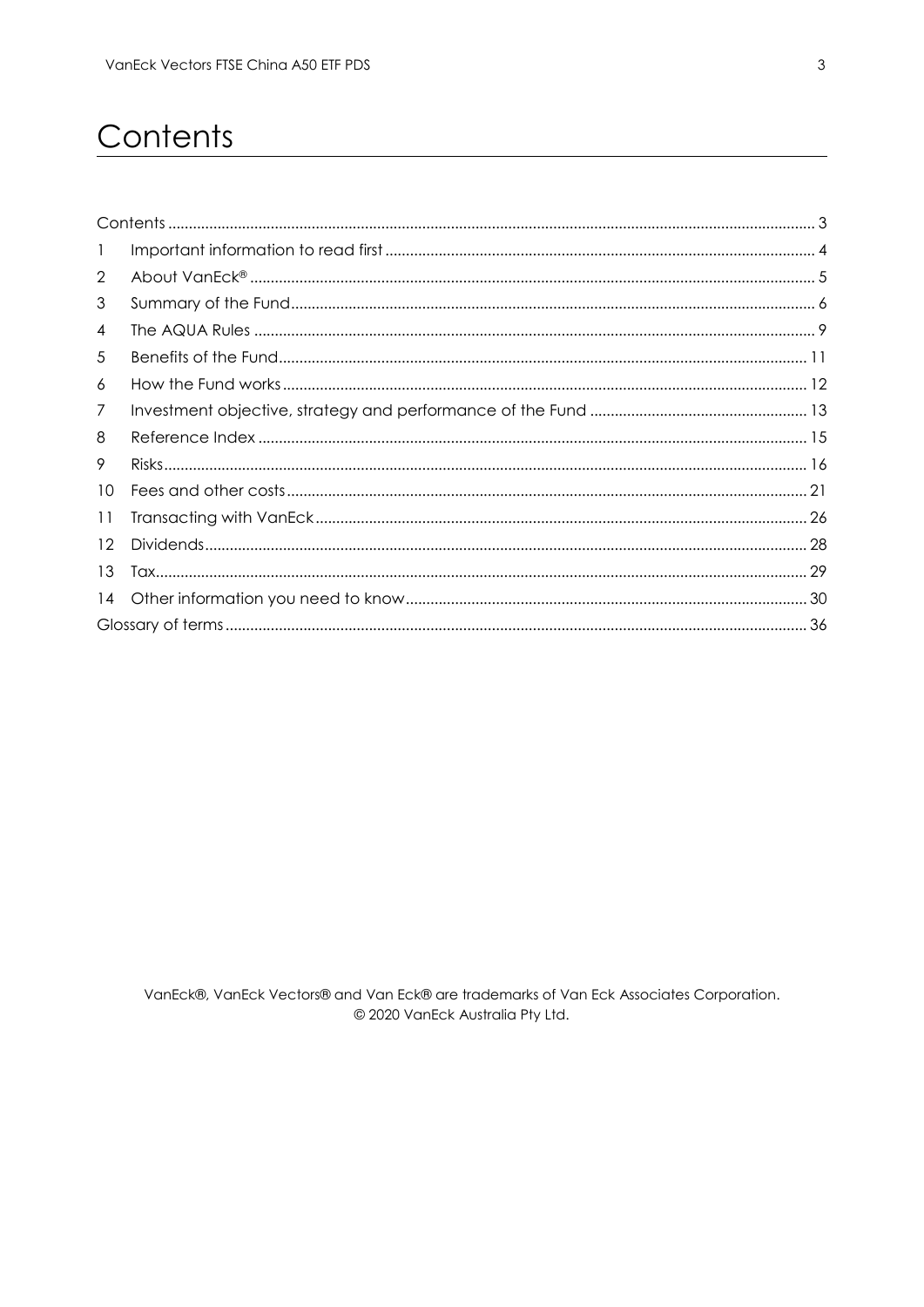# <span id="page-4-0"></span>1 Important information to read first

#### **1.1 This product disclosure statement ('PDS')**

This PDS is issued by VanEck Investments Limited ABN 22 146 596 116 AFSL No 416755 as responsible entity of the VanEck Vectors FTSE China A50 ETF ('**the Fund**'). It replaces the PDS dated 30 August 2019 and takes effect on and from 23 April 2020.

The Fund is a registered managed investment scheme having Australian registered scheme number (ARSN) 634 551 125. A class of units in the Fund ('**ETF Units**') is admitted to quotation and trading as an Exchange Traded Fund ('**ETF**') on the Australian Securities Exchange. ETF Units may also be traded on the licensed financial market operated by Chi-X Australia Pty Ltd ('**Chi-X**'). For ease, all references in this PDS are only to '**ASX**'.

References in this PDS to '**VanEck**', '**us**', '**we**', '**our**' or '**Responsible Entity**' are a reference to VanEck Investments Limited in its capacity as responsible entity of the Fund. Capitalised terms (Like This) in this PDS are defined in the '*Glossary of terms*'.

A copy of this PDS has been lodged with the Australian Securities and Investments Commission ('**ASIC**') and ASX, and will be filed with the Registrar of Financial Service Providers, New Zealand ('**RFSPNZ**'). Neither ASIC, ASX, nor RFSPNZ take any responsibility for the contents of this PDS. By investing in the Fund, you agree to be bound by the terms of the PDS and the Fund constitution ('**Constitution**') as amended from time to time.

### **1.2 Authorised Participants**

The offer of ETF Units in this PDS is only for Authorised Participants ( or '**APs**') as defined in the Glossary. Only APs may acquire ETF Units directly from VanEck.

#### **1.3 ASX Investors**

All investors may trade ETF Units on ASX ('**ASX Investors**'), in the same way they trade shares in a listed company, through their online broker, stockbroker or financial adviser ('**Broker**') and are not required to submit an application under this PDS. ASX Investors may use this PDS for information purposes only and are bound by its terms.

#### **1.4 The offer in this PDS**

The offer of ETF Units referred to in this PDS is for a class of Units in the Fund that are quoted on ASX. As at the date of this PDS, the Fund only has a single class of Units. Under the Constitution, VanEck is permitted to establish different classes of Units.

#### **1.5 Up to date information**

All information in this PDS is current as at the date of this PDS. Unless otherwise stated, VanEck sources its data from public or licensed market data. Information in this PDS is subject to change from time to time. We may provide notices of any updates or changes to information that are not materially adverse to investors by publishing a notice at [www.vaneck.com.au](http://www.vaneck.com.au/) on the Fund's page. If we issue a supplementary or replacement PDS, in addition to updating the documents on our website we will make an announcement on ASX. A paper copy of this PDS and any updated information will be provided free of charge on request by contacting us at 1300 68 38 37.

#### **1.6 General advice warning**

This PDS contains general information only about an Australian financial product and is not personal financial advice. It does not constitute an offer in any other jurisdiction. It is not a recommendation by us or any other person to invest in the Fund. The information does not take into account the individual investment objectives, financial situation or needs of any person. Before making an investment decision, you should consider (in consultation with a financial adviser) if the investment is appropriate for your personal financial situation, needs and objectives. You can check if an adviser is licensed by contacting ASIC on 1300 300 630 or at [www.asic.gov.au.](http://www.asic.gov.au/)

An investment in the Fund is subject to various risks (see section 9), including possible delays in repayment and loss of income and capital invested. None of VanEck Investments Limited, VanEck Australia Pty Ltd, Van Eck Associates Corporation or their related entities, directors or officers, gives any guarantee or assurance as to the performance of the Fund, the payment of income or the repayment of capital invested.

#### **1.7 Foreign Investors**

Foreign professional and institutional investors may act as Authorised Participants subject to relevant laws and regulations including restrictions on redemptions.

Other Foreign Investors may trade ETF Units on ASX via their stockbroker.

ETF Units are not intended to be sold to United States ('**US**') Persons as defined under Regulation S of the US federal securities laws.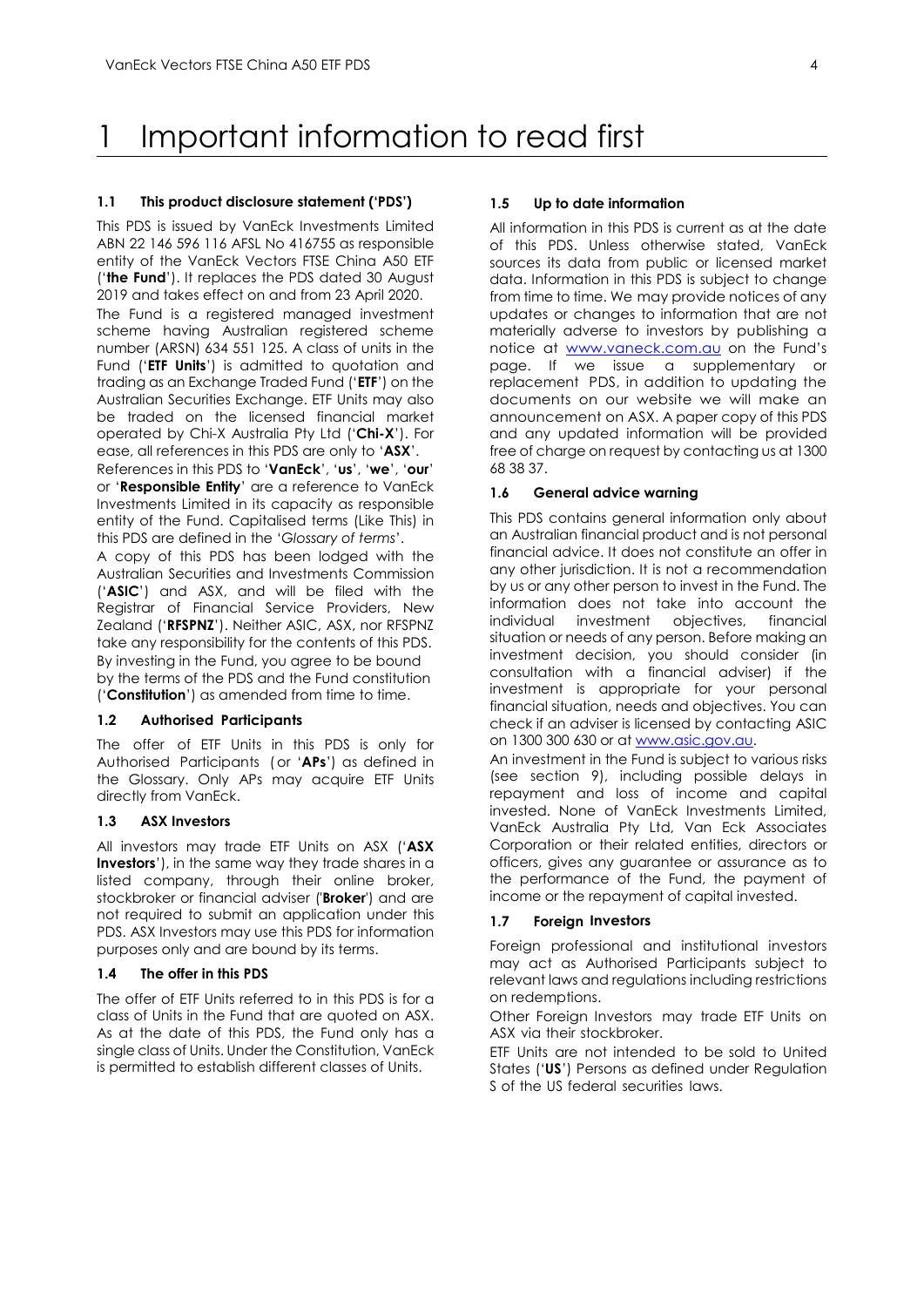# <span id="page-5-0"></span>2 About VanEck®

#### **2.1 VanEck Investments Limited**

VanEck Investments Limited is the Responsible Entity of the Fund and the issuer of this PDS and the ETF Units and is responsible for the management, operation and administration of the Fund.

For more information about VanEck's powers and duties as Responsible Entity see section 14.1.

VanEck Investments Limited is a wholly owned Australian subsidiary of New York based asset manager Van Eck Associates Corporation.

#### **2.2 RQFII license**

VanEck has been granted a Renminbi Qualified Institutional Investor ('**RQFII**') license by the China Securities and Regulatory Commission ('**CSRC**') enabling us to offer investors direct access to the potential opportunities in the China equities market via a portfolio of China A-shares.

#### **2.3 VanEck Vectors® ETFs**

VanEck's exchange traded products ('**ETPs**') have been offered in the US since 2006 and span many asset classes including equities and fixed income in both developed and emerging markets.

As at 28 February 2020 the VanEck group's family of ETPs totalled over \$70 billion in assets under management, making it one of the largest ETP families worldwide.

#### **2.4 Founded in 1955**

Van Eck Associates Corporation is a privately held global asset management firm founded in New York in 1955. The firm was among the first US money managers helping investors achieve greater diversification through global investing.

Today we are recognised for being a pioneer in global markets and for drawing on our experience to offer innovative solutions.

Our mission is to offer investors intelligently designed investment strategies that take advantage of targeted market opportunities.

With offices in key financial centres and regions including New York, Sydney, Shanghai, Frankfurt, Dublin, Amsterdam, Madrid and Zurich, the firm offers investors broad investment reach with deep experience.

As at 28 February 2020, VanEck group managed over \$80 billion in investor assets including its VanEck Vectors ETP business.

For more information on VanEck, visit [www.vaneck.com.au.](http://www.vaneck.com.au/)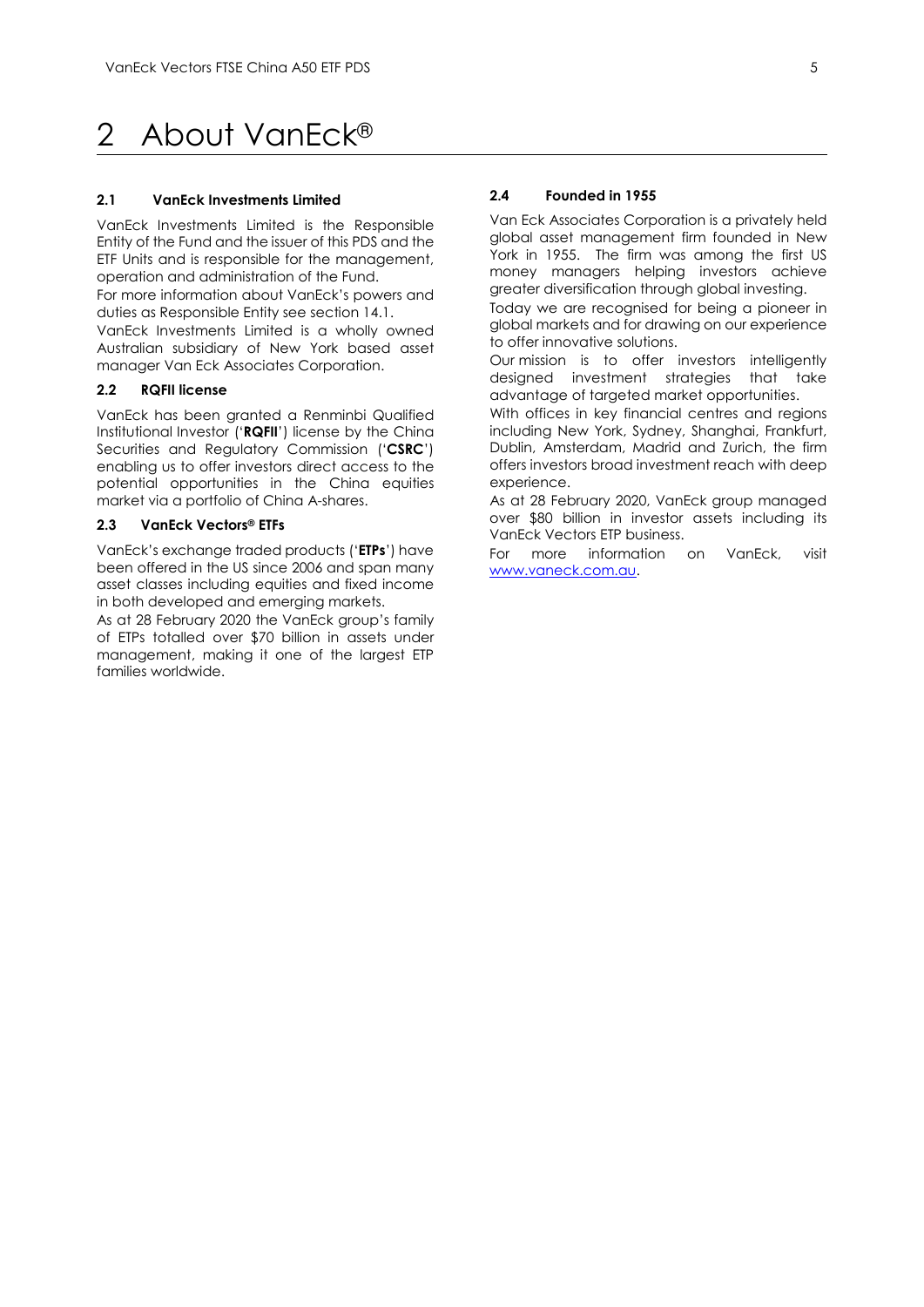# <span id="page-6-0"></span>3 Summary of the Fund

|                                                         | <b>VanEck Vectors FTSE Ching A50 ETF</b>                                                                                                                                                                                                                                                                                                                                                                                                                                                                                                                                                                                                                                                                                                                                                                                                                                                                                                                                                  | For more<br>information |
|---------------------------------------------------------|-------------------------------------------------------------------------------------------------------------------------------------------------------------------------------------------------------------------------------------------------------------------------------------------------------------------------------------------------------------------------------------------------------------------------------------------------------------------------------------------------------------------------------------------------------------------------------------------------------------------------------------------------------------------------------------------------------------------------------------------------------------------------------------------------------------------------------------------------------------------------------------------------------------------------------------------------------------------------------------------|-------------------------|
| Responsible Entity                                      | VanEck Investments Limited ABN 22 146 596 116 AFSL No 416755                                                                                                                                                                                                                                                                                                                                                                                                                                                                                                                                                                                                                                                                                                                                                                                                                                                                                                                              | Section 1               |
| Type of<br>investment:<br>Exchange Traded<br>Fund (ETF) | An ETF is an open-ended fund that aims to track the performance,<br>before fees and other costs, of a financial market index by investing<br>in a portfolio of securities that constitute the index.<br>Units in an ETF are traded on ASX. As such, an ETF gives investors easy<br>access and cost effective exposure to the portfolio of securities held<br>by the ETF via a single trade on ASX.                                                                                                                                                                                                                                                                                                                                                                                                                                                                                                                                                                                        | Sections 4, 5<br>and 6  |
| Investment<br>purpose                                   | The Fund seeks to provide investors with access to a portfolio of the 50<br>largest companies in the mainland Chinese market.                                                                                                                                                                                                                                                                                                                                                                                                                                                                                                                                                                                                                                                                                                                                                                                                                                                             | Sections 7, 8           |
| Investment<br>objective                                 | The Fund aims to provide investment returns before fees and other<br>costs which track the performance of the Reference Index in<br>Australian dollars.                                                                                                                                                                                                                                                                                                                                                                                                                                                                                                                                                                                                                                                                                                                                                                                                                                   | Sections 7, 8           |
| Reference Index                                         | FTSE® China A50 Index™                                                                                                                                                                                                                                                                                                                                                                                                                                                                                                                                                                                                                                                                                                                                                                                                                                                                                                                                                                    | Sections 7, 8           |
| Investment<br>strategy                                  | The Fund employs a passive management strategy of investing<br>directly in the securities that comprise the Reference Index.                                                                                                                                                                                                                                                                                                                                                                                                                                                                                                                                                                                                                                                                                                                                                                                                                                                              | Sections 7, 8           |
| <b>Benefits</b>                                         | The Fund provides investors with:<br>cost effective and easy access to a diversified portfolio of China<br>A-shares via a single trade on ASX;<br>transparency of holdings, pricing and performance; and<br>$\circ$<br>flexibility of intraday ASX trading capability.<br>$\circ$<br>Compared to unlisted actively managed funds, investors benefit from:<br>trading via live prices on ASX;<br>$\circ$<br>potentially lower costs and lower tax liabilities;<br>$\circ$<br>liquidity and intraday trading; and<br>$\circ$<br>transparency.<br>$\circ$                                                                                                                                                                                                                                                                                                                                                                                                                                    | Section 5               |
| <b>Risks</b>                                            | An investment in the Fund is subject to various risks which may have<br>the effect of reducing the value of the Fund, resulting in a loss of your<br>capital invested and a lack of income from the Fund.<br>In particular the Fund will be exposed to heightened risks compared<br>to investing in the Australian market, which are associated with an<br>investment in China which is an emerging market. These risks include<br>currency risks from foreign exchange fluctuations, ASX trading time<br>differences, foreign laws and regulations including taxation, potential<br>difficulties in enforcing contractual obligations, changes in<br>government policy, expropriation, economic conditions including<br>international trade barriers, restrictions on foreign ownership, securities<br>trading restrictions, restrictions on repatriation and restrictions on<br>currency conversion. You should carefully consider the risks in section<br>9 before deciding to invest. | Section 9               |

| Investing in the Fund             |                                                                                                                                                                                                                                                                                                                                                                                                                                          |            |
|-----------------------------------|------------------------------------------------------------------------------------------------------------------------------------------------------------------------------------------------------------------------------------------------------------------------------------------------------------------------------------------------------------------------------------------------------------------------------------------|------------|
| <b>All investors</b>              |                                                                                                                                                                                                                                                                                                                                                                                                                                          |            |
| Unit Price or 'NAV'               | The Unit Price or NAV of the Fund is calculated as the Fund Net Asset<br>Value divided by the number of ETF Units on issue. It is calculated daily<br>after the close of trading based on the closing prices of the securities<br>on the applicable Chinese or Hong Kong stock exchange. It is then<br>converted to Australian dollars and will be published<br>- at<br>www.vaneck.com.au prior to the open of the next ASX Trading Day. | Section 11 |
|                                   | <b>Authorised Participants - transacting under this PDS</b>                                                                                                                                                                                                                                                                                                                                                                              |            |
| Transacting with<br>VanEck by APs | Authorised Participants must enter into an AP Agreement with VanEck<br>and submit written applications for creations or redemptions of ETF Units.                                                                                                                                                                                                                                                                                        | Section 11 |
| Price paid by APs                 | Authorised Participants transact with VanEck for creations or<br>redemptions of ETF Units at the Fund's NAV calculated following the<br>close of trading for that day, plus or minus fees and other costs.                                                                                                                                                                                                                               |            |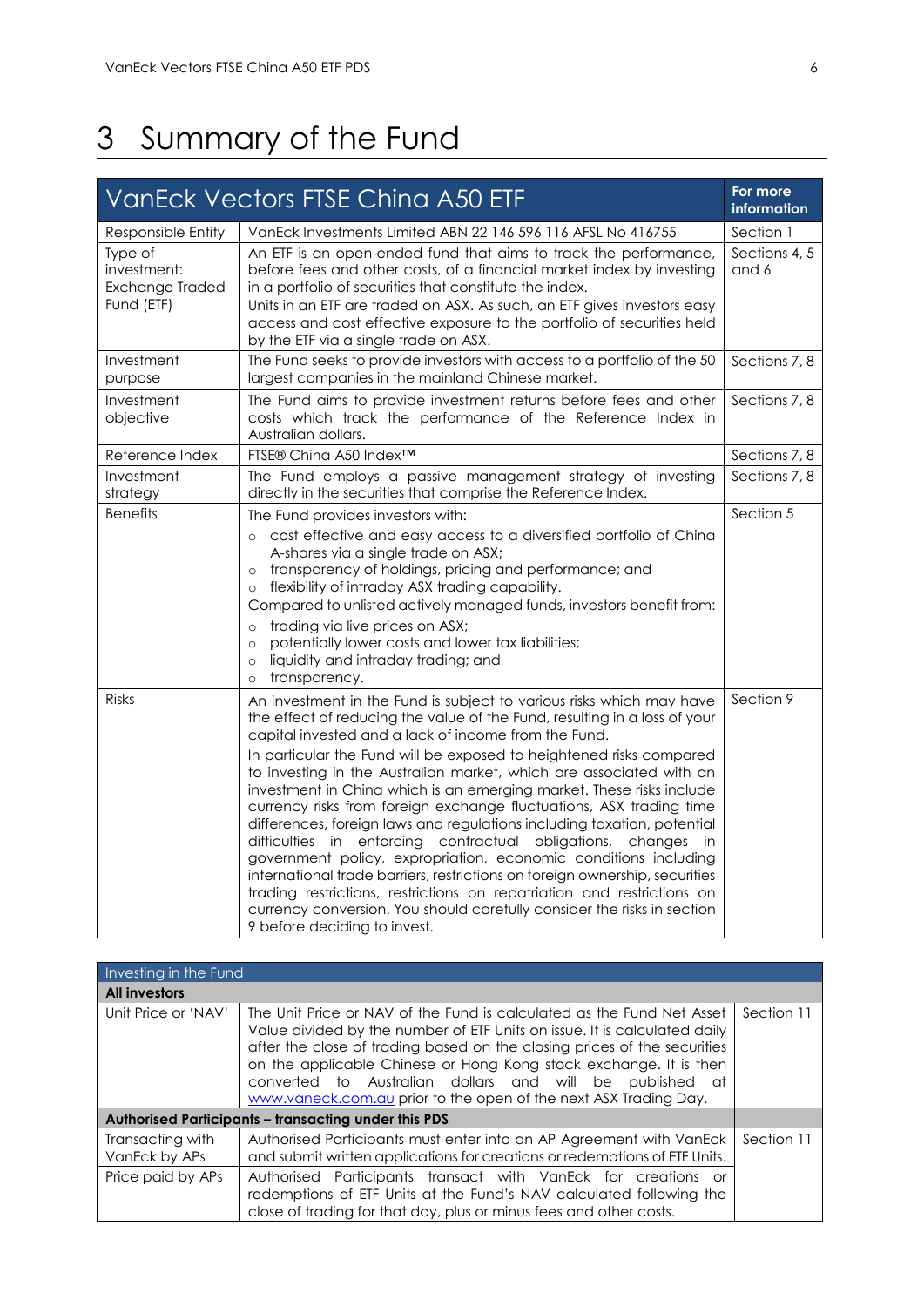| Cutoff time for<br>applications                                                                                                                                                                                                                                                                                                                                                                                                                                                           | 4pm on each ASX Trading Day.                                                                                                                                                                                                                                                                                             |                                                                   |                                                                                                                                                                                                                      |            |  |
|-------------------------------------------------------------------------------------------------------------------------------------------------------------------------------------------------------------------------------------------------------------------------------------------------------------------------------------------------------------------------------------------------------------------------------------------------------------------------------------------|--------------------------------------------------------------------------------------------------------------------------------------------------------------------------------------------------------------------------------------------------------------------------------------------------------------------------|-------------------------------------------------------------------|----------------------------------------------------------------------------------------------------------------------------------------------------------------------------------------------------------------------|------------|--|
| Creations<br>ETF Units can only be created in multiples of Creation Units for the Fund,<br>unless we agree otherwise. Payment for a creation must generally be<br>made by the Authorised Participant in the form of a specified parcel of<br>securities ('Standard Basket') plus or minus a balancing cash amount<br>('Standard Basket Transaction'). If we agree, payment may also be<br>made by: (i) cash, or (ii) a combination of securities and cash (Non-<br>Standard Transaction). |                                                                                                                                                                                                                                                                                                                          |                                                                   |                                                                                                                                                                                                                      |            |  |
| Redemptions                                                                                                                                                                                                                                                                                                                                                                                                                                                                               | ETF Units can only be redeemed in multiples of Redemption Units, unless<br>we agree otherwise. Payment of redemption proceeds will primarily be<br>in the form of a Standard Basket Transaction. If we agree, the<br>redemption proceeds may also be paid by a Non-Standard<br>Transaction.                              |                                                                   |                                                                                                                                                                                                                      |            |  |
| APs minimum<br>transaction size                                                                                                                                                                                                                                                                                                                                                                                                                                                           |                                                                                                                                                                                                                                                                                                                          | Redemption Unit) are as follows:                                  | Unless we agree otherwise in advance, the minimum number of ETF<br>Units for a creation (one Creation Unit) and a redemption (one                                                                                    |            |  |
|                                                                                                                                                                                                                                                                                                                                                                                                                                                                                           | Fund                                                                                                                                                                                                                                                                                                                     | No. of ETF Units per Creation<br>Unit                             | No. of ETF Units per<br><b>Redemption Unit</b>                                                                                                                                                                       |            |  |
|                                                                                                                                                                                                                                                                                                                                                                                                                                                                                           | <b>CETF</b>                                                                                                                                                                                                                                                                                                              | 35,000                                                            | 35,000                                                                                                                                                                                                               |            |  |
| Investing in the Fund via ASX - ASX Investors                                                                                                                                                                                                                                                                                                                                                                                                                                             |                                                                                                                                                                                                                                                                                                                          |                                                                   |                                                                                                                                                                                                                      |            |  |
| <b>Buying/selling ETF</b><br>Units on ASX                                                                                                                                                                                                                                                                                                                                                                                                                                                 | Sections 4,<br>ASX Investors may buy and sell ETF Units in the Fund on ASX through their<br>Broker just like trading shares in listed companies. A Market Maker is<br>5<br>engaged to facilitate liquidity for trading in ETF Units on ASX. There is no<br>minimum trade size on ASX. You should check with your Broker. |                                                                   |                                                                                                                                                                                                                      |            |  |
| ASX prices                                                                                                                                                                                                                                                                                                                                                                                                                                                                                | ASX Investors trade ETF Units at trading prices quoted on ASX through-<br>out each ASX Trading Day. The presence of a Market Maker means<br>trading prices should remain close to the NAV, adjusted for changes in<br>value of the underlying assets during the ASX Trading Day.                                         |                                                                   |                                                                                                                                                                                                                      |            |  |
|                                                                                                                                                                                                                                                                                                                                                                                                                                                                                           | There are no cooling-off rights applicable to the offers in this PDS or to<br>trading of ETF Units on ASX.                                                                                                                                                                                                               |                                                                   |                                                                                                                                                                                                                      |            |  |
| Cooling-off                                                                                                                                                                                                                                                                                                                                                                                                                                                                               |                                                                                                                                                                                                                                                                                                                          |                                                                   |                                                                                                                                                                                                                      |            |  |
| Fees and other costs                                                                                                                                                                                                                                                                                                                                                                                                                                                                      |                                                                                                                                                                                                                                                                                                                          |                                                                   |                                                                                                                                                                                                                      |            |  |
| <b>All investors</b>                                                                                                                                                                                                                                                                                                                                                                                                                                                                      |                                                                                                                                                                                                                                                                                                                          |                                                                   |                                                                                                                                                                                                                      | Section 10 |  |
| Management                                                                                                                                                                                                                                                                                                                                                                                                                                                                                | Fund                                                                                                                                                                                                                                                                                                                     | <b>Management costs</b>                                           |                                                                                                                                                                                                                      |            |  |
| costs                                                                                                                                                                                                                                                                                                                                                                                                                                                                                     | <b>CETF</b>                                                                                                                                                                                                                                                                                                              | $0.60\%$ p.a.                                                     |                                                                                                                                                                                                                      |            |  |
|                                                                                                                                                                                                                                                                                                                                                                                                                                                                                           |                                                                                                                                                                                                                                                                                                                          | tax credits and may be negotiated by wholesale clients.           | Management costs are inclusive of GST and net of any reduced input                                                                                                                                                   |            |  |
| Transactional and<br>operational costs                                                                                                                                                                                                                                                                                                                                                                                                                                                    |                                                                                                                                                                                                                                                                                                                          | operational activities will also apply - see section 10.3.        | Additional costs relating to trading in the portfolios and associated                                                                                                                                                |            |  |
| Authorised Participants only - also pay                                                                                                                                                                                                                                                                                                                                                                                                                                                   |                                                                                                                                                                                                                                                                                                                          |                                                                   |                                                                                                                                                                                                                      | Section 10 |  |
| Transaction fees<br>for creations and                                                                                                                                                                                                                                                                                                                                                                                                                                                     | Fund                                                                                                                                                                                                                                                                                                                     | Contribution fees / withdrawal fees (excl GST) per<br>transaction |                                                                                                                                                                                                                      |            |  |
| redemptions                                                                                                                                                                                                                                                                                                                                                                                                                                                                               | <b>CETF</b>                                                                                                                                                                                                                                                                                                              | \$1,750                                                           |                                                                                                                                                                                                                      |            |  |
|                                                                                                                                                                                                                                                                                                                                                                                                                                                                                           | without notice.                                                                                                                                                                                                                                                                                                          |                                                                   | Contribution and withdrawal fees may be negotiated and may change                                                                                                                                                    |            |  |
| <b>Additional costs</b><br>for cash<br>transactions                                                                                                                                                                                                                                                                                                                                                                                                                                       |                                                                                                                                                                                                                                                                                                                          | recovered from APs by way of a true up following settlement.      | The estimated additional transactional and operational costs incurred<br>by the Fund in relation to cash transactions are charged to Authorised<br>Participants as a buy/sell spread on creations and redemptions or |            |  |
| <b>Dividends</b>                                                                                                                                                                                                                                                                                                                                                                                                                                                                          |                                                                                                                                                                                                                                                                                                                          |                                                                   |                                                                                                                                                                                                                      |            |  |
| Frequency                                                                                                                                                                                                                                                                                                                                                                                                                                                                                 | Fund                                                                                                                                                                                                                                                                                                                     | Frequency                                                         |                                                                                                                                                                                                                      | Section 12 |  |
| Dividend                                                                                                                                                                                                                                                                                                                                                                                                                                                                                  | <b>CETF</b>                                                                                                                                                                                                                                                                                                              | Annually                                                          | A Dividend Reinvestment Plan (DRP) is available subject to the DRP                                                                                                                                                   |            |  |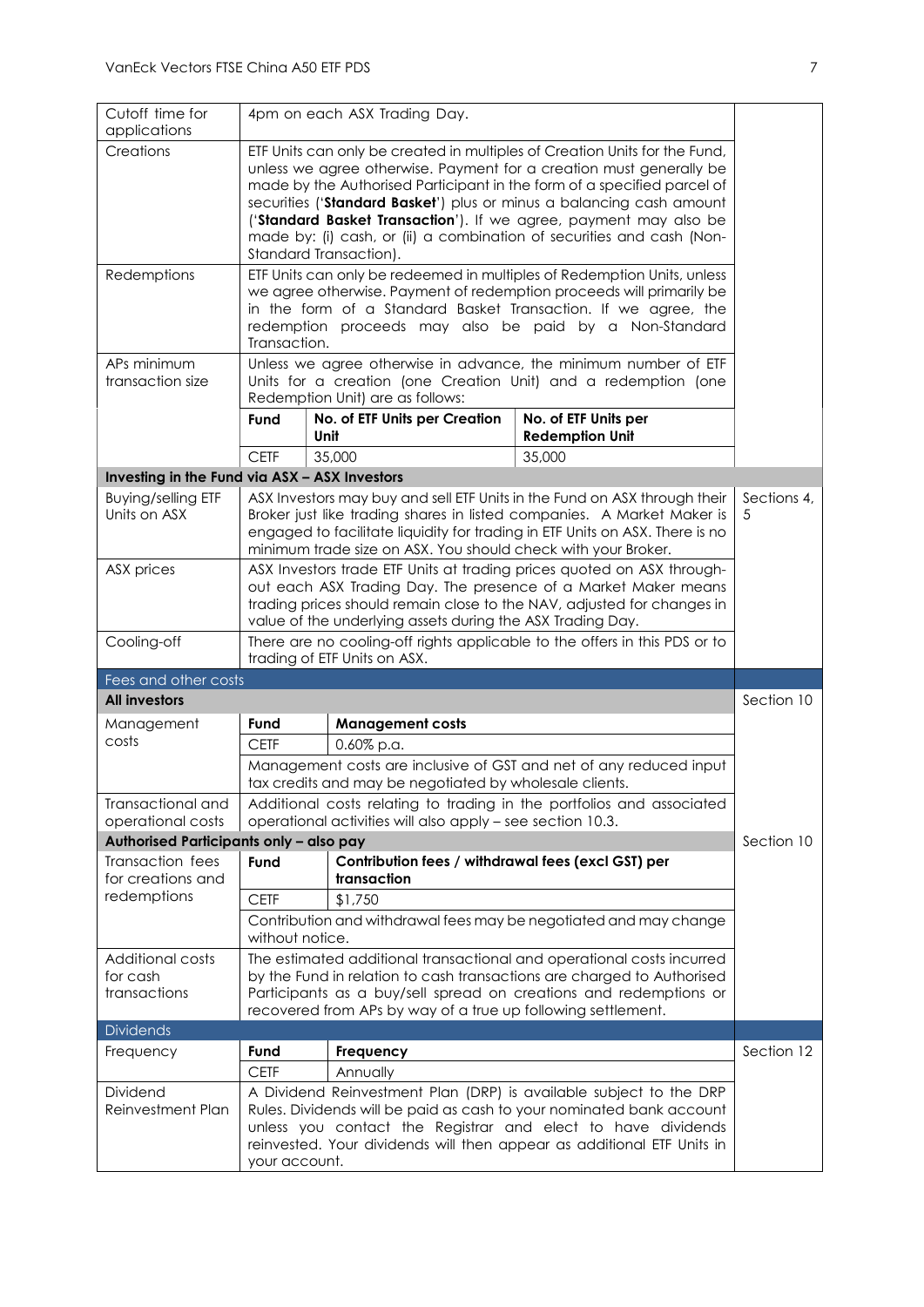| Additional information |                                                                                                                                                                                                                                                                                                                                                                                                                                                                                                                                                                                                                                                                                                                                        |  |
|------------------------|----------------------------------------------------------------------------------------------------------------------------------------------------------------------------------------------------------------------------------------------------------------------------------------------------------------------------------------------------------------------------------------------------------------------------------------------------------------------------------------------------------------------------------------------------------------------------------------------------------------------------------------------------------------------------------------------------------------------------------------|--|
| Website                | The following information is available at <u>www.vaneck.com.au:</u><br>Fund Net Asset Value;<br>Unit Price;<br>$\circ$<br>portfolio holdings;<br>$\circ$<br>number of ETF Units outstanding;<br>$\circ$<br>the current PDS, any supplementary PDS and notice of any changes<br>$\circ$<br>that are not materially adverse to investors;<br>DRP Rules;<br>$\circ$<br>information about any dividends;<br>$\circ$<br>a link to any announcements lodged with the ASX Market<br>Announcements Platform (including continuous disclosure notices);<br>any other disclosure that is made available or provided to<br>$\circ$<br>Unitholders; and<br>annual reports and half-year reports (including<br>financial<br>$\circ$<br>statements). |  |
| Statements             | The following statements will be provided to investors:<br>holding statement – for any transactions made during the month;<br>$\circ$<br>dividend statement:<br>$\Omega$<br>annual tax statement – after 30 June each year; and<br>$\circ$<br>periodic statement showing your transactions and investments in the<br>$\circ$<br>Fund – sent annually and following your exit from the Fund.                                                                                                                                                                                                                                                                                                                                            |  |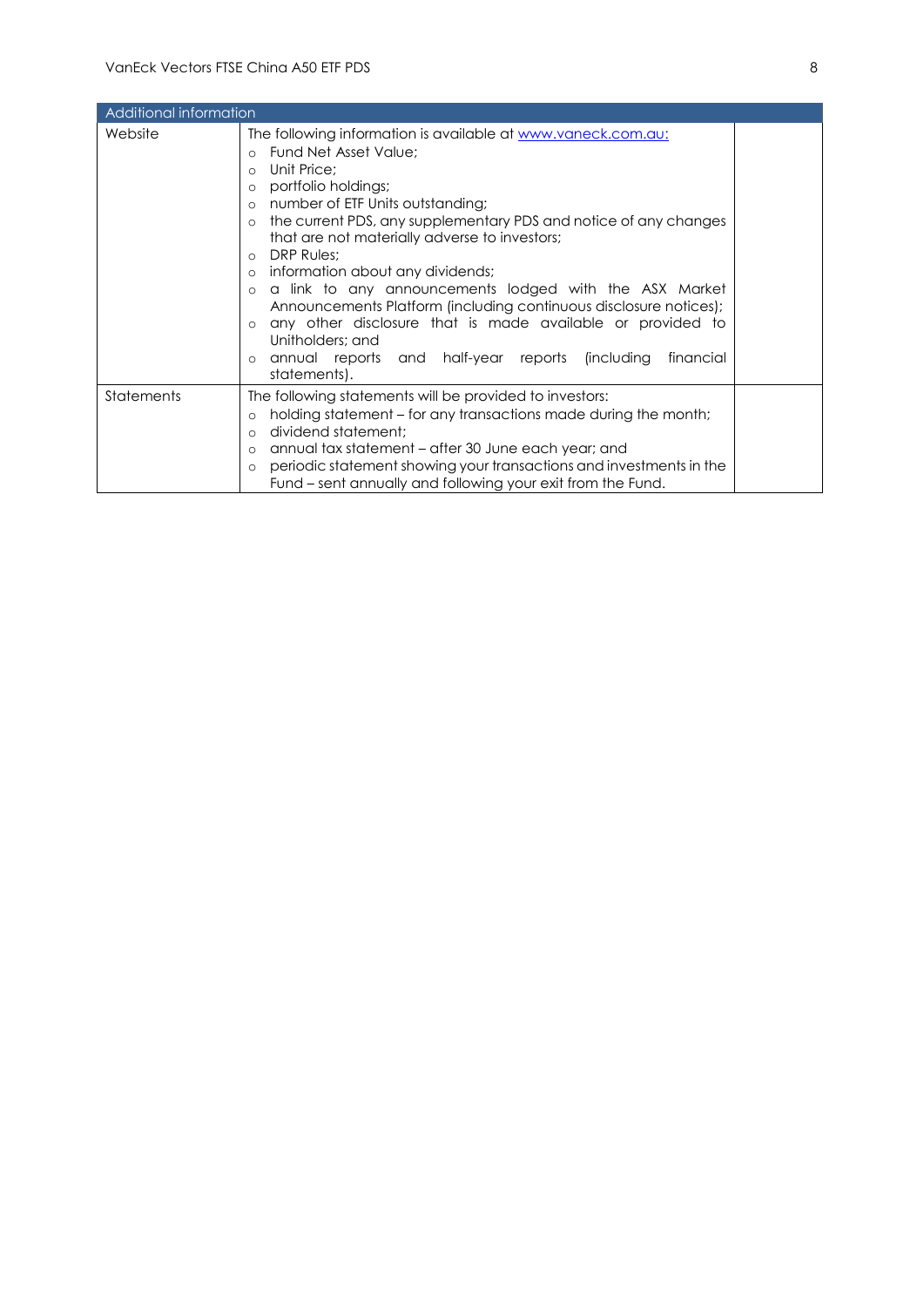# <span id="page-9-0"></span>4 The AQUA Rules

#### **4.1 The AQUA Rules**

ETF Units in the Fund is admitted to trading on ASX under the AQUA Rules. The AQUA Rules are a subset of the ASX Operating Rules that provide a tailored framework for the quotation of managed funds, ETFs and other products on ASX, providing issuers with access to ASX back office clearing and settlement services.

The only products that can be admitted to trading under the AQUA Rules are those where the product has a capital value or dividends linked to liquid underlying instruments with robust and transparent pricing mechanisms.

Under the AQUA Rules, ASX may require the issuer to facilitate liquidity in the ETF Units by way of the appointment of a 'Market Maker' whose role generally is to act as a seller and buyer to match demand from purchasers and sellers of ETF Units on ASX in certain circumstances and subject to certain conditions.

As a result, the Fund is expected to remain liquid. For more information see section 5.6.

#### **4.2 VanEck has no influence or control over the value of the underlying assets**

The key difference between products admitted to trading under the ASX Listing Rules and those admitted to trading under the AQUA Rules is the level of influence that the issuer has over the underlying instrument.

Under the ASX Listing Rules, a listed equity issuer typically lists securities which reflect the value of a business which they operate and control. By contrast, securities admitted to trading under the AQUA Rules typically reflect the value of some other asset which the issuer does not control, such as a parcel of listed securities of other companies, indices, bonds, commodities, or currency.

The value of the Fund reflects the value of the underlying portfolio of securities in the Fund and not the value of VanEck's business.

The following table highlights the key differences between the ASX Listing Rules and the AQUA Rules.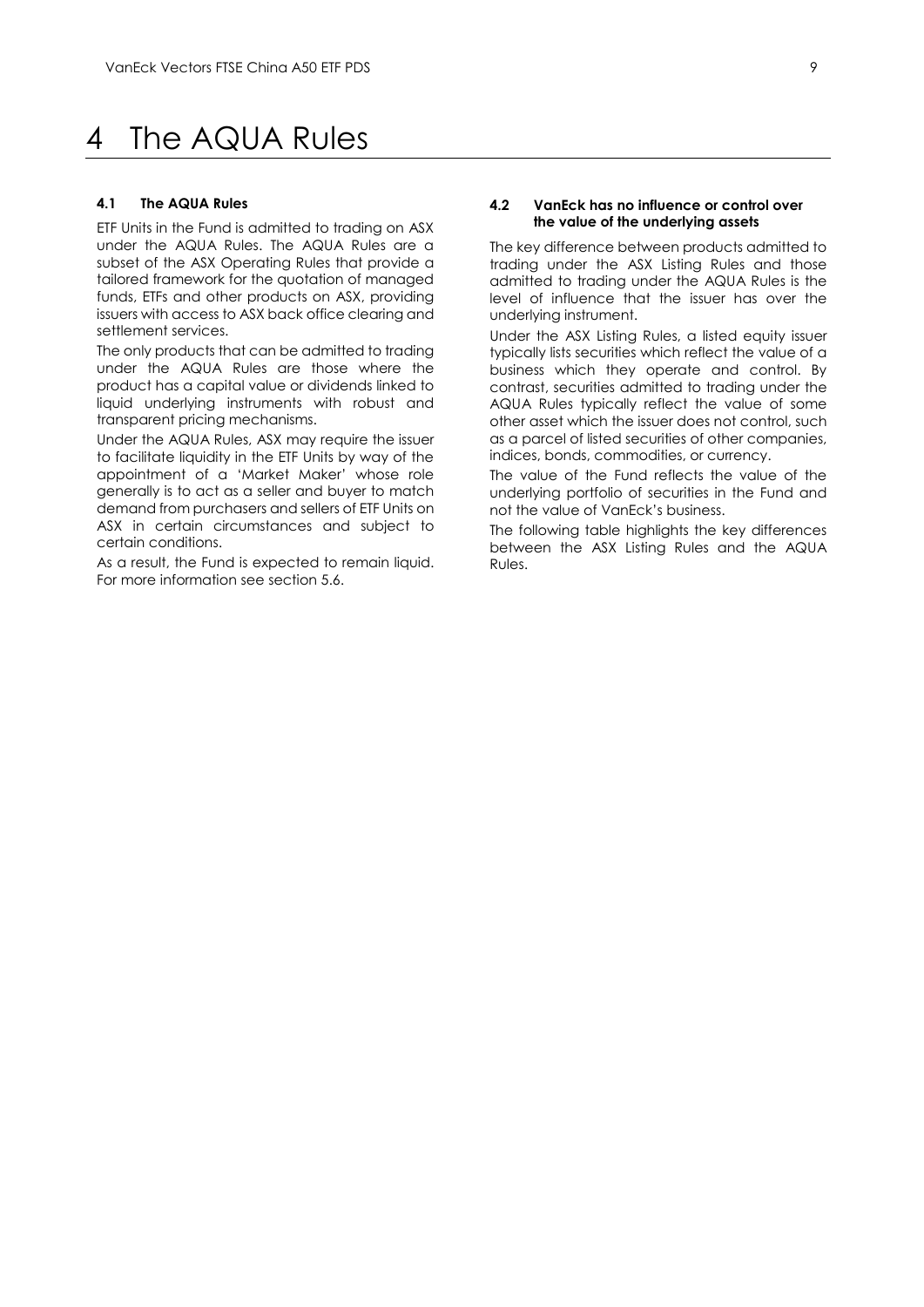# **4.3 Key differences between the ASX Listing Rules and the AQUA Rules**

| <b>ASX Listing Rules</b>                                                                                                                                                                                                                                                                                                        | <b>AQUA Rules</b>                                                                                                                                                                                                                                                                                                                                                                                                                                                                                                                                                                                                                                                                                                                                              |
|---------------------------------------------------------------------------------------------------------------------------------------------------------------------------------------------------------------------------------------------------------------------------------------------------------------------------------|----------------------------------------------------------------------------------------------------------------------------------------------------------------------------------------------------------------------------------------------------------------------------------------------------------------------------------------------------------------------------------------------------------------------------------------------------------------------------------------------------------------------------------------------------------------------------------------------------------------------------------------------------------------------------------------------------------------------------------------------------------------|
| <b>Continuous disclosure</b>                                                                                                                                                                                                                                                                                                    |                                                                                                                                                                                                                                                                                                                                                                                                                                                                                                                                                                                                                                                                                                                                                                |
| Issuers are subject to the continuous<br>disclosure requirements under Listing Rule 3.1<br>and section 674 of the Corporations Act.                                                                                                                                                                                             | AQUA product issuers are not subject to the continuous<br>disclosure requirements under Listing Rule 3.1 and section<br>674 of the Corporations Act (because the underlying<br>instruments are) but must disclose via the ASX Market<br>Announcements Platform:<br>ETF Units outstanding on a monthly basis;<br>$\circ$<br>dividends and other disbursements;<br>$\circ$<br>information the non-disclosure of which may lead to the<br>$\circ$<br>establishment of a false market in its products or would<br>materially affect the price of its products; and<br>any other information that is required to be disclosed to<br>$\circ$<br>ASIC under section 675 of the Corporations Act must be<br>disclosed to ASX at the same time it is disclosed to ASIC. |
| Periodic disclosure                                                                                                                                                                                                                                                                                                             |                                                                                                                                                                                                                                                                                                                                                                                                                                                                                                                                                                                                                                                                                                                                                                |
| Issuers are required to disclose their half-<br>yearly and annual financial information or<br>annual reports to ASX under Chapter 4 of the<br>Listing Rules                                                                                                                                                                     | AQUA product issuers are currently not required to disclose<br>their half-yearly and annual financial information or annual<br>reports to ASX, however, as the Responsible Entity of the<br>Fund, which is a registered managed investment scheme,<br>we are still required to lodge with ASIC and disclose to ASX<br>at the same time, financial reports required under Chapter<br>2M of the Corporations Act.                                                                                                                                                                                                                                                                                                                                                |
| Corporate control                                                                                                                                                                                                                                                                                                               |                                                                                                                                                                                                                                                                                                                                                                                                                                                                                                                                                                                                                                                                                                                                                                |
| Requirements in the Corporations Act and<br>the Listing Rules in relation to matters such as<br>takeover bids, share buy-backs, change of<br>capital, new issues, restricted securities,<br>disclosure<br>of<br>directors'<br>interests<br>and<br>substantial<br>shareholdings,<br>to<br>apply<br>companies and listed schemes. | These requirements do not apply to AQUA product issuers.<br>Section 601FM of the Corporations Act continues to apply<br>to the removal or change of the responsible entity. An<br>extraordinary resolution would be required to change the<br>Responsible Entity. An extraordinary resolution is a resolution<br>supported by a majority of the total votes that may be case<br>by the Fund's members entitled to vote on the resolution.                                                                                                                                                                                                                                                                                                                      |
| <b>Related party transactions</b>                                                                                                                                                                                                                                                                                               |                                                                                                                                                                                                                                                                                                                                                                                                                                                                                                                                                                                                                                                                                                                                                                |
| Chapter 10 of the Listing Rules, which relates<br>to transactions between an entity and<br>persons in a position to influence the entity,<br>specifies controls over<br>related<br>party<br>transactions.                                                                                                                       | Chapter 10 of the Listing Rules does not apply to AQUA<br>products. Products quoted under the AQUA Rules which are<br>registered managed investment schemes remain subject to<br>the related party requirements in Part 5C.7 and Chapter 2E<br>of the Corporations Act.                                                                                                                                                                                                                                                                                                                                                                                                                                                                                        |
| <b>Auditor rotation obligations</b>                                                                                                                                                                                                                                                                                             |                                                                                                                                                                                                                                                                                                                                                                                                                                                                                                                                                                                                                                                                                                                                                                |
| There are specific requirements in relation to<br>auditor rotation under Part 2M.4 Division 5 of<br>the Corporations Act.                                                                                                                                                                                                       | These requirements do not apply to AQUA product issuers.<br>Responsible entities of registered managed investment<br>schemes will continue to be required to undertake an<br>independent audit of their compliance with each scheme's<br>compliance plan in accordance with section 601HG of the<br>Corporations Act and the auditor must not be the auditor<br>of the scheme's financial statements (but may be from the<br>same firm).                                                                                                                                                                                                                                                                                                                       |
| <b>Disclosure documentation</b>                                                                                                                                                                                                                                                                                                 |                                                                                                                                                                                                                                                                                                                                                                                                                                                                                                                                                                                                                                                                                                                                                                |
| Entities admitted under the Listing Rules are<br>requirements<br>subject to<br>the<br>of the<br>Corporations Act in relation to the issue of a<br>prospectus or PDS.                                                                                                                                                            | Products admitted to trading under the AQUA Rules will also<br>be subject to these requirements of the Corporations Act.                                                                                                                                                                                                                                                                                                                                                                                                                                                                                                                                                                                                                                       |

*Source: ASX Rules Framework*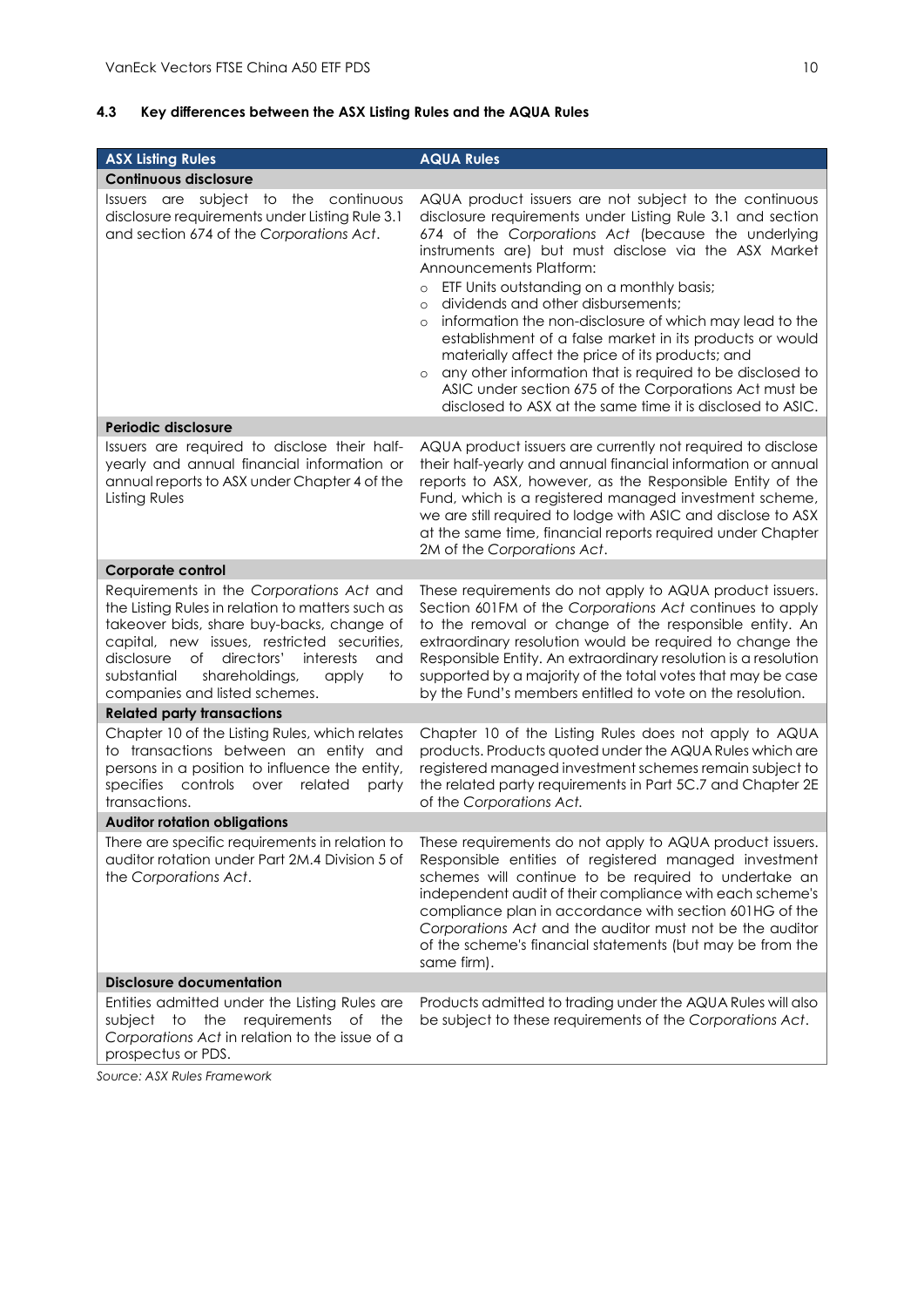# <span id="page-11-0"></span>5 Benefits of the Fund

#### **5.1 China A-share strategy via ASX**

In a single trade on ASX, the Fund gives investors a diversified portfolio of 50 of the largest companies in the mainland Chinese market.

For more information on the Fund's Reference Index methodology see section 8.

#### **5.2 Exchange Traded Fund**

The Fund is an ETF. An ETF provides investors with the best attributes of both managed funds and listed shares.

When you invest in the Fund, you gain access to a portfolio of investments, constructed using professional skills and knowledge that you may not have access to if you invest on your own.

ETFs can be easily traded on ASX like listed shares, with live pricing throughout the ASX Trading Day. The difference between a single trade in ETF Units and company shares is that when you buy ETF Units you acquire exposure to the performance of an entire portfolio of securities not just a single company, saving you money and time.

ETFs also provide potential advantages to investors including low costs and full daily transparency of the underlying portfolio holdings.

#### **5.3 Access to China A-shares via ASX**

Investing directly in China A-shares is difficult. The Fund provides simple access via an Australian ETF which simplifies your administration and reporting and eliminates foreign paperwork.

Investors also benefit from the other advantages of trading on ASX, including the ability to transact during Australian market hours and settle payments in Australian dollars.

#### **5.4 Lower costs**

Since ETFs track an index, they are typically able to achieve lower operating costs. As a result they charge management costs which are generally lower than those of equivalent unlisted actively managed funds.

As is the case when trading shares, Broker fees may also apply when buying or selling ETF Units on ASX. See section 10 for more information.

#### **5.5 Diversification with a single trade**

The Fund provides you with a simple way to access a diversified portfolio of 50 listed China A-shares via a single trade on ASX.

#### **5.6 Liquidity**

You can buy and sell ETF Units on ASX. Liquidity in the Fund is facilitated by a Market Maker. The Market Maker's role is to match buy and sell orders for ETF Units from ASX Investors.

#### **5.7 Flexibility of trading on exchange**

As the ETF Units are quoted on ASX, you have the flexibility to trade the ETF Units in the Fund throughout the day, like trading shares. You can even buy and sell on the same day (intraday trading).

#### **5.8 Transparency of holdings**

The Fund provide investors with transparency in respect of portfolio holdings which are published daily a[t www.vaneck.com.au.](http://www.vaneck.com.au/)

#### **5.9 Tax advantages**

In contrast to an unlisted actively managed fund, the turnover of the underlying portfolio in the Fund, which is an index-tracking fund, is generally low, reducing the level of capital gains and associated capital gains tax payable by you.

Withholding tax on any dividends from underlying securities arises at the Fund level and not the investor level. This means you do not have to complete foreign forms in order to get the benefit of reduced withholding tax rates. VanEck arranges for the completion of all necessary paperwork for the Fund.

Capital gains may be paid to Authorised Participants when they redeem, which reduces the tax burden on the remaining Unitholders. Unlisted managed funds typically do not do this.

For more information on dividends and tax, see sections 12 and 13.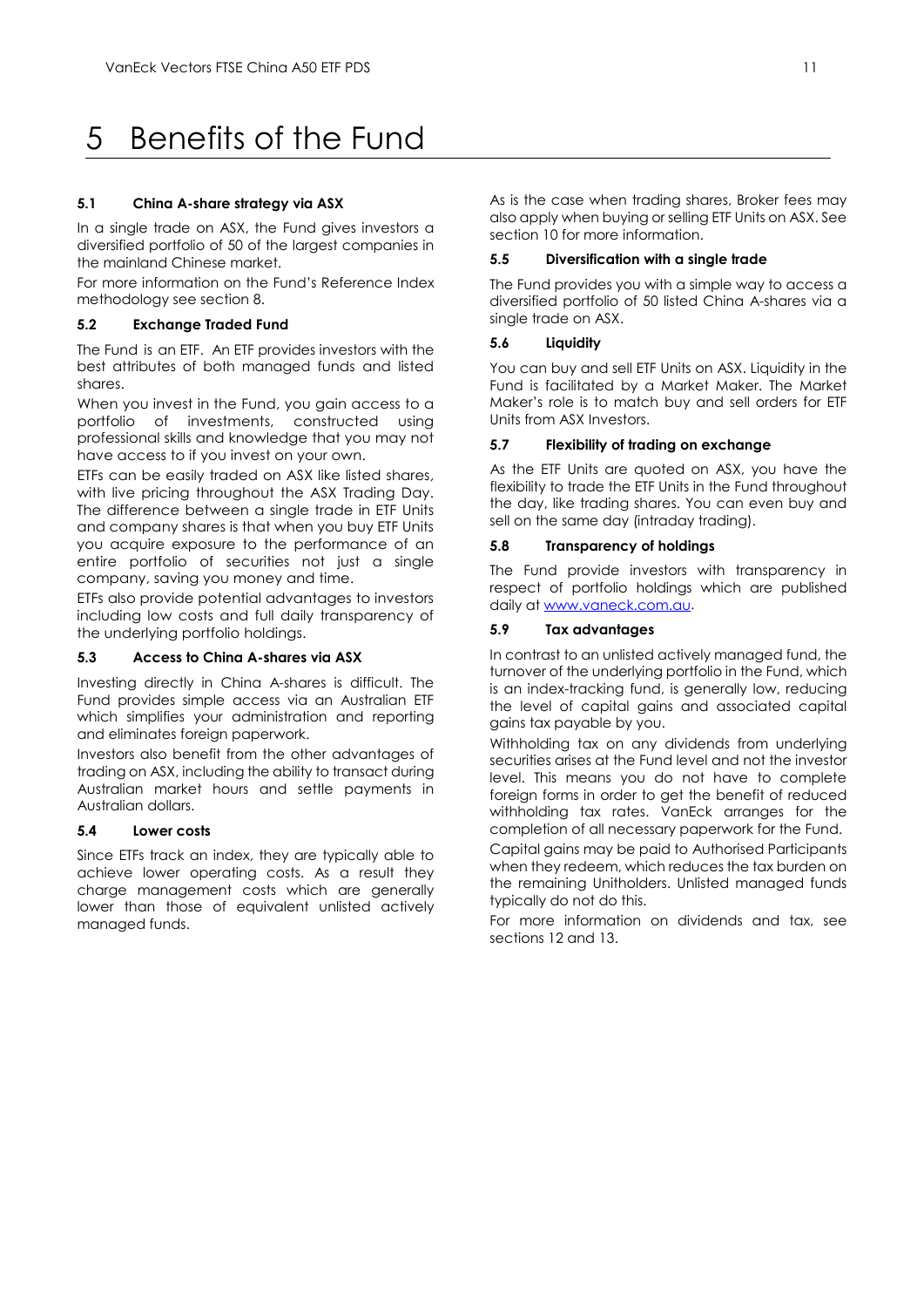# <span id="page-12-0"></span>6 How the Fund works

#### **6.1 Registered managed investment scheme**

The Fund is registered with ASIC and regulated as a 'registered managed investment scheme' a class of units in which is admitted to trading on ASX (ETF Units). The Fund operates like most other managed investment schemes:

- o the Fund is constituted as a 'unit trust';
- o when you invest you acquire 'ETF Units' (like shares) in the trust which give you a beneficial interest in the assets of the Fund;
- o your money is pooled together in the Fund with other investors' money;
- o a responsible entity is appointed to act as trustee and investment manager of the money under fiduciary obligations to act in the best interests of all investors.

#### **6.2 Primary and secondary markets**

Large numbers of ETF Units are first issued by VanEck in the '**primary market**' to institutional investors (Authorised Participants) in exchange for a specified basket of Chinese securities, or cash with which we buy the securities, determined in accordance with the Fund's investment strategy. The securities become the assets of the Fund designed to meet the Fund's investment objective.

Once ETF Units have been received by the AP (in exchange for securities and/or cash), the ETF Units are made available for trading on the '**secondary market**', i.e. on ASX.

ASX Investors can then buy and sell the ETF Units with the Authorised Participant, the Market Maker, or other ASX Investors in exchange for cash through CHESS.

The issuing of ETF Units is known as a '**creation**'. When ETF Units are redeemed at the request of the Authorised Participant (in exchange for securities, or cash or a combination of both) this is known as a '**redemption**'. Authorised Participants can apply to create or redeem ETF Units based on the NAV at the end of the relevant Business Day. ASX Investors can generally trade throughout each ASX Trading Day at trading prices quoted on ASX.

#### **6.3 Rights of a Unitholder**

Whether you invest in the Fund as an Authorised Participant or as an ASX Investor you hold ETF Units and have the rights of a Unitholder, as set out in the Constitution of the Fund. For more information on your rights as a Unitholder see section 14.2.

#### **6.4 Roles and responsibilities**

The key roles involved in the operation of the Fund are set out in the table below. VanEck may change the parties performing the roles named below at any time in its discretion with the exception of the Responsible Entity which can only be changed in accordance with the *Corporations Act*.

| Role                          | <b>Responsibility</b>                                                                                                                                                                                                                                                                                                                                  |
|-------------------------------|--------------------------------------------------------------------------------------------------------------------------------------------------------------------------------------------------------------------------------------------------------------------------------------------------------------------------------------------------------|
| <b>Responsible Entity</b>     | Issues the ETF Units and this PDS and is responsible for operating the Fund.                                                                                                                                                                                                                                                                           |
| <b>Investment manager</b>     | Manages the investment portfolio of the Fund in line with the Fund's investment strategy.<br>At the date of this PDS, the investment manager is VanEck.                                                                                                                                                                                                |
| Custodian                     | Holds the assets of the Fund for safe-keeping on behalf of the Responsible Entity and<br>Unitholders. Assets are segregated from the Custodian's assets or any other funds' assets.                                                                                                                                                                    |
| <b>Fund Administrator</b>     | Processes creations, redemptions and other requests from Unitholders and maintains the<br>books and records of the Fund, including: fund accounting; calculating Unit Prices and<br>taxation.                                                                                                                                                          |
| <b>Index Provider</b>         | Develops and maintains the Reference Index that the Fund aims to track.                                                                                                                                                                                                                                                                                |
| Registrar                     | Maintains the register of Unitholders including: names quantity of securities held, tax file<br>numbers and DRP details; and issues correspondence to Unitholders on behalf of the<br>Responsible Entity.                                                                                                                                              |
| <b>Authorised Participant</b> | Transacts directly with the Responsible Entity to create (or redeem) ETF Units (primary<br>market) to match demand from ASX Investors. In some cases also act as a Market Maker.                                                                                                                                                                       |
| Market Maker                  | Subject to certain conditions, provides liquidity and volume in the Fund on ASX by acting<br>as a seller and a buyer of ETF Units to/from ASX Investors (secondary market) throughout<br>the ASX Trading Day. In some cases acts as an Authorised Participant in the primary<br>market and then quotes the ETF Units on ASX for sale to ASX Investors. |
| Proxy voting agent            | Specialist provider engaged by the Responsible Entity to conduct in-depth company<br>research including ESG considerations and vote based on specified guidelines in the<br>best interests of preserving shareholder value, as well as reporting and recordkeeping.                                                                                    |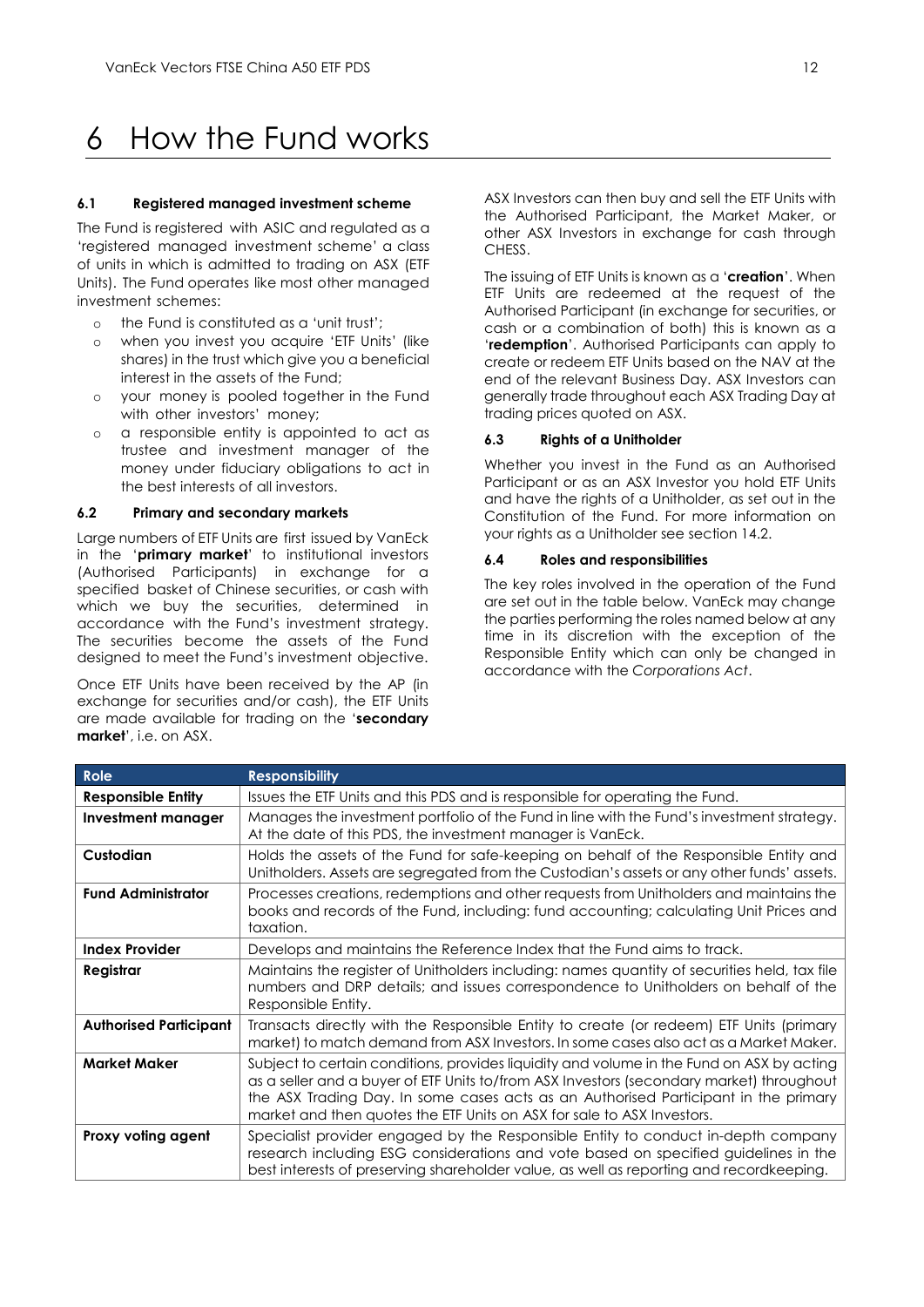# <span id="page-13-0"></span>7 Investment objective, strategy and performance of the Fund

#### **7.1 Investment objective of the Fund**

The Fund aims to provide investment returns before fees and other costs which track the performance of its Reference Index in Australian dollars. The Fund does not aim to perfectly replicate its Reference Index on a one-to-one basis for a number of reasons, including:

- o differences in the timing of dividends and corporate actions between the Reference Index and the Fund;
- o the Fund may not be able to achieve the same trading price for securities as that determined for the Reference Index;
- o there are fees and other costs applicable to operating the Fund which do not apply to the Reference Index (see section 10);
- o Chinese withholding tax rates applied to the Reference Index may differ to those applicable to the Fund;
- o we may allow individual security weightings to vary marginally from the Reference Index and may invest in securities that are not in the Reference Index. See section 7.2; and
- o the Fund may hold a small amount of cash.

#### **7.2 Investment strategy of the Fund**

#### *7.2.1 Passive physical replication*

The Fund employs a passive management strategy of physically replicating the Reference Index by investing directly in the securities that comprise the Reference Index in proportion to their relative weightings in the Reference Index. The Fund may also hold other securities determined by us as necessary to achieve the Fund's investment objective and as permitted under the AQUA Rules.

Every time a security is either added to or removed from the Fund's Reference Index, it may be necessary to make changes to the respective Fund's portfolio to track the Reference Index. See section 8 for more information.

VanEck will invest in the underlying A-shares via the Stock Connect program on the Stock Exchange of Hong Kong and/or using its RQFII quota on the Shanghai Stock Exchange and Shenzhen Stock Exchange. See section 9.2.2 to 9.2.4 for more information.

#### *7.2.2 Futures*

Futures traded on a licensed exchange may be used by the Fund in extraordinary circumstances to gain market exposure without investing directly in underlying securities in the Reference Index, or for the purpose of short term management of certain cash flows with the intention of reducing

tracking error risk. This allows VanEck to maintain the Fund's liquidity without being under-invested. Importantly, derivatives are not used in the Fund for speculation or to intentionally leverage the Fund's performance. For more information see sections 9.2.11 and 9.2.14.

#### **7.3 Valuations and pricing**

The Unit Price or 'NAV' of the Fund is calculated by dividing the Fund Net Asset Value by the number of ETF Units outstanding at the time of the valuation.

The Fund Net Asset Value is calculated by subtracting the total value of all the liabilities and provisions of the Fund from the total value of all the assets of the Fund.

The valuation methods applied by VanEck to value the Fund's assets and liabilities are consistent with the range of ordinary commercial practices for valuations.

The NAV is calculated daily after the close of trading based on the closing prices of the securities on the applicable Chinese or Hong Kong stock exchange. It is then converted to Australian dollars and will be published at [www.vaneck.com.au](http://www.vaneck.com.au/) prior to the open of the next ASX Trading Day.

### **7.4 Performance information**

Up to date performance information for the Fund and historical performance relative to the Reference Index is published at [www.vaneck.com.au.](http://www.vaneck.com.au/) The performance of the Fund will differ from that of its Reference Index. For more information see sections 7.1 and 9.2.8.

Neither the return of capital invested nor the performance of the Fund is guaranteed. Past performance is not an indicator of current or future returns which may be higher or lower.

#### **7.5 Borrowing arrangements**

VanEck may maintain borrowing arrangements on behalf of the Fund with the intention of reducing tracking error risk. For more information see sections 9.2.8, 10.3.2 and 14.2.7.

The main purposes for borrowing by the Fund are for the short term management of certain cash flows associated with:

- o Dividend equitisation the Reference Index assumes that dividends are reinvested on the ex-date. In reality dividends are received by the Fund some time later; and
- o Corporate actions the Reference Index assumes that corporate actions are implemented on the ex-date, but in reality the cash or shares resulting from the corporate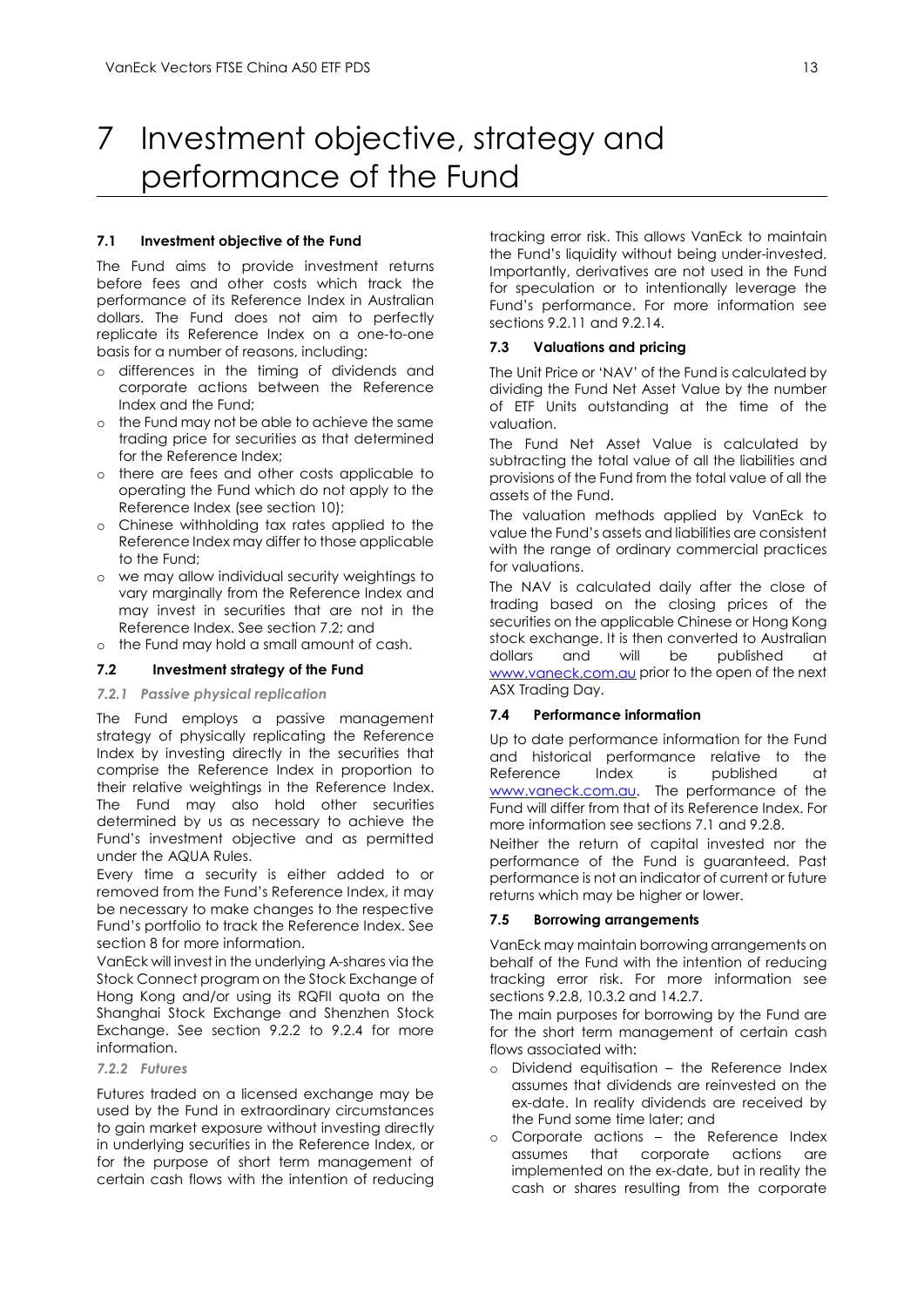action are received by the Fund some time later.

### **7.6 Changes to the Fund's investment objective and strategy**

We may from time to time vary the Fund's investment objective and strategy including replacing its Reference Index. The Index Provider may also vary or replace the Reference Index. We will notify Unitholders of any such changes.

#### **7.7 Environmental, social and ethical considerations**

The Fund aims to track the performance of the Reference Index. The Index Provider does not take into account labour standards or environmental, social or ethical considerations when selecting securities for the Reference Index. Accordingly the Fund does not take such matters into consideration when acquiring or realising investments, however, VanEck does consider ESG matters when exercising any proxy voting rights .

# **7.8 Proxy voting**

We intend to vote all proxies in accordance with the best interests of Unitholders without influence by real or apparent conflicts of interest. To assist in our responsibility for voting proxies and the overall voting process, we have engaged a third party proxy voting specialist.

The services provided by the specialist include : conducting in -depth company research including ESG considerations; providing voting recommendations and vote execution based on specified guidelines in the best interests of preserving shareholder value; as well as reporting and recordkeeping.

### **7.9 Securities lending**

The Fund will not engage in securities lending .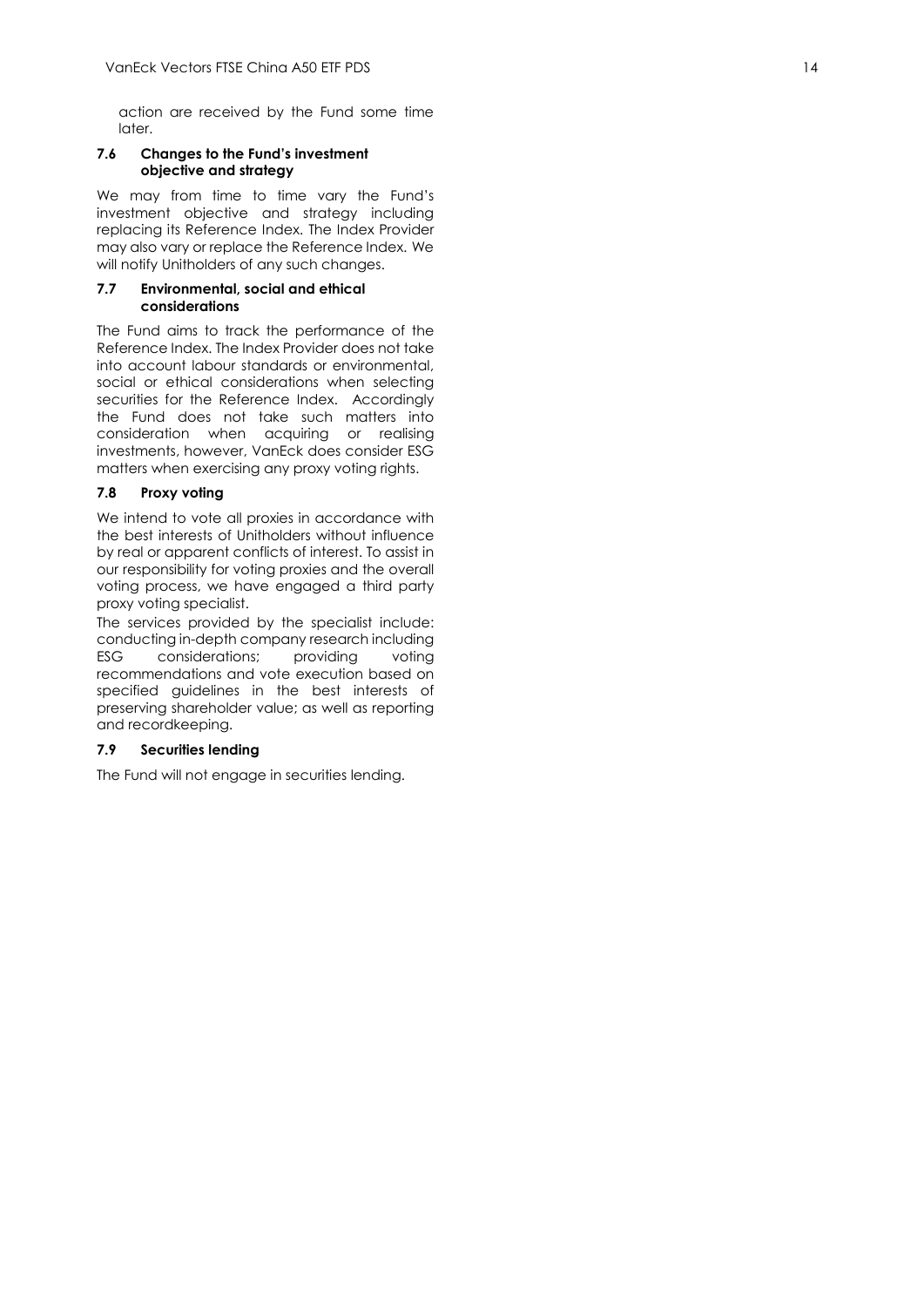# <span id="page-15-0"></span>8 Reference Index

#### **8.1 Reference Index summary**

| <b>Index Provider</b>         | FTSE International Limited. ('FTSE').                                                                                                                                                                                                                                                                                                        |  |
|-------------------------------|----------------------------------------------------------------------------------------------------------------------------------------------------------------------------------------------------------------------------------------------------------------------------------------------------------------------------------------------|--|
|                               | FTSE is not a related body corporate of VanEck.                                                                                                                                                                                                                                                                                              |  |
| Overview/objective            | The FTSE China A50 Index is designed to represent the performance of the 50<br>largest companies by full Market Capitalisation, in the mainland Chinese<br>market.                                                                                                                                                                           |  |
| <b>Summary of Index Rules</b> | Below is a general overview of the process FTSE follows to determine the<br>Reference Index constituents:                                                                                                                                                                                                                                    |  |
|                               | The eligible universe of securities is the FTSE Global China A All Cap Free<br>Index.                                                                                                                                                                                                                                                        |  |
|                               | A liquidity screen is conducted semi-annually in March and September<br>based on each security's monthly median daily trading.<br>Securities with a Free-float Market Capitalisation of 5% or below are not<br>eligible for inclusion in the Index.                                                                                          |  |
|                               | A securities' weight in the Index will be reduced as it approaches the<br>$\circ$<br>maximum foreign ownership limit.                                                                                                                                                                                                                        |  |
|                               | The 50 largest companies by full Market Capitalisation of the FTSE China A All<br>Cap Free Index are selected to form the FTSE China A50 Index.                                                                                                                                                                                              |  |
| Rebalance frequency           | The Reference Index is reviewed and rebalanced on a quarterly basis, usually<br>as of the close of the third Friday of March, June, September and December.<br>The Reference Index constituents will be reviewed using data from the close of<br>business on the Monday following the third Friday in February, May, August and<br>November. |  |
| More information              | Further information about the Reference Index and FTSE is available at<br>www.ftserussell.com.                                                                                                                                                                                                                                               |  |

### **8.2 FTSE disclaimer**

VanEck Vectors FTSE China A50 ETF is not in any way sponsored, endorsed, sold or promoted by FTSE International Limited or the London Stock Exchange Group companies (LSEG) (together the Licensor Parties) and none of the Licensor Parties make any claim, prediction, warranty or representation whatsoever, expressly or impliedly, either as to (i) the results to be obtained from the use of the FTSE China A50 Index (the Reference Index) upon which the VanEck Vectors FTSE China A50 ETF is based, (ii) the figure at which the Reference Index is said to stand at any particular time on any particular day or otherwise, or (iii) the

suitability of the Reference Index for the purpose to which it is being put in connection with the VanEck Vectors FTSE China A50 ETF. None of the Licensor Parties have provided or will provide any financial or investment advice or recommendation in relation to the Reference Index to VanEck or to its clients. The Reference Index is calculated by FTSE or its agent. None of the Licensor Parties shall be (a) liable (whether in negligence or otherwise) to any person for any error in the Reference Index or (b) under any obligation to advise any person of any error therein. All rights in the Reference Index vest in FTSE. "FTSE®" is a trade mark of LSEG and is used by FTSE under licence.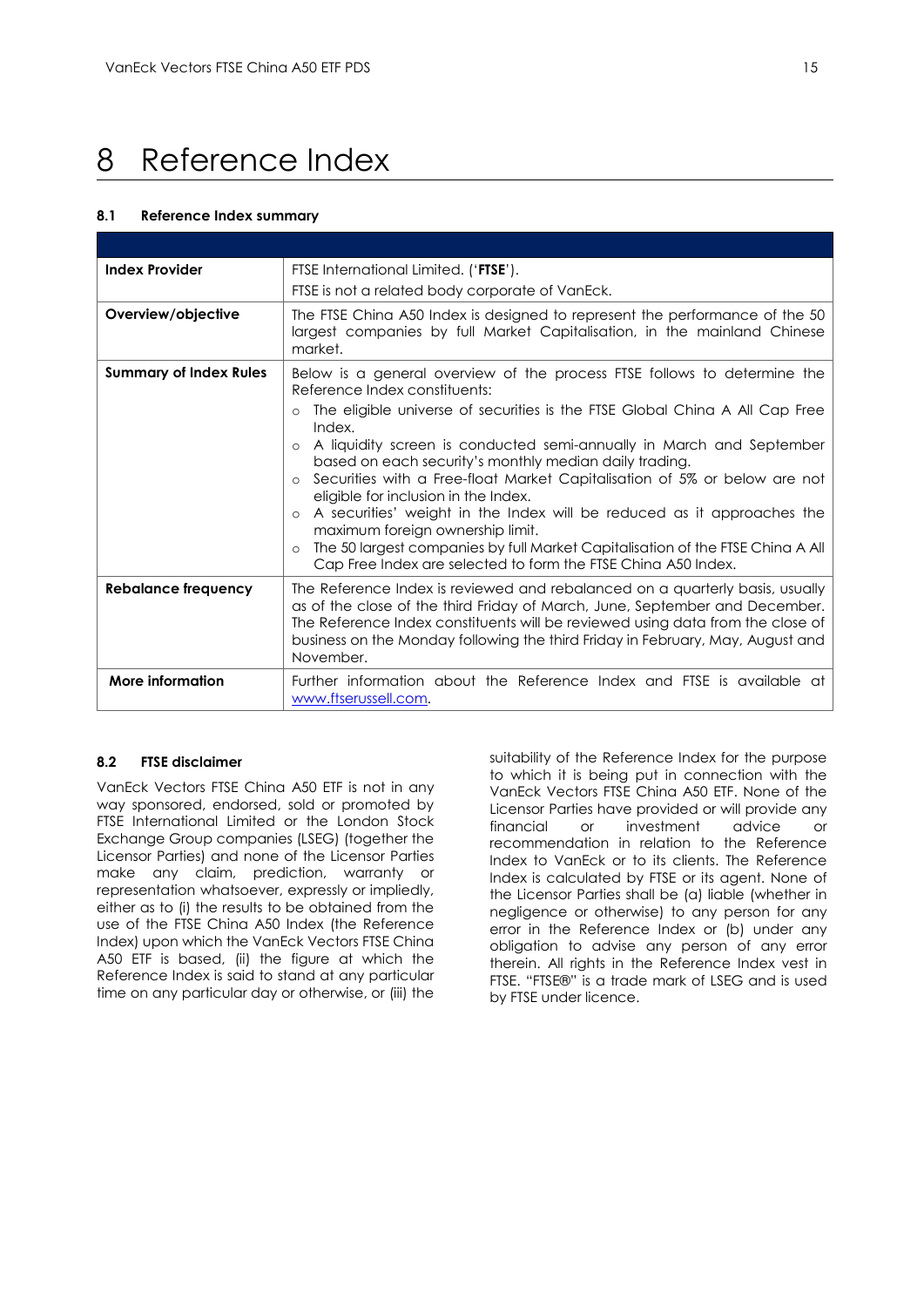# <span id="page-16-0"></span>9 Risks

#### **9.1 What is risk?**

All investments have some level of risk. Different investment strategies have different levels of risk depending on the underlying mix of assets that make up the strategy. Usually assets with the potential for the highest long-term returns carry the highest levels of short-term risk. These investments are generally described as more 'volatile' and have a higher risk of losing money, but they can also give you a better chance of achieving your long-term objectives. Investments that produce more stable returns are considered less volatile and therefore less risky, but they may not provide sufficient long-term returns for you to achieve your long-term goals.

The level of risk you are willing to accept will depend on a range of factors including:

- o your investment goals;
- o your age;
- o your investment time frame;
- o where other parts of your wealth are invested; and
- o your overall risk tolerance.

It is important for you to carefully consider the risks of investing in the Fund and to understand that:

- o the value of your investment will vary;
- o investment returns will vary and future returns may differ from past returns;
- o returns are not guaranteed and you may lose money; and
- o laws affecting managed investment schemes may change, impacting your investment.

You should consult a financial adviser to help you understand investment risk and design an investment strategy that is right for your individual risk tolerance, financial situation, needs and objectives.

#### **9.2 Risks associated with the Fund**

The Fund invests only in China A-shares listed on the Shanghai and Shenzhen stock exchanges in China via VanEck's RQFII license, or listed on the Stock Exchange of Hong Kong via Stock Connect. China is an emerging market. Growth investments such as shares generally have relatively higher market risk than bonds and cash. International shares generally have higher risks than Australian shares and investing in emerging markets such as China, has specific risks which are in addition to the typical risks associated with investing in Australia and other developed markets.

Investors should be aware that markets can fluctuate affecting the returns on an investment portfolio from day-to-day. Investors in the Fund must be willing to accept a high degree of volatility in the performance of the Fund. This volatility may cause the value of an investment in the Fund to decrease.

#### *9.2.1 Emerging markets risks*

Like all financial markets, emerging markets are subject to market risks such as: investor sentiment, economic impacts, regulatory conditions, industry or sector-specific events and political and catastrophic events. In any asset class, the returns of individual securities are impacted by a combination of the market risks and risks specific to each security.

The Fund is concentrated in China which is an emerging market country. Investments in emerging markets face a greater risk of loss than investments in developed markets. This is due to, among other things, greater market volatility, lower trading volume, political and economic instability, high levels of inflation, deflation or currency devaluation, greater risk of market shut down, evolving legal and regulatory frameworks and exchange rules, potential difficulty in enforcing contractual obligations and more governmental limitations on foreign investment policy than those typically found in a developed market.

In addition, the financial stability of listed companies in China may be more precarious than in developed markets. Trading, settlement and custody practices for transactions in China differ from developed markets. Market closures, suspensions and other limitations on liquidity of China securities may also affect the Fund's ability to accurately value its portfolio securities or to acquire or dispose of securities at the price and time it wishes to do so or in order to meet redemption requests.

The Fund may in particular be affected by political and economic developments in or affecting China including changes in government policy, taxation and social, ethnic and religious instability. China's economy is heavily dependent upon international trade and, accordingly, has been and may continue to be adversely affected by trade barriers, foreign exchange controls, and other protectionist measures imposed or negotiated by the countries with which they trade. Expropriation, confiscatory taxation, nationalisation or other developments in China could also adversely affect the assets of the Fund.

#### *9.2.2 Liquidity risks specific to China A-shares*

Liquidity risks may be more pronounced for the Ashare market than for Chinese securities markets generally because the A-share market is subject to greater government restrictions and control, including trading suspensions. Securities on the Ashare market, including securities in the Reference Index, may be suspended from trading without an indication of how long the suspension will last, which may impair the liquidity of such securities. Price fluctuations of A-shares are currently limited to either 5% or 10% per trading day.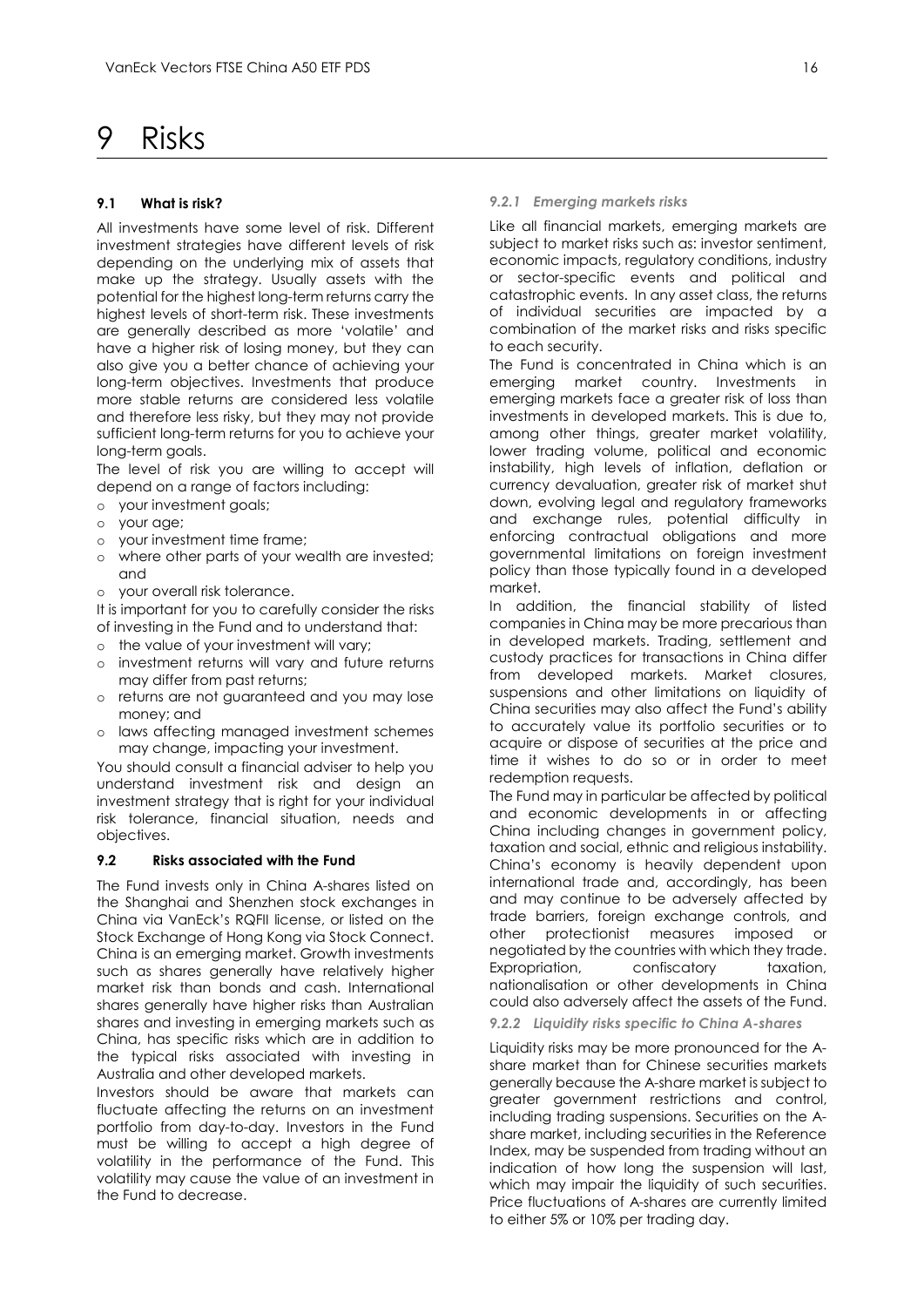China imposes restrictions on foreign ownership or holdings. Such legal and regulatory restrictions or limitations may have adverse effects on the liquidity and performance of the Fund holdings as compared to the performance of the Reference Index. This may increase the risk of tracking error and impair the Fund's ability to achieve its investment objective.

## *9.2.3 Risks of investing via RQFII regime*

The Reference Index is comprised of A-shares. In seeking to replicate the Reference Index, the Fund intends to invest directly in A-shares through VanEck's RQFII quota and Stock Connect. As the Fund will not be able to invest directly in A-shares in excess of VanEck's RQFII quota and beyond the limits that may be imposed by Stock Connect under the current regulation, the size of the Fund's direct investment in A-shares may be limited. In addition, VanEck's RQFII quota may be reduced or revoked by the Chinese regulators if, among other things, VanEck fails to observe SAFE and other applicable Chinese regulations.

The regulations on RQFII quota vary from time to time. SAFE issued announcement in September 2019 indicating its intention to abolish the quota requirements, which means that, once new rules are in place, investors who intend to participate in the RQFII regime would no longer need to apply for the quota, and their investments in the A-shares will also not be subject to the quota restrictions. The specifics of the new rule are in the process of finalisation.

The Fund cannot predict what would occur if VanEck's RQFII or RQFII quotas generally were reduced or eliminated, although such an occurrence would likely have a material adverse effect on the Fund, including the requirement that the Fund dispose of certain or all of its A-shares holdings. Therefore, any such reduction or elimination may have a material adverse effect on the ability of the Fund to achieve its investment objective resulting in VanEck changing the investment objective of the Fund or deciding to liquidate the Fund.

VanEck, as a licensed RQFII, is currently permitted to repatriate RMB daily and is not subject to RMB repatriation restrictions, lock-up periods or prior approval. However, there is no assurance that RQFIIs may not be subject to restrictions or prior approval requirements in the future. Any additional restrictions imposed on VanEck or RQFIIs generally may have an adverse effect on the Fund's ability to invest directly in A-shares and its ability to meet redemption requests.

In the event of any default of either a local RQFII broker or the local RQFII custodian (directly or through its delegate) in the execution or settlement of any transaction or in the transfer of any funds or securities in China, the Fund may encounter delays in recovering its assets which may in turn adversely impact the NAV.

There may be uncertainty as to the implementation of the RQFII policy and such policy and rules are subject to change. Such

uncertainty and change of the laws and regulations in China may adversely impact the Fund and such changes may also have potential retrospective effect.

#### *9.2.4 Risks of investing through Stock Connect*

The Fund expects to make investments through Stock Connect. The mechanism involves "Northbound Trading" and "Southbound Trading". Northbound Trading means trading made by Hong Kong and overseas investors, through their Hong Kong brokers and a securities trading service company established by Stock Exchange of Hong Kong Limited ("**SEHK**"), to eligible shares listed on Shanghai Stock Exchange ("**SSE**") and Shenzhen Stock Exchange ("**SZSE**"). Southbound Trading means trading made by Chinese investors, through Chinese securities firms and a securities trading service company established by SSE/SZSE respectively, to eligible shares listed on SEHK.

Trading through Stock Connect is subject to a number of restrictions and risks that may affect the Fund's investments and returns.

#### *a) Trading quota*

Trading through Stock Connect is subject to Daily Quotas on a first-come-first-served basis that limit the maximum daily net purchases on any particular day, which may restrict or preclude the Fund's ability to invest in A-shares through Stock Connect. "Daily Quota" means the upper limit for the difference between the buying and selling values under Stock Connect each day.

#### *b) Suspension risk*

It is contemplated that SEHK and SSE/SZSE would reserve the right to suspend Northbound and/or Southbound trading if necessary to ensure an orderly and fair market and that risks are managed prudently. Consent from the relevant regulator would be sought before a suspension is triggered. Where a suspension in the Northbound Trading is effected, the Fund's ability to access the A-share market through Stock Connect will be adversely affected.

#### *c) Limited number of stocks and potential recalling of stocks*

The list of eligible SSE/SZSE securities for trading (buying and/or selling) through the Stock Connect ("Eligible SSE/SZSE Securities") covers only a limited number of securities traded on SSE/SZSE. The list of Eligible SSE/SZSE Securities and its admission criteria can be revised by SEHK from time to time. If a stock is recalled from the list of Eligible SSE/SZSE Securities for trading via Stock Connect, such stock can only be sold and cannot be bought. This may affect the Fund's ability to invest in A-shares through Stock Connect.

#### *d) Beneficial ownership of A-Shares through Stock Connect*

Furthermore, securities purchased via Stock Connect will be held via a book entry omnibus account in the name of Hong Kong Securities Clearing Company Limited ("HKSCC"), Hong Kong's clearing entity, at China Securities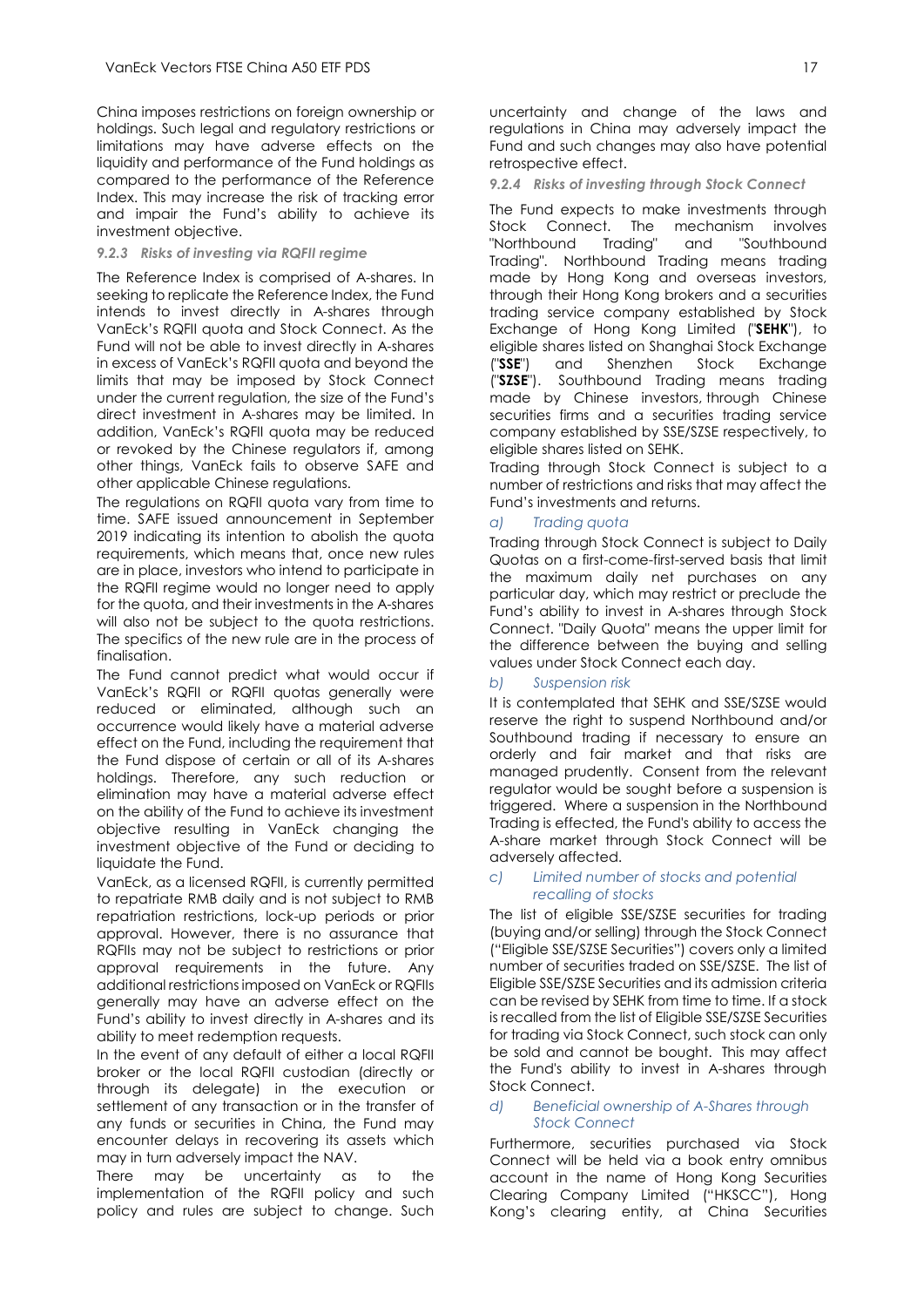Depository and Clearing Corporation ("CSDCC"). The Fund's ownership interest in Stock Connect securities will not be reflected directly in a book entry with CSDCC and will instead only be reflected on the books of its Hong Kong subcustodian. A-shares traded on Stock Connect generally may not be sold, purchased or otherwise transferred other than through Stock Connect in accordance with applicable rules. The Fund therefore depends on HKSCC's ability or willingness as the record-holder of Stock Connect securities, to enforce the Fund's shareholder rights. Whether the PRC competent courts will accept the lawsuit directly initiated by Hong Kong and overseas investors to enforce their rights and interests over SSE/SZSE securities remains unsettled.

#### *e) Clearing and settlement risk*

HKSCC and CSDCC will establish the clearing links and each will become a participant of each other to facilitate clearing and settlement of crossborder trades. There is a risk that CSDCC may default and HKSCC will not be able to recovery stocks and/or monies owed to it from Northbound Trading with CSDCC resulting in delay or loss to the Fund.

#### *f) No protection by investor compensation fund*

A primary feature of Stock Connect is the application of the home market's laws and rules applicable to investors in A-shares. Therefore, the Fund's investments in Stock Connect A-shares are generally subject to Chinese securities regulations and listing rules, among other restrictions. The Fund will not benefit from access to Hong Kong investor compensation funds, which are set up to protect in relation to exchange-traded products in Hong Kong, since defaults in Northbound Trading via Stock Connect do not involve products listed or traded on SEHK or Hong Kong Futures Exchange Limited.

#### *g) Trading days*

Stock Connect is only available on days when markets in both Mainland China and Hong Kong are open, which may limit the Fund's ability to trade when it would be otherwise desirable to do so. See also 9.2.10.

#### *h) Operational risk*

The Stock Connect program is a relatively new program for investors from Hong Kong and overseas to access China's stock market directly. Market participants are able to participate in this program subject to meeting certain information technology capability, risk management and other requirements as may be specified by the relevant exchange and/or clearing house. Market participants may need to address issues arising from the differences on an on-going basis.

#### *i) Evolving regulation*

The Stock Connect program may be subject to further interpretation and guidance. There can be no assurance as to the program's continued existence or whether future developments

regarding the program may restrict or adversely affect the Fund's investments or returns.

#### *9.2.5 Security specific risk*

The value of a company's shares which make up part of the underlying assets in the Fund can be influenced by changes in and factors affecting company management, its business environment or profitability. These risks can impact the company's ability to repay its debt, its profitability and ultimately the value of its shares. By diversifying its holdings across multiple securities, market sectors and countries, the Fund is generally insulated from the specific risks of individual securities.

#### *9.2.6 Currency risk*

The Fund invests all of its assets in investments denominated in RMB and the income received by the Fund will principally be in RMB. RMB is currently not freely convertible and is subject to exchange controls and restrictions. There is also the risk that unfavourable fluctuations in the value of the Australian dollar relative to RMB will adversely affect the value of the Fund measured in Australian dollars, due to the Fund being invested in underlying securities based solely in RMB. A rise in the value of the Australian dollar relative to RMB could decrease the value of the ETF Units and any income received by the Fund.

The Fund does not hedge its exposure to RMB. Investments in the Fund are subject to currency risk and the value of the Fund may decrease because of unfavourable changes in currency exchange rates.

#### *9.2.7 Dividend risk*

This is the risk that dividends will not be paid. See section 12 for more information.

#### *9.2.8 Tracking error risk*

This is the risk that the Fund fails to meet its investment objective and the performance of the Fund differs from the performance of the Reference Index. The difference between the performance of the Fund and the performance of the Reference Index is dependent on a number of factors including: the extent to which the Fund replicates the Reference Index, fees and other costs including taxation, asset valuations and corporate actions. The Fund may hold cash from time to time pending investment in line with the Reference Index. As a result there will be times when we are unable to fully replicate the Reference Index and the Fund will hold a sub-set of the Reference Index components in order to track the Reference Index as closely as possible. See section 7.1 for more information.

#### *9.2.9 ASX Trading risk*

Secondary market trading of the ETF Units on ASX may be suspended by the ASX or halted by us because of market conditions or other reasons, for example a failure by the Market Maker to make a market. In these circumstances, ASX Investors will be unable to buy or sell ETF Units and the processing of application for creations and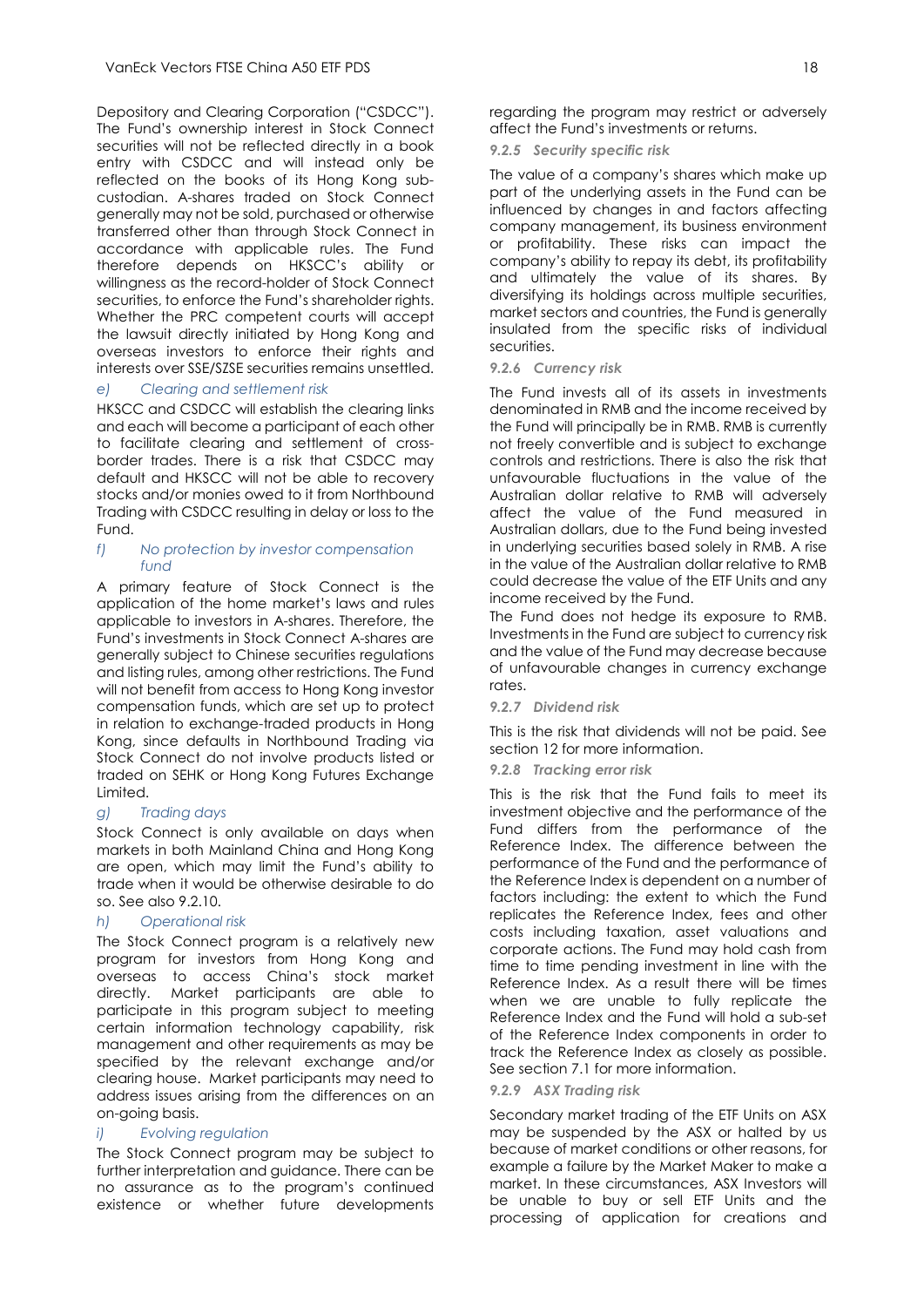redemptions for Authorised Participants may be suspended or modified.

#### *9.2.10 SSE/SZSE and SEHK markets closure risk*

SSE/SZSE and SEHK have extended periods of closure for national holidays annually which differ from ASX non-trading days. The difference in trading times may adversely impact liquidity, individual security valuations and tracking error. See section 9.2.8.

#### *9.2.11 Liquidity risk*

This is the risk that an investment may not be able to be sold quickly enough to prevent or minimise a loss. A lack of liquidity may also affect the amount of time it takes us to satisfy a redemption request. A Market Maker has been appointed to support liquidity on ASX, therefore ETF Units should generally be liquid, however, there is no guarantee this will remain the case at all times.

#### *9.2.12 Market Maker risk*

Although the ETF Units are admitted to trading on ASX, and a Market Maker is appointed to assist in maintaining liquidity in accordance with the AQUA Rules, there can be no assurance that there will be a liquid market if there is a failure by the Market Maker to make a market. A Market Maker's terms of appointment may limit or exclude its liability or recourse to it by Unitholders. Unitholders should be aware that a Market Maker may be paid fees from the management costs (see section 10.3.1 for more information). A Market Maker retains for its own account any trading profits and bears any losses generated by its market making activities.

#### *9.2.13 ASX trading price risk*

The trading price of the ETF Units on ASX will differ from the NAV, which is calculated at the close of the previous day's trading. The ASX trading price is based on the NAV adjusted for changes in value of the underlying assets during the ASX Trading Day plus or minus a spread payable to the Market Maker. The engagement of a Market Maker is designed to minimise any discount or premium to the estimated net asset value of the assets calculated throughout the day.

#### *9.2.14 Derivatives risk*

Exchange-traded futures, a form of derivative, may be used by the Fund as described in section 7.2.2. Futures derive their value from the performance of a reference asset, for example: a share or a market index.

The use of futures may expose the Fund to significant losses as the use of derivatives involves risks that are different from and potentially greater than, the risks associated with investing directly in the reference asset. For example, the risk of using derivatives include, but are not limited to, that of the derivative failing to move in line with the value of the underlying asset, counterparty risk and potential illiquidity which may occur if a particular derivative instrument is difficult to purchase or sell. See section 9.2.21 for more information.

The risk that the Fund may not be able to close out a derivatives position is minimised by only entering into such transactions on an exchange with an active and liquid secondary market.

#### *9.2.15 Fund risk*

This is the risk that investing via the Fund may result in reduced performance compared to investing in the underlying securities directly because of: the fees and costs involved in investing in the Fund; the income or capital gains accrued in the Fund; and the consequences of creations and redemptions by Authorised Participants. In addition, there is a risk that the fees and costs applicable to the Fund could change, the Responsible Entity or other parties could change and the Fund could terminate.

#### *9.2.16 Index risk*

There is a risk that the Reference Index ceases to be available for use by the Fund, resulting in the Fund not being able to achieve its stated investment objective. If this was to occur, VanEck will seek to track an alternative index that provides a substantially similar exposure as that of the Reference Index. In the unlikely event that an alternative index cannot be secured, there is a risk that the Fund could be terminated. For more information see sections 7.1 and 9.2.8.

#### *9.2.17 Operational risk*

The Fund is exposed to operational risk arising from a number of factors, including, but not limited to, human error, processing and communication errors, errors of the Fund's service providers, counterparties or other third parties, failed or inadequate processes and technology or system failures. VanEck seeks to reduce these operational risks through controls and procedures. However, these measures do not address every possible risk and may be inadequate for those risks that they are intended to address.

#### *9.2.18 Force majeure*

This is the risk that circumstances beyond our reasonable control may impact on the operation, administration and performance of the Fund. For example: strikes, industrial disputes, failure of a securities exchange, fires or other casualty, war, civil disturbance, terrorist acts, governmental preemption in connection with an emergency of state and epidemics.

#### *9.2.19 Regulatory and tax risk generally*

The Fund, the investments of the Fund and the tax consequences for Unitholders investing in the Fund, may be affected by tax changes or by changes to legislation or government policy in China, in Australia and in other countries where the company whose securities the Fund invests in operates or is invested.

These changes are monitored by VanEck and action is taken, where possible and appropriate, to facilitate the achievement of the Fund's investment objectives.

To date, China withholding income tax has been enforced on dividend and interest payments from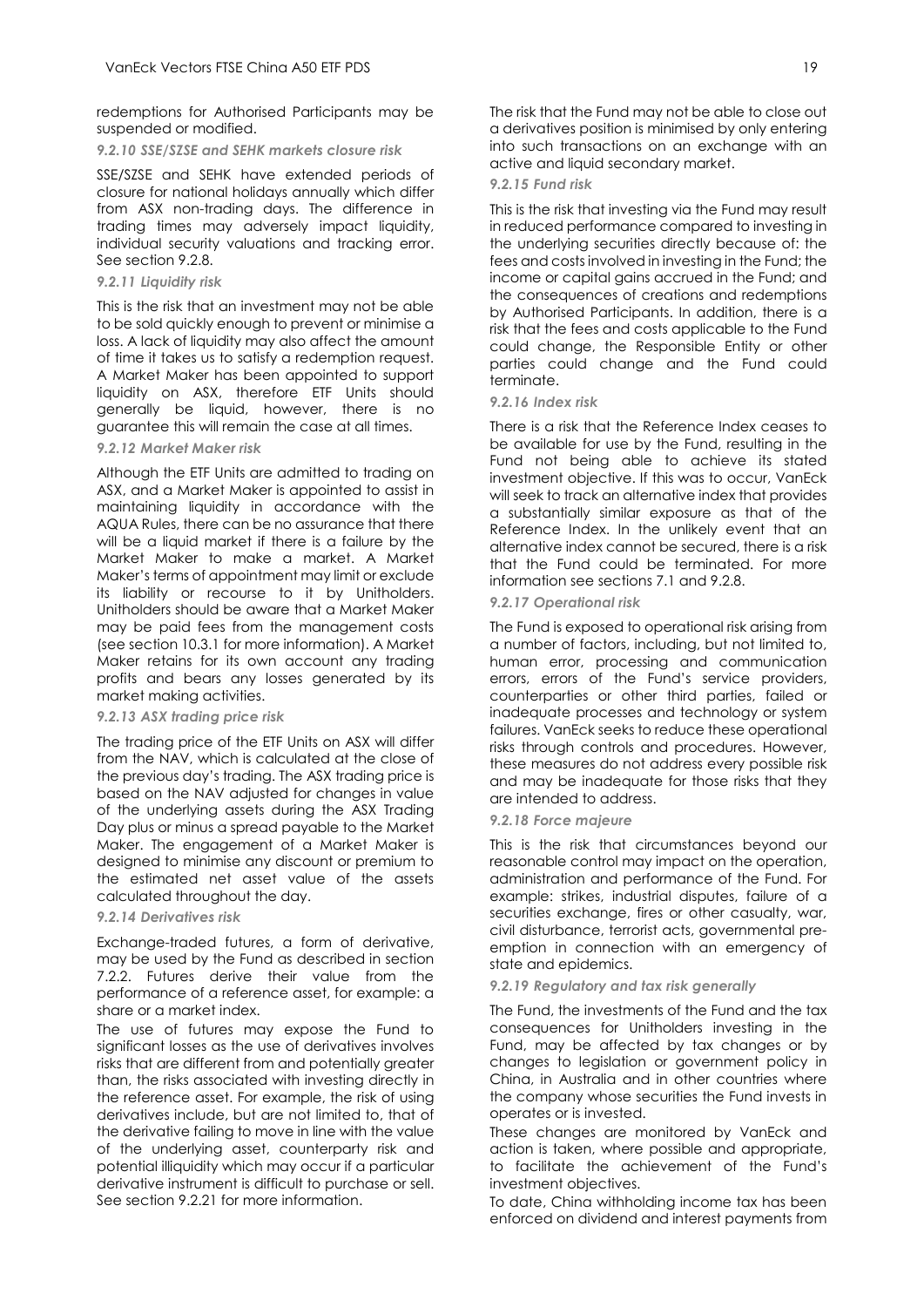China listed securities to non-China tax resident enterprises.

The investment manager intends to manage and operate the Fund in such a manner that it should not be treated as a tax resident enterprise of China or a non-tax resident enterprise with an establishment or place of business in China for Corporate Income Tax ("**CIT**") purposes. As such, it is expected that the Fund should not be subject to CIT on an assessment basis and would only be subject to CIT on a withholding basis to the extent the Fund directly derives China sourced income.

On 14 November 2014, the Ministry of Finance ("**MOF**"), the CSRC and the State Administration of Taxation ("**SAT**") in China, acting with State Council's approval, jointly released Caishui [2014] No. 79 ("**Circular 79**") which temporarily exempts RQFIIs from capital gain tax ("**CGT**") derived from the trading of shares and other equity interest investments on or after 17 November 2014.

The MOF, the CSRC and the SAT also released Caishui [2014] No.81 ("**Circular 81**") on 14 November 2014 and Caishui [2016] No. 127 ("**Circular 127**") on 1 December 2016 respectively, which temporarily exempt income tax (including CIT and individual income tax, collectively as "IT") and value-added tax ("**VAT**") on gains derived by investors in the Hong Kong market (including the Fund) from the trading of A shares via the Shanghai-Hong Kong Stock Connect and the Shenzhen-Hong Kong Stock Connect respectively. There is no guarantee that these situations will continue for the life of the Fund.

The investment manager will keep its provisioning policy for IT and VAT liability under review, and may, in its discretion from time to time, make

provision for potential tax liabilities if, in their opinion such provision is warranted. Any provision would have the effect of reducing the Unit Price. In the event that the Fund is required to make payments reflecting tax liabilities for which no provision has been made, the Unit Price may decrease substantially. Any revision or amendment in tax laws and regulations may<br>adversely affect the Fund. Additionally, adversely affect the Fund. Additionally, uncertainties in permanent Chinese tax rules governing taxation of income and gains from investments in RQFII or Stock Connect A-shares could result in unexpected tax liabilities for the Fund or investors.

Investors should consult their own professional independent tax advisers before making an investment decision. Further information in relation to tax is set out in section 13.

*9.2.20 ETF Unit Settlement risk*

The processes of issuing and redeeming ETF Units associated with creations and redemptions are subject to the normal settlement procedures through CHESS. The Fund is exposed to some risk if an Authorised Participant fails to comply with its settlement obligations. This risk is partly mitigated by the fact that Authorised Participants are generally subject to CHESS rules and ASX fail fees. *9.2.21 Counterparty risk* 

This is the risk that the Funds' trading counterparties become insolvent or cannot otherwise meet their obligations to the Fund. The Fund may be exposed to counterparty risk through the use of futures. For more information see sections 7.2.2 and 9.2.14.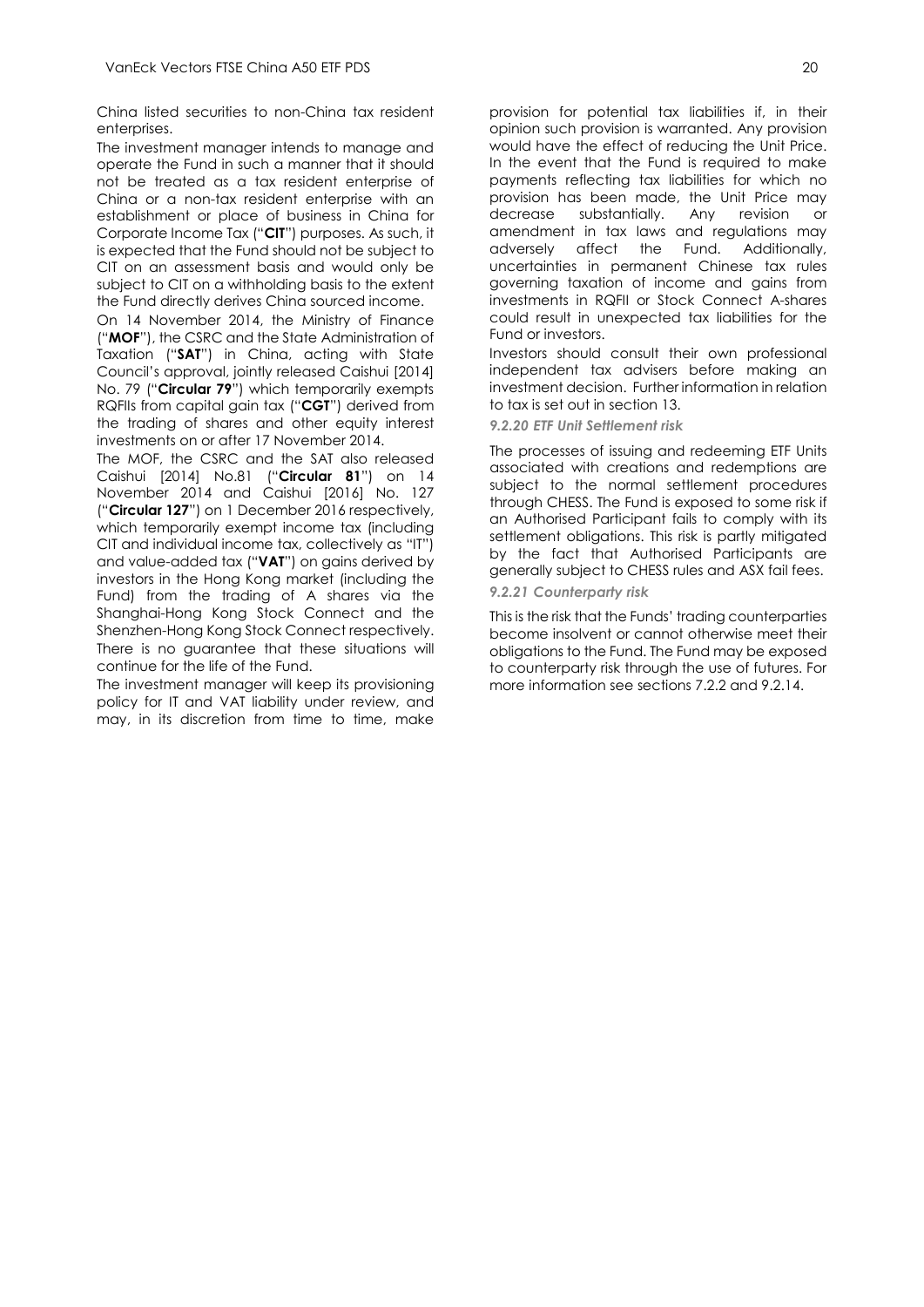# <span id="page-21-0"></span>10 Fees and other costs

# **DID YOU KNOW?**

**Small differences in both investment performance and fees and costs can have a substantial impact on your long term returns.**

**For example, total annual fees and costs of 2% of your account balance rather than 1% could reduce your final return by up to 20% over a 30 year period (for example, reduce it from \$100 000 to \$80 000).**

**You should consider whether features such as superior investment performance or the provision of better member services justify higher fees and costs.**

**You may be able to negotiate to pay lower contribution fees and management costs where applicable. Ask the Fund or your financial adviser.**

# **TO FIND OUT MORE**

**If you would like to find out more, or see the impact of the fees based on your own circumstances, the Australian Securities and Investments Commission (ASIC) website (**[www.moneysmart.gov.au](http://www.moneysmart.gov.au/)**) has a managed funds fee calculator to help you check out different fee options.**

# **Fees and other costs**

This section shows fees and other costs that you may be charged.

These fees and costs may be deducted from your money, from the returns on your investment or from the assets of the Fund as a whole.

Taxation information in relation to the Fund is set out in section 13.

**You should read all the information about fees and costs because it is important to understand their impact on your investment.**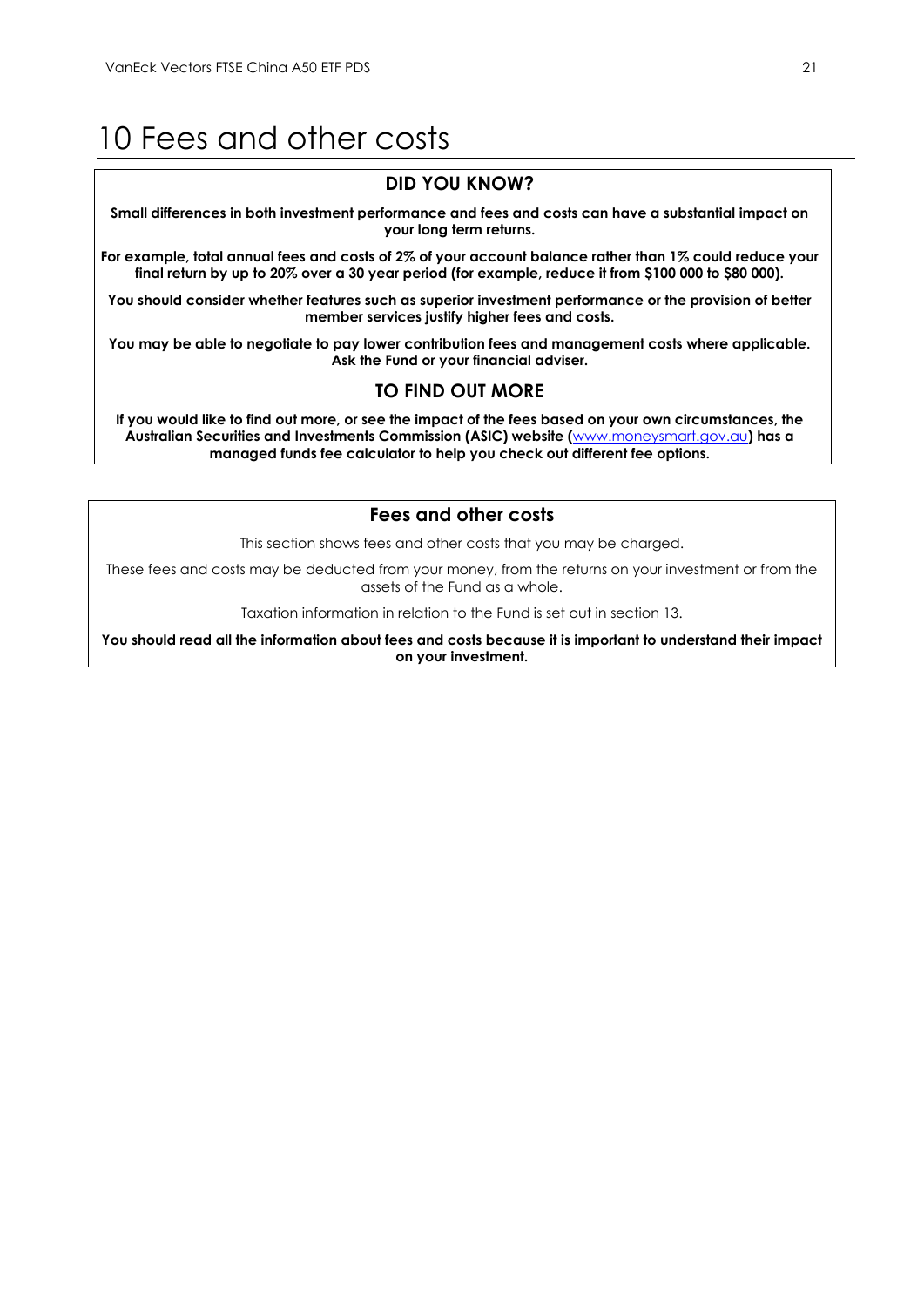# **10.1 Fees and costs for ASX Investors**

| Type of fee or cost <sup>1</sup>                                                                                 | Amount                             | How and when paid                                                                                                                                                                                                                                                                             |  |  |  |
|------------------------------------------------------------------------------------------------------------------|------------------------------------|-----------------------------------------------------------------------------------------------------------------------------------------------------------------------------------------------------------------------------------------------------------------------------------------------|--|--|--|
| Fees when your money moves in or out of the Fund                                                                 |                                    |                                                                                                                                                                                                                                                                                               |  |  |  |
| <b>Establishment fee:</b>                                                                                        |                                    |                                                                                                                                                                                                                                                                                               |  |  |  |
| The fee to open your investment                                                                                  | Nil                                | Not applicable                                                                                                                                                                                                                                                                                |  |  |  |
| Contribution fee:                                                                                                |                                    |                                                                                                                                                                                                                                                                                               |  |  |  |
| The fee on each amount contributed to your<br>investment                                                         | Nil                                | Not applicable                                                                                                                                                                                                                                                                                |  |  |  |
| Withdrawal fee <sup>2</sup> :                                                                                    |                                    |                                                                                                                                                                                                                                                                                               |  |  |  |
| The fee on each amount you take out of your<br>investment                                                        | Nil <sup>2</sup>                   | Not applicable                                                                                                                                                                                                                                                                                |  |  |  |
| Exit fee:                                                                                                        |                                    |                                                                                                                                                                                                                                                                                               |  |  |  |
| The fee to close your investment                                                                                 | Nil                                | Not applicable                                                                                                                                                                                                                                                                                |  |  |  |
| <b>Management costs</b>                                                                                          |                                    |                                                                                                                                                                                                                                                                                               |  |  |  |
| The fees and costs for managing your<br>investment<br>Management fee<br>Indirect costs<br>Total management costs | $0.60\%$ p.a.<br>Nil<br>0.60% p.a. | The management fee is calculated and<br>accrued daily on the Fund Net Asset<br>Value and reflected in the daily Unit<br>Price of the Fund and is payable to us<br>from the assets of the Fund on a monthly<br>basis in arrears. The management fee<br>may be negotiated by wholesale clients. |  |  |  |
| Service fees                                                                                                     |                                    |                                                                                                                                                                                                                                                                                               |  |  |  |
| <b>Switching fee:</b>                                                                                            |                                    |                                                                                                                                                                                                                                                                                               |  |  |  |
| The fee for changing investment options                                                                          | Nil                                | Not applicable                                                                                                                                                                                                                                                                                |  |  |  |

1 All fees and costs are inclusive of goods and services tax (GST) and net of any reduced input tax credits (RITC). A worked dollar example is shown below. Other fees and costs may apply. See section 10.3 for more information.

2 Except in limited circumstances ASX Investors are not eligible to redeem ETF Units with VanEck directly. See section 14.2.11 for more information.

#### **Example of annual fees and costs for ASX Investors**

This table gives an example of how the fees and costs for the **VanEck Vectors FTSE China A50 ETF** can affect your investment over a one year period. You should use this table to compare this product with other managed investment products.

| <b>Example</b>                                       |     | Balance of \$50,000 with a contribution of \$5,000 during the year                                                                                             |
|------------------------------------------------------|-----|----------------------------------------------------------------------------------------------------------------------------------------------------------------|
| Contribution fees                                    | Nil | For every additional \$5,000 you put in you will be charged \$0.                                                                                               |
| <b>PLUS</b> Management costs 0.60% p.a. <sup>1</sup> |     | And, for every \$50,000 you have in the Fund you will be charged<br>\$300 each year.                                                                           |
| <b>EQUALS</b> Cost of Fund                           |     | If you had an investment of \$50,000 at the beginning of the year<br>and you put in an additional \$5,000 during that year, you would<br>be charged fees from: |
|                                                      |     | \$300 to \$330 <sup>1</sup> ,2                                                                                                                                 |
|                                                      |     | What it costs you will depend on the fees you negotiate.                                                                                                       |

1 The management fee may be negotiated by wholesale clients. See section 10.3.3 for more information.

2 This example assumes that the investment amount of \$50,000 does not rise or fall in value and remains invested for a full year. The maximum fee assumes the additional investment amount of \$5,000 was invested on the first day of the year and remains invested for the full year.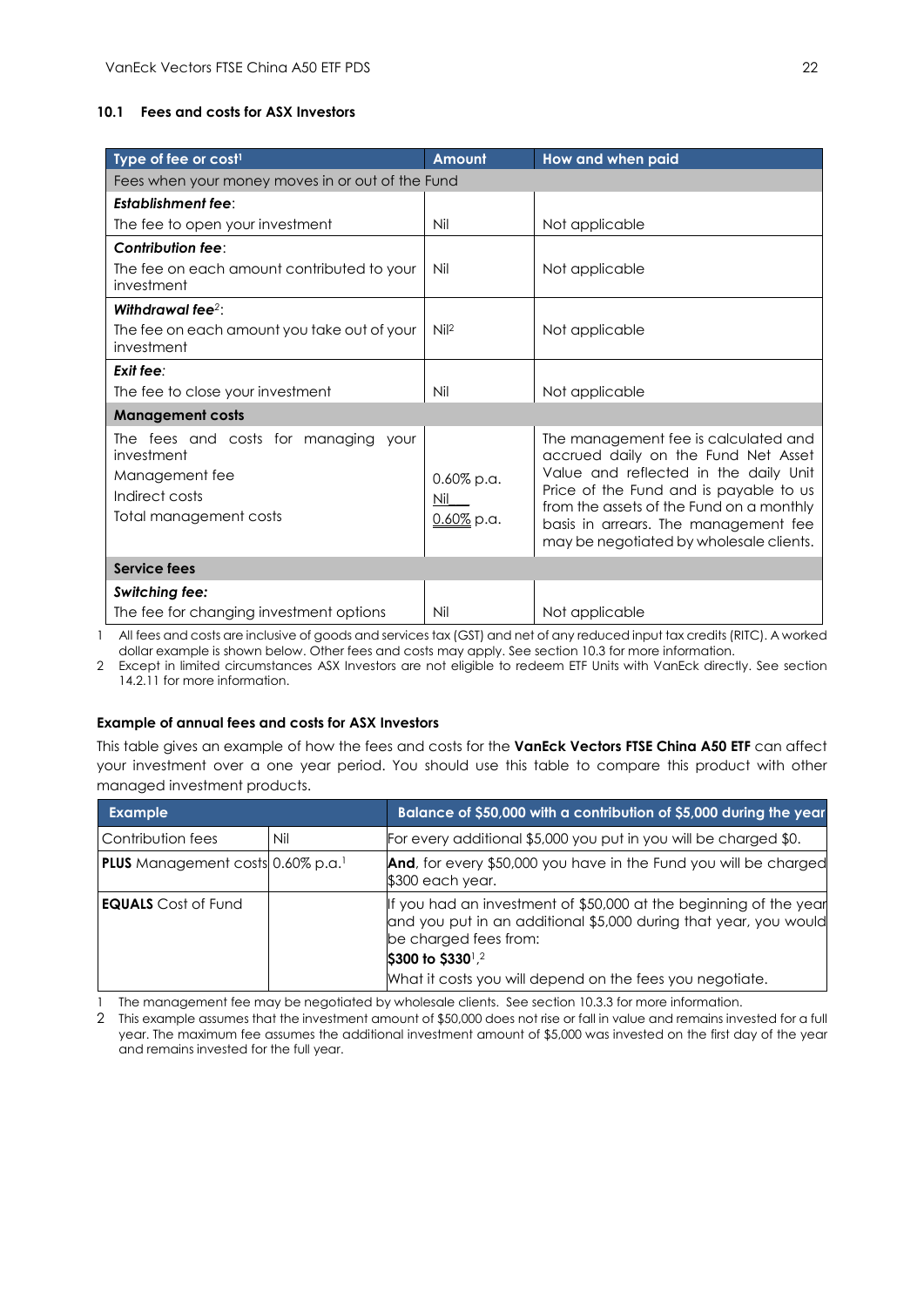#### **10.2 Fees and costs for Authorised Participants**

| Type of fee or cost <sup>1</sup>                                                                                  | <b>Amount</b>                         | How and when paid                                                                                                                                                                                                                                                                       |  |  |  |
|-------------------------------------------------------------------------------------------------------------------|---------------------------------------|-----------------------------------------------------------------------------------------------------------------------------------------------------------------------------------------------------------------------------------------------------------------------------------------|--|--|--|
| Fees when your money moves in or out of the Fund                                                                  |                                       |                                                                                                                                                                                                                                                                                         |  |  |  |
| <b>Establishment fee:</b>                                                                                         |                                       |                                                                                                                                                                                                                                                                                         |  |  |  |
| The fee to open your investment                                                                                   | Nil                                   | Not applicable                                                                                                                                                                                                                                                                          |  |  |  |
| Contribution fee: $2,3$<br>The fee on each amount contributed to<br>your investment                               | \$1,750                               | Payable only by Authorised Participants per<br>creation at the time of application for the<br>creation of ETF Units by a Standard Basket<br>Transaction. The amount of these costs may<br>be negotiated.                                                                                |  |  |  |
| Withdrawal fee: $2.3$<br>The fee on each amount you take out of<br>your investment                                | \$1,750                               | Payable only by Authorised Participants per<br>redemption at the time of application for the<br>redemption of ETF Units by a Standard Basket<br>Transaction. The amount of these costs may<br>be negotiated.                                                                            |  |  |  |
| Exit fee:                                                                                                         |                                       |                                                                                                                                                                                                                                                                                         |  |  |  |
| The fee to close your investment                                                                                  | Nil                                   | Not applicable                                                                                                                                                                                                                                                                          |  |  |  |
| <b>Management costs</b>                                                                                           |                                       |                                                                                                                                                                                                                                                                                         |  |  |  |
| The fees and costs for managing your<br>investment:<br>Management fee<br>Indirect costs<br>Total management costs | $0.60\%$ p.a.<br>Nil<br>$0.60\%$ p.a. | The management fee is calculated and<br>accrued daily on the Fund Net Asset Value<br>and reflected in the daily Unit Price of the<br>Fund and is payable from the assets of the<br>Fund on a monthly basis in arrears. The<br>management fee may be negotiated by<br>wholesale clients. |  |  |  |
| <b>Service fees</b>                                                                                               |                                       |                                                                                                                                                                                                                                                                                         |  |  |  |
| <b>Switching fee:</b><br>The fee for changing investment options                                                  | Nil                                   | Not applicable                                                                                                                                                                                                                                                                          |  |  |  |

1 All fees and costs are inclusive of GST and net of any RITC. Other fees and costs may apply. See section 10.3 'Additional explanation of fees and costs' for more information.

2 Additional transactional costs will apply to Non-Standard Transactions as agreed with us from time to time. See section 10.3.2 for more information.

#### **10.3 Additional explanation of fees and costs**

Unitholders are charged a management fee which is capped in respect of normal recoverable expenses. Additional transactional and operational costs which are uncapped also apply. Other uncapped Broker fees and abnormal expenses may also apply.

#### *10.3.1 Management costs*

Management costs represent the ongoing fees, costs and expenses associated with management and administration of the Fund.

The fees and other costs of managing and operating the Fund stated in this PDS include indirect costs paid from the Fund's assets that we know or reasonably estimate will reduce the Fund's investment returns.

The management fee stated in 10.1 and 10.2 is charged to Unitholders as an 'all in' fee for normal recoverable expenses. It does not include transactional and operational costs (10.3.2), Broker fees (10.3.4) or abnormal expenses (10.3.5).

VanEck pays the ongoing recoverable expenses associated with the management and administration of the Fund out of the management fee. Any shortfall is paid by VanEck out of its own resources. Any excess remaining after payment of recoverable expenses is retained by VanEck.

The normal recoverable expenses paid by VanEck from the Fund's management fee include but are not limited to:

- o Custodian and Fund Administrator fees and charges including the costs of processing dividend payments;
- o Market Maker fees;
- o accounting and audit fees;
- o license fees payable to the Index Provider for the use of the Reference Index;
- o Registrar fees and expenses; and
- o other expenses recoverable under the Fund's Constitution.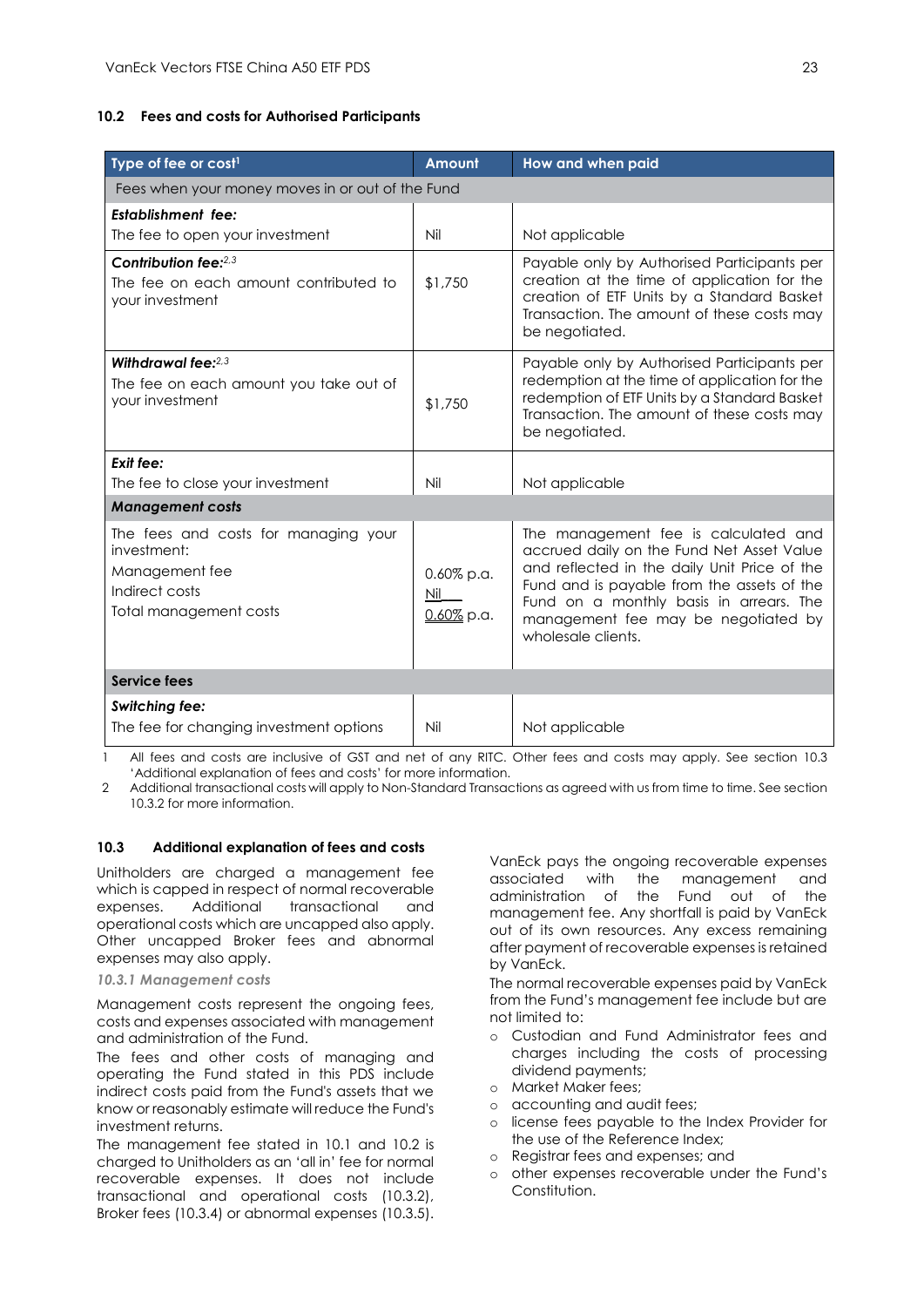#### *10.3.2 Transactional and operational costs*

Transactional and operational costs are not included in the management costs in 10.1 and 10.2 and are an additional cost to Unitholders. These costs are uncapped.

Transactional and operational costs are incurred in relation to trading in the portfolios and associated operational activities required by the Fund. They include but are not limited to:

- o brokerage and settlement charges;
- o borrowing costs and interest expense.

#### *10.3.3 Costs on creations and redemptions*

VanEck uses its best efforts to recover the transactional and operational costs associated with creations and redemptions of ETF Units by Authorised Participants from the APs. Any shortfall is an additional indirect cost to Unitholders. These costs are paid out of the assets of the Fund and reflected in the Unit Price as and when they arise. We expect over a 12 month period any shortfall will be zero or not material for the reasons below.

Transactional and operational costs are not incurred by the Fund on Standard Basket Transactions. For Non-Standard Transactions, transactional and operational costs incurred by the Fund in relation to creations and redemptions are recovered from the AP by:

- o a buy/sell spread covering an estimate of the costs included with the transaction, which we notify to APs electronically from time to time. The actual costs may differ from our estimate. Any shortfall is borne by the Fund and any excess is retained by the Fund. We expect these amounts to net off over a 12 month period; or
- an invoice for the actual costs incurred equal to the difference between: the price at which the Fund purchases (on a creation) or sells (on a redemption) relevant securities; and the value of those securities used in the relevant Unit Price; plus any other costs incurred by the Fund in connection with the transaction.

#### *10.3.4 Other transactional and operational costs*

Transactional and operational costs incurred in association with trading activity in the Fund's portfolio with the aim of achieving its investment objective are an additional cost to all Unitholders and will be paid out of the assets of the Fund and reflected in the Fund's Unit Price as and when they arise.

As at the date of this PDS the Fund does not have any transactional and operational costs history in respect of the current investment objective. Disclosure of updated information in regards to transaction and operational costs will be provided at [www.vaneck.com.au/cetf](http://www.vaneck.com.au/cetf) in accordance with regulatory requirements.

#### *10.3.5 Fees and costs may be negotiated by wholesale clients and APs*

Wholesale clients (as defined under the *Corporations Act*) and APs may be able to negotiate the fees and costs set out in sections 10.1 and 10.2 respectively by contacting VanEck. See *Corporate directory* at the front of this PDS for contact details. Any reduction of the fees and costs that may be agreed from time to time will be at VanEck's discretion and expense.

#### *10.3.6 Broker fees*

ASX Investors should obtain advice from a financial adviser before investing in the Fund to consider their individual investment objectives, financial situation and needs. You will incur fees for any advice you receive. You should discuss these fees with your financial adviser prior to obtaining their advice.

ASX Investors will also incur customary brokerage fees when buying and selling ETF Units on ASX. You should discuss these fees with your Broker prior to investing.

Brokerage is also incurred by all investors as part of ongoing transactional and operational costs of the Fund. See section 10.3.2.

*10.3.7 Abnormal expenses*

Abnormal expenses are management costs not generally incurred in the day-to-day operations of the Fund and include things such as the costs of calling and holding Unitholder meetings or legal costs incurred in bringing or defending legal proceedings. Abnormal expenses are not included in the management fee caps set out in sections 10.1 and 10.2 and may be recovered from the assets of the Fund and accounted for in the Unit Price of the Fund as and when they arise.

*10.3.8 Notification of changes to fees*

We may vary fees or introduce new fees without investor consent up to the maximums described in the Fund Constitution. Under the Constitutions we are entitled to charge the following relevant maximum fees:

- o Management fee: 5% p.a. of the Fund's NAV; and
- o Application and Redemption fee (contribution and withdrawal fees: Up to \$10,000 per creation or redemption.

Currently we pay all costs and expenses of the Fund other than transactional and operational costs out of the Management Fee set out in sections 10.1 and 10.2 and only retain any excess. We will give 30 days' notice of any changes to the way fees and costs are charged that result in an increase in the management fee, via a notice on our website at [www.vaneck.com.au](http://www.vaneck.com.au/) and the ASX Market Announcements Platform.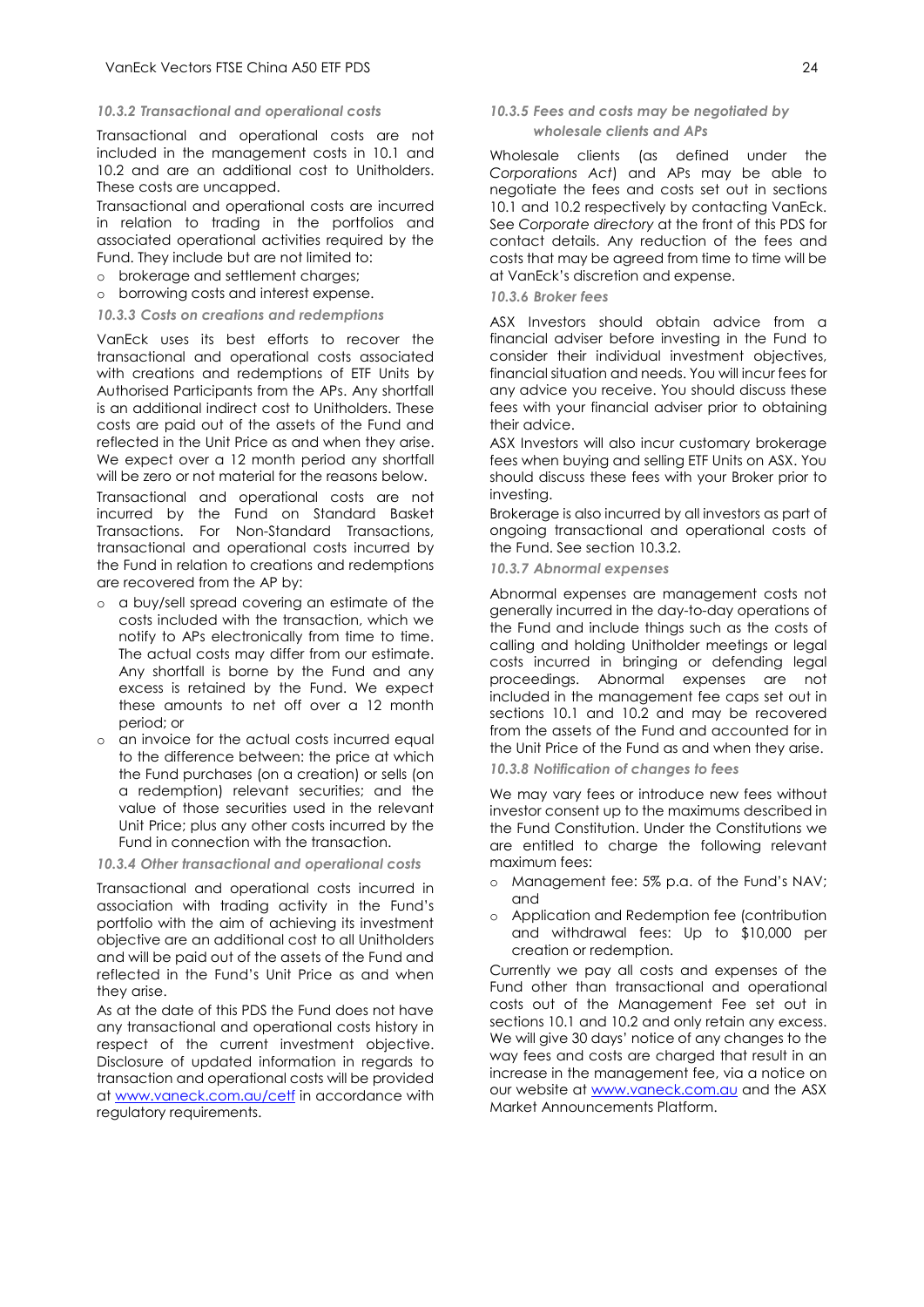#### *10.3.9 Related party payments*

We may pay fees to related parties and associates of VanEck on arms' length commercial terms for providing services to the Fund. We may engage the services of related parties and associates at our discretion. These fees would be paid by us out of the Fund 's management fee .

*10.3.10 Commissions and other benefits received*

We, our related parties and associates, may receive commissions and other benefits (e.g. research) from brokers effecting trades for the Fund. These benefits may flow to the Fund and to other funds managed by us or our related parties and associates. We trade only with brokers who will provide best execution, regardless of whether these trades are placed with brokers related to us or not .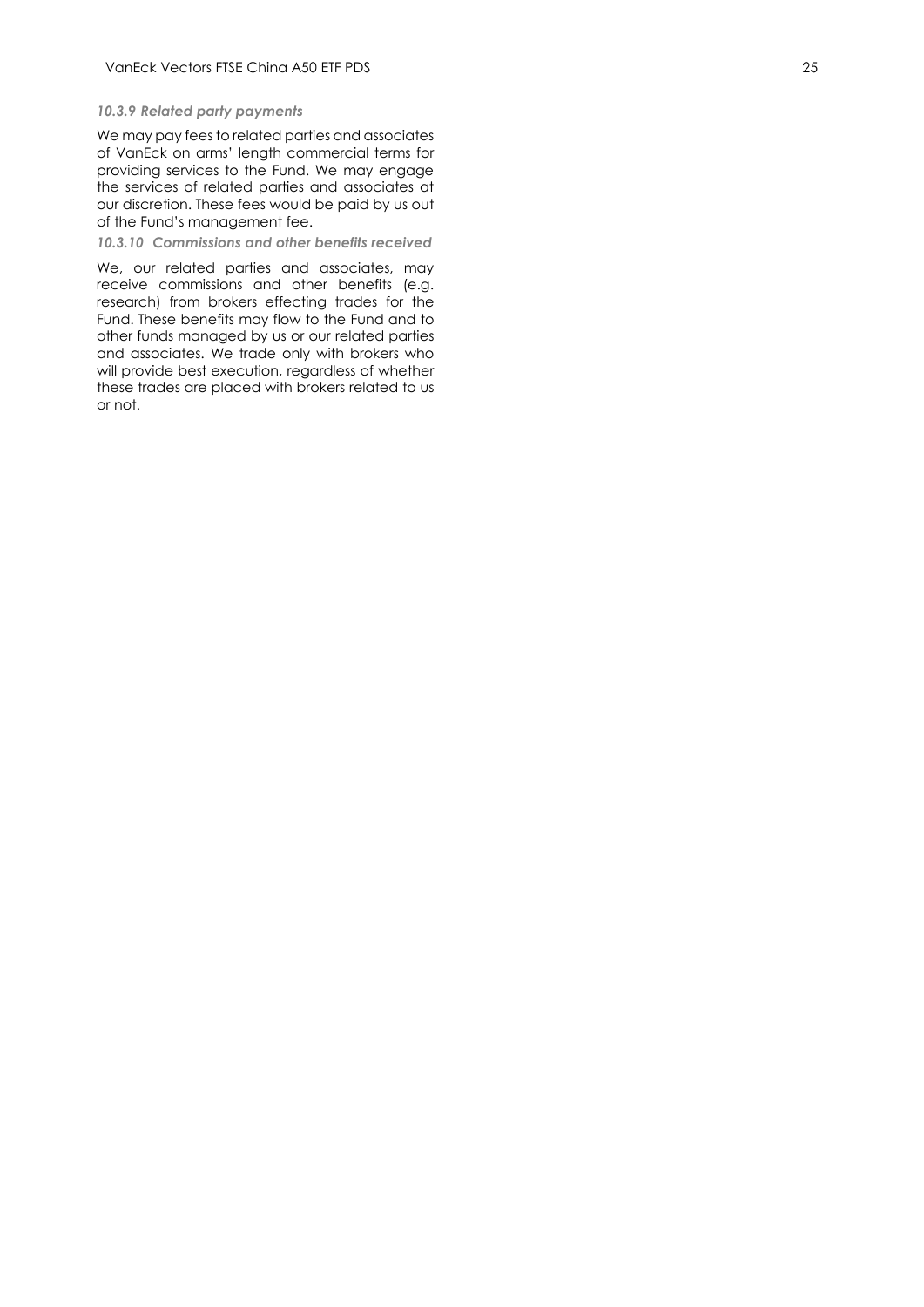# <span id="page-26-0"></span>11 Transacting with VanEck

#### **IMPORTANT NOTICE**

**This section provides a summary of the creation and redemption process that applies to transactions between the Fund and Authorised Participants (APs) only. The procedures do not apply to ASX Investors who may trade ETF Units on ASX via a Broker in the same way they trade listed shares.**

## **11.1 For APs prior to transacting**

Authorised Participants must complete an AP Agreement with VanEck prior to transacting directly with us. Please contact VanEck Capital Markets for more information on +61 2 8038 3317. Creation and redemption procedures will be agreed in writing between VanEck and Authorised Participants from time to time ('AP Procedures').

#### **11.2 Applications by Authorised Participants**

Unless we agree otherwise, applications for creations and redemptions of ETF Units may only be made by Authorised Participants by completing the Application Form and delivering it to us by 4pm on an ASX Trading Day. We may accept or reject applications in a different form at our discretion. We may, in our sole discretion and without giving any reason, accept or reject all or part of an application for a creation or redemption.

### **11.3 Standard Basket Transactions**

Applications for creations or redemptions of ETF Units will generally only be made by way of Standard Basket Transactions.

A Standard Basket for the Fund may consist of securities in the Reference Index and any other securities determined by VanEck as necessary to achieve the Fund's investment objective.

The Standard Basket is available on request.

#### **11.4 Minimum transaction size for APs**

Applications for creations and redemptions by Authorised Participants can only be made in multiples of Creation Units or Redemption Units respectively, unless we agree otherwise.

The number of ETF Units in a Creation Unit / and Redemption Unit are set out in the table below. ASX Investors should check with their Broker for any minimum trade size on ASX.

#### **Minimum transaction sizes for APs**

| <b>Fund</b> | <b>One Creation Unit / Redemption</b><br>Unit (ETF Units) |
|-------------|-----------------------------------------------------------|
| <b>CETF</b> | 35,000                                                    |

#### **11.5 Processing applications**

All applications for creations and redemptions will be processed in accordance with the AP Procedures, taking into account ASX Rules, SEHK,

SSE and SZSE rules, Chinese laws and regulations and exchange settlement requirements.

#### **11.6 Cooling-off**

There are no cooling-off rights applicable to the offer in this PDS or to trading of ETF Units on ASX.

#### **11.7 'Liquid' for the purposes of the Corporations Act**

The redemption of ETF Units assumes that the Fund remains 'liquid' – meaning that its assets can be readily sold. Under the *Corporations Act*, the Fund is liquid if 80% of the value of its assets comprises liquid assets. If the Fund is 'liquid', the Constitution requires that we must pay redemption proceeds within 21 days of the date of redemption of the relevant ETF Units (or the deemed date of such redemption).

We expect that the Fund will remain liquid. If the Fund is illiquid, a redemption request will be dealt with in accordance with the Constitution and the *Corporations Act*.

#### **11.8 Delay or suspension of creations and redemptions**

We may suspend the processing of creations or redemptions in certain circumstances. This will generally occur:

- 1. during a 'blackout period' that is:
	- a. around the end of a dividend period when we are calculating and paying dividends; and
	- b. during the period we are rebalancing the portfolio to the Reference Index; or
- 2. on days on which the SEHK, SSE and/or SZSE are closed; or
- 3. in circumstances, such as adverse market conditions, where we determine it is not possible to accurately calculate Unit Prices.

We may also suspend creations or redemptions in other circumstances. We will notify you of any suspension. We may also process applications for creations in instalments over a period of time and may also suspend processing of redemptions we have already accepted, for example, where we are unable to sell underlying securities due to circumstances outside our control, such as suspended trading in the market, or where the Fund becomes illiquid.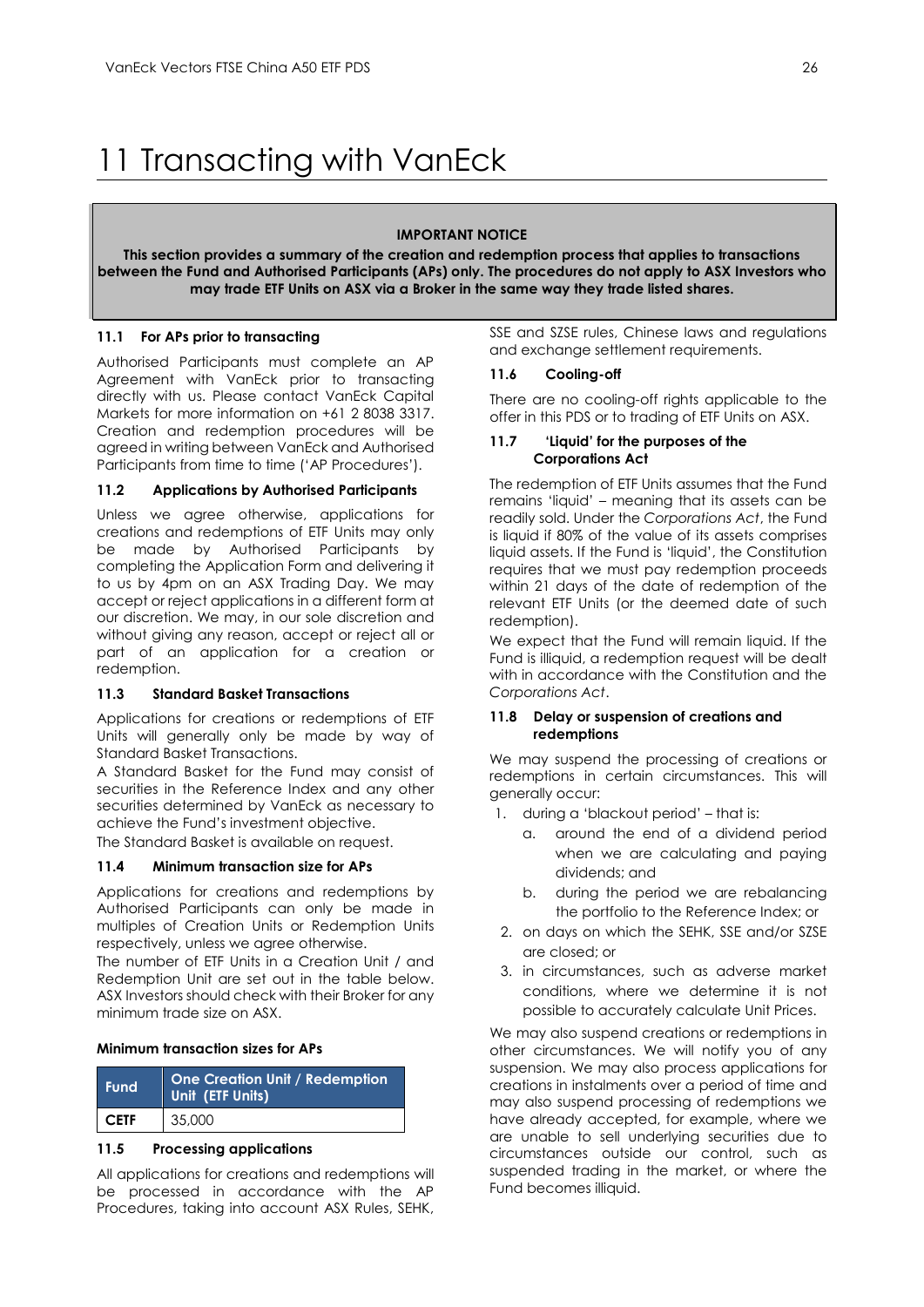In circumstances where redemptions are delayed, suspended or being paid in instalments, the Unit Prices used for the redemption may be those applicable to the day the relevant instalment of the redemption is processed, rather than the time the application for redemption is received.

An application for a creation or redemption lodged but not processed before or during a period of suspension, will be taken to be lodged the day after the end of the relevant suspension period.

#### *11.8.1 Creation and redemption prices*

The prices at which Authorised Participants transact with VanEck for creations or redemptions is the NAV calculated at the next valuation time following an application, plus or minus fees and costs respectively. See sections 10.2 and 10.3.2.

#### *11.8.2 Redemption amounts*

The redemption amount paid to an Authorised Participant on the redemption of ETF Units may include an amount representing their entitlement to distributable income of the Fund.

#### *11.8.3 Investing via the ASX*

ASX Investors trade ETF Units at trading prices quoted on ASX throughout each ASX Trading Day. The presence of a Market Maker means trading prices should remain close to the NAV, adjusted for estimated or actual changes in the value of the underlying securities and foreign exchange movements as calculated by the Market Marker during the ASX Trading Day.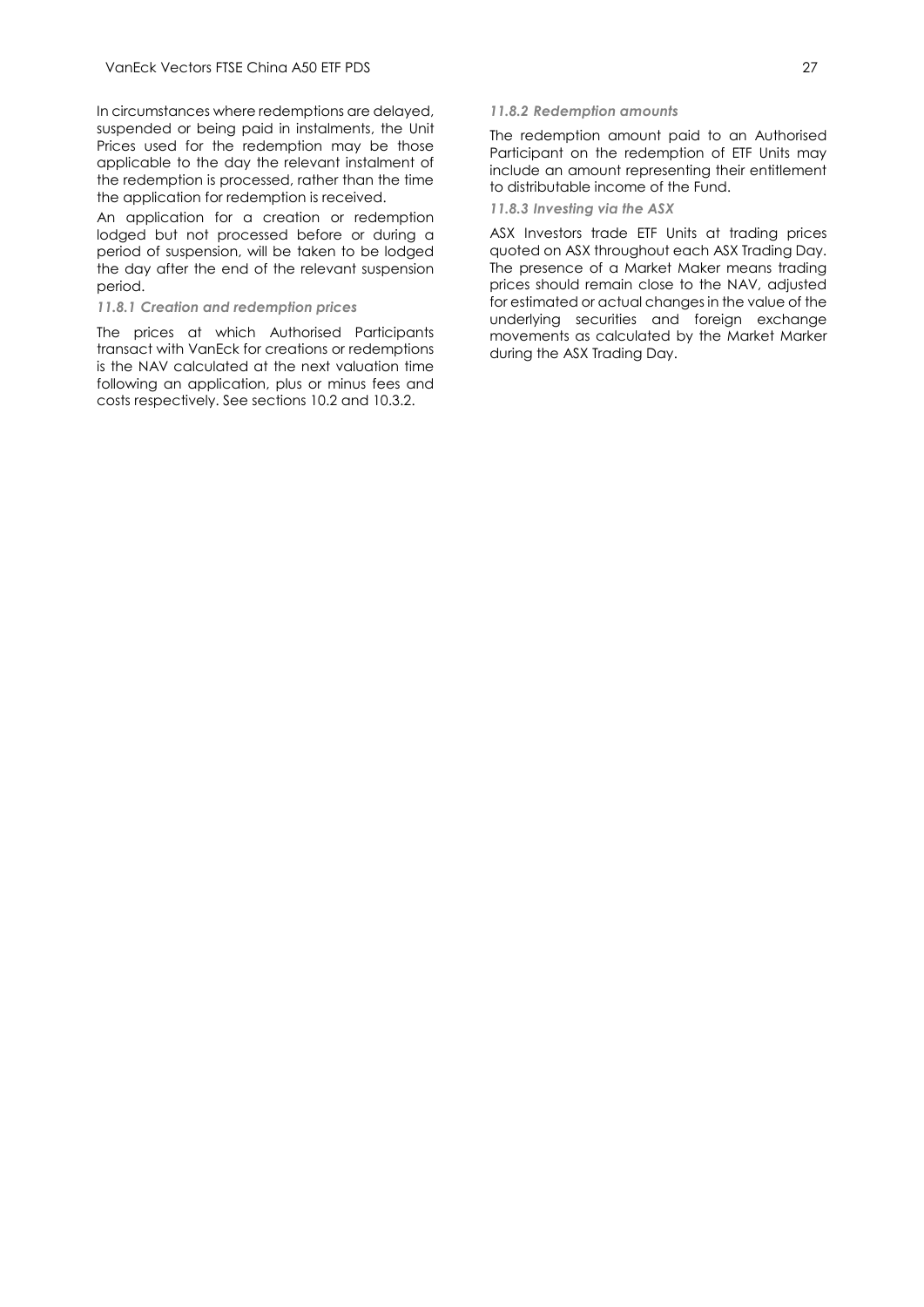# <span id="page-28-0"></span>12 Dividends

#### **12.1 Payment of dividends**

You may earn income from the Fund paid in the form of dividends. A dividend may comprise dividends received by the Fund, interest, other income and realised capital gains.

We will provide details in advance of any dividends to be paid by the Fund via the ASX Market Announcements Platform. We do not guarantee that dividends will be paid.

The amount of any dividend will vary between periods and in some cases we may decide not to pay a dividend.

To reduce any capital gains tax liability for ASX investors due to redemptions by Authorised Participants, the AP's redemption proceeds may include a dividend comprising the realised capital gains. This means ASX Investors will generally pay less capital gains tax than they would in a comparable unlisted managed fund.

#### **12.2 Frequency of dividends**

The Fund generally pays dividends annually in July. We may pay more or fewer dividends at our discretion. Payments are usually made within 28 days after the end of the dividend period. Dividends will be paid as cash to your nominated bank account unless you elect to participate in the Dividend Reinvestment Plan.

### **12.3 Dividend Reinvestment Plan**

A Dividend Reinvestment Plan is available. If you elect to participate in the DRP the amounts of any dividends will be credited to you as additional ETF Units following relevant payment dates. You need to contact the Registrar and complete the relevant form to participate in the DRP. Contact details are in the *Corporate directory* at the front of this PDS.

Participation in the DRP is subject to the DRP Rules as determined by VanEck from time to time. A copy of the DRP Rules is available at [www.vaneck.com.au](http://www.vaneck.com.au/) or free of charge from us or the Registrar on request.

Unitholders can only elect to participate fully in the DRP where all dividends are reinvested in additional ETF Units. Partial DRP participation is not available. If no DRP election is made, dividends will be paid into a nominated Australian bank account, or held pending receipt of Australian bank account details.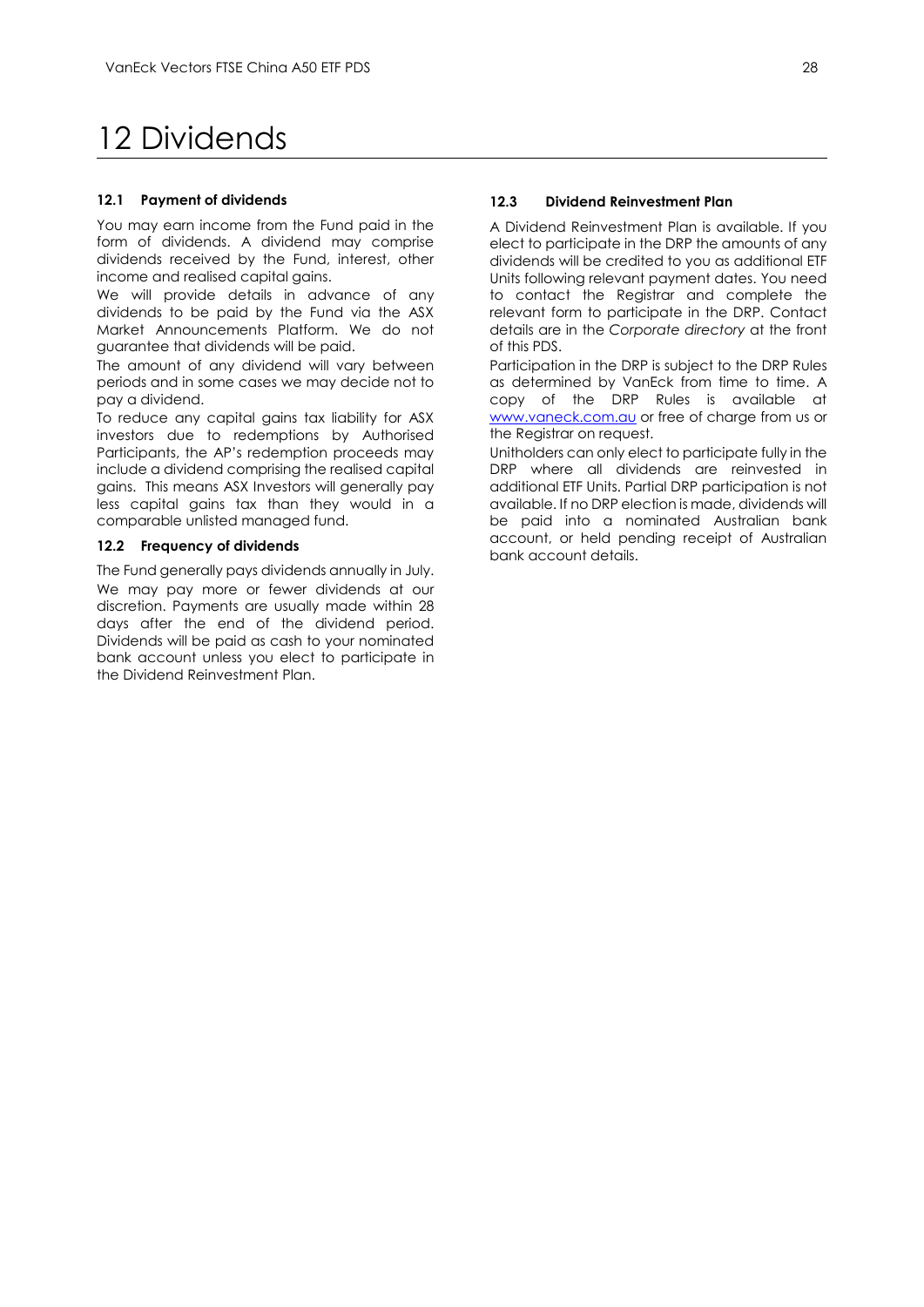<span id="page-29-0"></span>13 Tax

#### **IMPORTANT NOTICE**

**The Australian tax commentary in this PDS is provided for general information only.**

**This information is necessarily general in nature and does not take into account the specific circumstances of any person who may invest in the Fund. It should not be used as the basis upon which a decision is made to invest in the Fund.**

**Investing has tax implications that can be complex, that are particular to each investor's circumstances and that change over time. All investors should consult their own professional tax advisers before making an investment decision.**

**The taxation information in this PDS is prepared based on income tax law in force at the date of this PDS.**

#### **13.1 Taxation of Australian resident investors**

You will pay tax on your share of the Fund's income, determined at the end of each financial year. The Fund's income can include capital gains made by the Fund, which may be taxed at a discounted rate.

The Fund may incur foreign withholding tax on its income. These amounts will generally reduce the amount of Australian tax payable on any dividends you receive.

The financial year end for the Fund is 30 June. You will be provided with a tax statement after the end of each financial year during which you are invested. The tax statement will contain information you need for your tax return.

Tax may also be payable on gains made when you sell or redeem your ETF Units. These gains may benefit from discounted tax rates.

#### **13.2 TFN/ABN/Exemption**

You will be asked to provide your tax file number (**TFN**) or Australian Business Number (**ABN**) or claim an exemption in relation to your investment in the Fund. There are strict guidelines that govern the use and storage of TFNs.

There is no obligation to provide a TFN or ABN. However, if no TFN or ABN is provided and no exemption is claimed, tax will be withheld from any dividends at the highest marginal rate and remitted to the Australian Taxation Office (**ATO**). These amounts will be credited to you when you lodge your tax return.

#### **13.3 Taxation of Foreign Investors**

Tax may be withheld from your dividends and remitted to the ATO.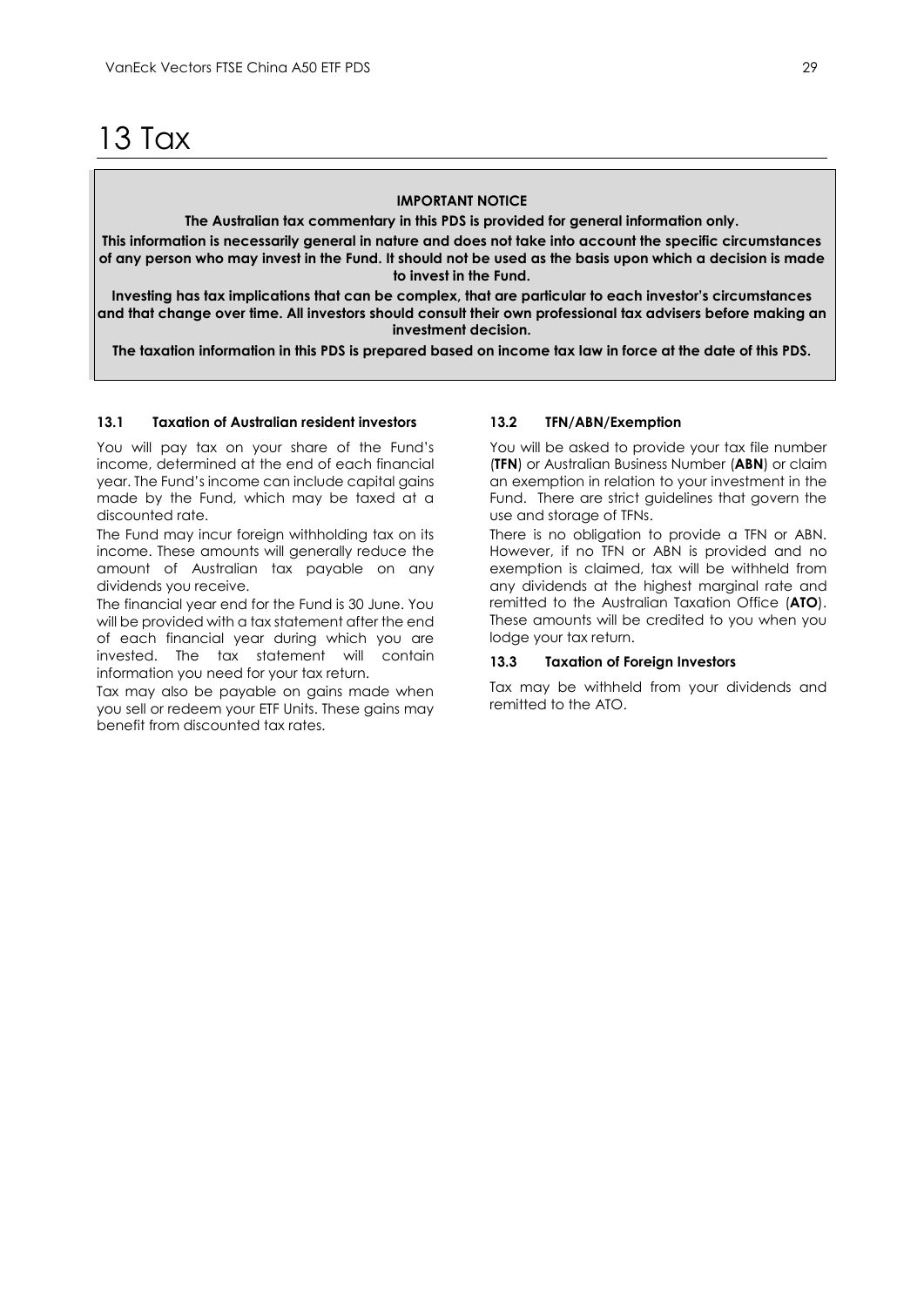# <span id="page-30-0"></span>14 Other information you need to know

#### **14.1 VanEck's powers and duties as Responsible Entity**

The powers and duties of the Responsible Entity are determined by the Constitution for the Fund, the *Corporations Act* and general trust law.

The duties of VanEck in relation to the Fund under the *Corporations Act* include:

- o act honestly;
- o exercise the degree of care and diligence that a reasonable [person](http://www.austlii.edu.au/au/legis/cth/consol_act/ca2001172/s761a.html#person?stem=0&synonyms=0&query=601FC) would exercise if they were in VanEck's position;
- o act in the best interests of Unitholders and, if there is a conflict between their interests and VanEck's interests, give priority to Unitholders' interests;
- o ensure that property in the Fund is clearly identified as property of the Fund and held separately from property of VanEck, property of the Custodian and property of any other fund, except as permitted by the Corporations  $A \cap$ <sup>+</sup>
- o ensure that the assets in the Fund are valued at regular intervals;
- o ensure that payments out of the Fund's property are made in accordance with the Constitution and the Corporations Act; and
- o report to ASIC any significant breach of the Corporations Act in relation to the Fund which has had, or is likely to have, a materially adverse effect on the interests of Unitholders.
- o We will work with our external service providers  $t^{\circ}$
- o manage income and monitor the expenses of the Fund and arrange for payments to creditors of the Fund;
- o determine and arrange payment of dividends in respect of the Fund and administer dividend and taxation statements and notifications;
- o process and administer creation and redemption transactions in relation to the Fund;
- o co-ordinate and manage communications with ASX in relation to the ongoing admission to trading status of the ETF Units on ASX and communicate with ASIC and other regulators as appropriate in relation to the Fund;
- o address and respond to investor and Unitholder complaints requirements;
- o co-ordinate Unitholder updates and reports, resolutions and Unitholder meetings and attend to issues in relation to the Constitutions as appropriate;
- o prepare, maintain and implement policies in respect of the operation of the Fund including a compliance plan, Unit Pricing Policy, proxy voting policy and DRP Rules; and
- o market and promote the Fund, providing information and support as appropriate to

Authorised Participants, Market Makers and Brokers.

# **14.2 The Constitution**

VanEck's responsibilities and obligations and Unitholders' rights are governed primarily by the Constitution, the *Corporations Act* and this PDS. The terms and conditions of the Constitution are binding on each Unitholder and all persons claiming through them respectively, as if the Unitholder or person were a party to the Constitution.

Under the Constitution, VanEck has all the powers of a natural person, corporation, trustee or Responsible Entity in respect of the operation of the Fund. The Constitution gives VanEck the right to be paid fees and expenses from the Fund and governs matters such as the rights of Unitholders, conducting Unitholder meetings, the creation and redemption of ETF Units and unit pricing, as well as what happens when the Fund is terminated. We will provide potential investors and Unitholders with a paper copy of the Constitution on request.

Some of the more important provisions of the Constitution are outlined below:

# *14.2.1 Beneficial interest*

An ETF Unit confers a beneficial interest in the assets of the Fund to the Unitholder but not an entitlement or interest in any particular part of the Fund or any particular asset.

#### *14.2.2 Reimbursement of expenses*

VanEck is indemnified and entitled to be reimbursed out of, or paid from, the assets of the Fund for all liabilities, losses and expenses incurred in relation to the proper performance of its duties as Responsible Entity of the Fund. VanEck has the power to appoint an agent, or otherwise engage a person, to do anything that it is authorised to do in connection with the Fund. For the purpose of determining whether VanEck has properly performed its duties as Responsible Entity, VanEck is not liable for any loss unless the loss is caused by our fraud, negligence or breach of trust without due care.

# *14.2.3 Retirement of VanEck as Responsible Entity*

Generally, VanEck may retire as Responsible Entity of the Fund by calling a meeting of the Fund's Unitholders to enable them to vote on a resolution to choose a company to be the new Responsible Entity. VanEck may be removed from office by an extraordinary resolution (that is 50% of the total interests that can be voted) passed at a meeting of Unitholders, in accordance with the *Corporations Act*. VanEck may retire or be removed as Responsible Entity in certain other circumstances prescribed under the *Corporations Act*.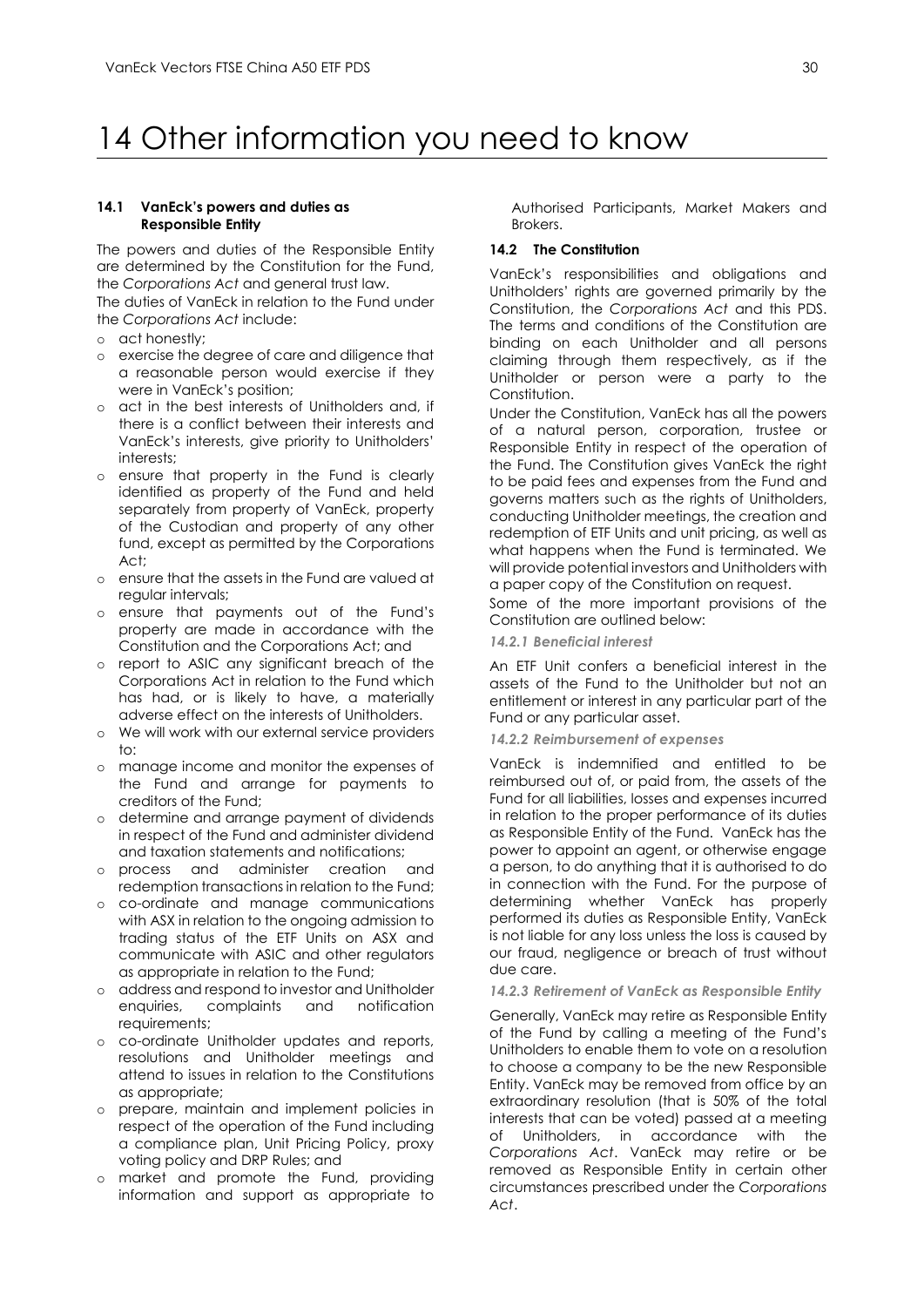#### *14.2.4 Limitation of liability of Unitholders*

The rights and obligations of Unitholders are governed by the Constitution and this PDS, but are also affected by the *Corporations Act*, exemptions and declarations issued by ASIC, and the general law relating to trusts. The Constitution states that Unitholders' liability is limited to the amount subscribed or agreed to be subscribed for ETF Units by the Unitholder. However, the courts are yet to determine the effectiveness of provisions of this kind.

#### *14.2.5 Meeting of Unitholders*

VanEck may convene a meeting of Unitholders at any time in accordance with the Constitution and *Corporations Act*. Examples of circumstances where meetings may be called include to approve certain amendments to the Constitution or (if required by law) to wind up the Fund.

Unitholders also have limited rights to call meetings and have the right to vote at any Unitholder meetings in accordance with the Constitution and *Corporations Act*. Except where the Constitution or *Corporations Act* provides otherwise, a resolution of Unitholders must be passed by Unitholders who hold ETF Units exceeding 50% in value of the total value of all ETF Units held by Unitholders who vote on the resolution. A resolution passed at a meeting of Unitholders held in accordance with the Constitution binds all Unitholders.

#### *14.2.6 Limitation of liability and indemnity of VanEck*

In general, VanEck may act in good faith on the opinion of, advice of and information obtained from, advisers and experts. VanEck is indemnified out of the assets of the Fund against any expenses, loss, costs, damages and liabilities that may be incurred in properly performing any of its duties or prosecuting or defending any action or suit in connection with the Fund, other than if it arises out of its fraud, breach of trust or negligence.

Subject always to any liability which the *Corporations Act* might impose on VanEck, so long as it acts without fraud, negligence or breach of trust, it is not liable in equity, contract, tort or otherwise to Unitholders for any loss suffered in any way relating to the Fund. VanEck's liability to any person in respect of the Fund is limited to our actual indemnification from the assets of the Fund for that liability.

#### *14.2.7 Borrowings*

Under the Constitution, VanEck has the power to enter into borrowing arrangements on behalf of the Fund and grant security over the assets in the Fund in favour of a lender. This may involve delivering some of the securities in the portfolio to the lender as collateral for repayment of the loan in accordance with usual commercial borrowing arrangements. The costs of any borrowing are borne by the Fund. See 10.3.2.

#### *14.2.8 Amendments to the Constitution*

VanEck may amend the Constitution from time to time, subject to the provisions of the Constitution and the *Corporations Act*. Generally, VanEck can only amend the Constitution where we reasonably consider that the change will not adversely affect the rights of Unitholders. Otherwise the Constitution can only be amended if approved at a meeting of Unitholders by special resolution.

#### *14.2.9 Termination of the Fund*

VanEck may wind up the Fund at any time in accordance with its Constitution, the *Corporations Act* and general trust law. Following winding up, the net proceeds will be distributed to Unitholders.

#### *14.2.10 Compulsory redemption of ETF Units*

In certain circumstances under the Constitution, VanEck may compulsorily redeem some or all of the ETF Units issued to a Unitholder, including where we believe ETF Units are held in breach of the Constitution or an applicable law or regulation, or the holding will otherwise adversely affect the Fund in any material way. We are required under the Constitution to provide a Unitholder with 60 days' notice of a compulsory redemption of some or all of their Units (except in circumstances where the Unitholder is not entitled to hold Units under an applicable law, in which case we will provide 3 days' notice).

#### *14.2.11 ASX Investor redemptions*

ASX Investors will normally sell their ETF Units by trading on ASX and will not have a right to redeem their ETF Units with the Fund directly. However, the Constitution of the Fund provides that if ETF Units are suspended from trading on ASX for more than 5 consecutive ASX Trading Days, ASX Investors will have the right to directly redeem their ETF Units for cash unless:

- o the Fund has been terminated;
- o the Fund is not a liquid scheme; or
- o VanEck has suspended the redemption of ETF Units on the basis of a determination that it is reasonable and in the best interests of Unitholders to do so.

#### **OTHER INFORMATION**

#### **14.3 Compliance plan**

VanEck has lodged a compliance plan for the Fund with ASIC, which sets out the key measures that we take to ensure that we comply with the *Corporations Act* and the Constitution of the Fund in relation to the operation of the Fund. Each year VanEck's compliance with the compliance plan is independently audited, as required by the *Corporations Act* and the auditor must not be the auditor of the scheme's financial statements but may be from the same firm. The auditor's report is lodged with ASIC.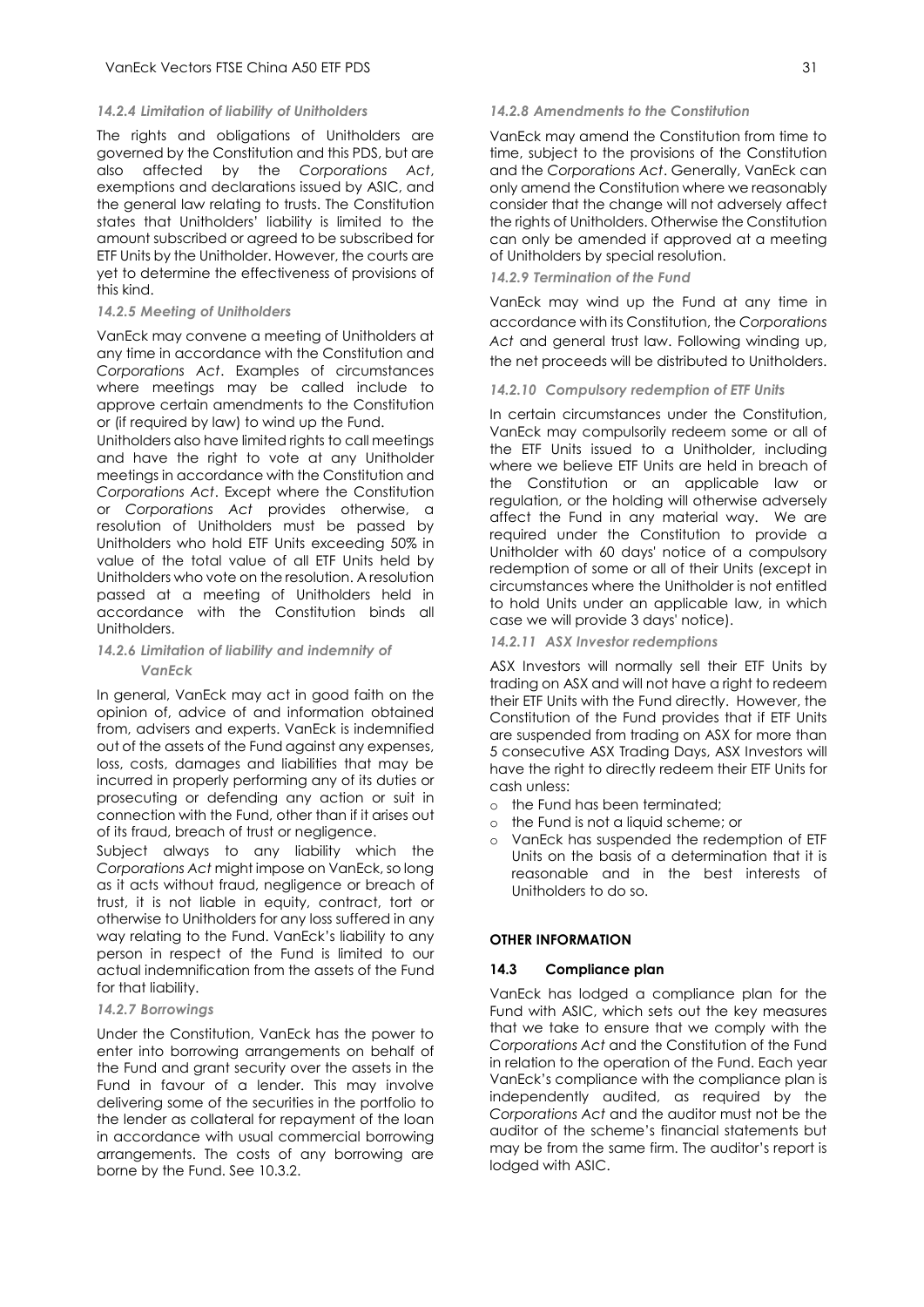# **14.4 Compliance committee**

VanEck has a compliance committee which comprises at least three members, of which the majority are external members. The compliance committee monitors VanEck's compliance with the Fund's compliance plan, assess the adequacy of the compliance plan and report breaches of the Constitution and the *Corporations Act* to the directors of VanEck, and in some circumstances to  $A$ SI $C$ .

# **14.5 Settlement via CHESS**

All transactions by ASX Investors will be settled via CHESS in accordance with the ASX Rules. Settlement generally occurs on the second ASX Trading Day after the effective trade date (T+2) in line with the relevant ASX Rules.

### **14.6 Market Maker**

Under the AQUA Rules, VanEck is required to facilitate an orderly and liquid market in the Fund. To do this we may appoint more than one Market Maker to act as a buyer and seller to the secondary market (ASX). A Market Maker may create and redeem ETF Units and may also provide buy and sell prices for ETF Units on ASX, while potentially also hedging their underlying positions.

# **14.7 Related party contracts**

At the date of this PDS VanEck has arrangements in place with VanEck Australia Pty Ltd, a related party from the VanEck group of companies, for business administration, sales and marketing and support services. Where related parties receive a financial benefit, those payments are made out of the management costs and are not an additional cost incurred by Unitholders. Such arrangements are entered into on arms' length commercial terms after considering the requirements of VanEck's conflicts of interest policy.

### **14.8 Index license**

VanEck has obtained a license to use the Reference Index from FTSE. Please refer to section 8 for more details about the Reference Index and the Index Providers. FTSE has given and as at the date of this PDS has not withdrawn their consent to the statements in section 8 of this PDS.

### **14.9 Custodian and Fund Administrator**

VanEck has appointed State Street Australia Limited as the Custodian and Fund Administrator of the Fund. State Street acts through its parent company State Street Bank and Trust Company as the Global Custodian for the Fund (collectively 'State Street').

State Street also provides certain fund administration services, such as fund accounting and unit pricing for the Fund.

State Street has not been involved in any way in the preparation of this PDS and are named only for information purposes.

# **14.10 Registrar**

VanEck has appointed Link Market Services Limited ('**Link**') as Registrar to maintain Unitholder records such as quantity of ETF Units held, TFN and details of participation in the DRP. The Registrar can be contacted as follows:

> Locked Bag A14 Sydney South, NSW, 1235 Telephone: 1300 68 38 37

Link has had no involvement in the preparation of any part of this PDS other than being named as the Registrar for the Fund. Link has not authorised or caused the issue of and expressly disclaims and takes no responsibility for any part of this PDS.

### **14.11 Continuous disclosure**

VanEck will comply with the continuous disclosure obligations in the *Corporations Act* as if the Fund is an unlisted disclosing entity. Copies of documents lodged with ASIC in relation to the Fund may be obtained from, or inspected at, an ASIC office. The continuous disclosure obligations require us to make certain information available to Unitholders.

# **14.12 Annual report**

A copy of the annual financial report, the annual directors' report and the auditor's report on the annual financial report for the Fund will be made available at [www.vaneck.com.au](http://www.vaneck.com.au/) at the same time they are filed with ASIC each year.

# **14.13 Interest on cash held in the Fund**

In circumstances where the Fund holds cash, any interest earned on those amounts will be retained for the benefit of all Unitholders in the Fund. For example, the Fund may hold cash pending the purchase of securities for a cash-only application or payment of cash-only redemption proceeds.

Cash may also be held by the Registrar on behalf of the Fund immediately pending the payment of a dividend. Any interest earned on such cash will be retained by the Registrar.

### **14.14 Investor identification and verification**

VanEck and the Registrar have investor identification and verification procedures (ID Procedures) in place to manage risks associated with fraud and unauthorised transactions. In addition, under *Anti-Money Laundering and Counter Terrorism Financing* (AML/CTF) legislation, we are required to establish and enforce appropriate risk control programs with accompanying ID Procedures and transaction monitoring procedures.

Our ID Procedures require Authorised Participants to provide satisfactory proof of identity which must be verified before an application for a creation or redemption of ETF Units can be accepted. The ID Procedures may also require us, from time to time, to verify that information or request additional identification or related information from the Authorised Participant, before we can process a requested transaction on their behalf.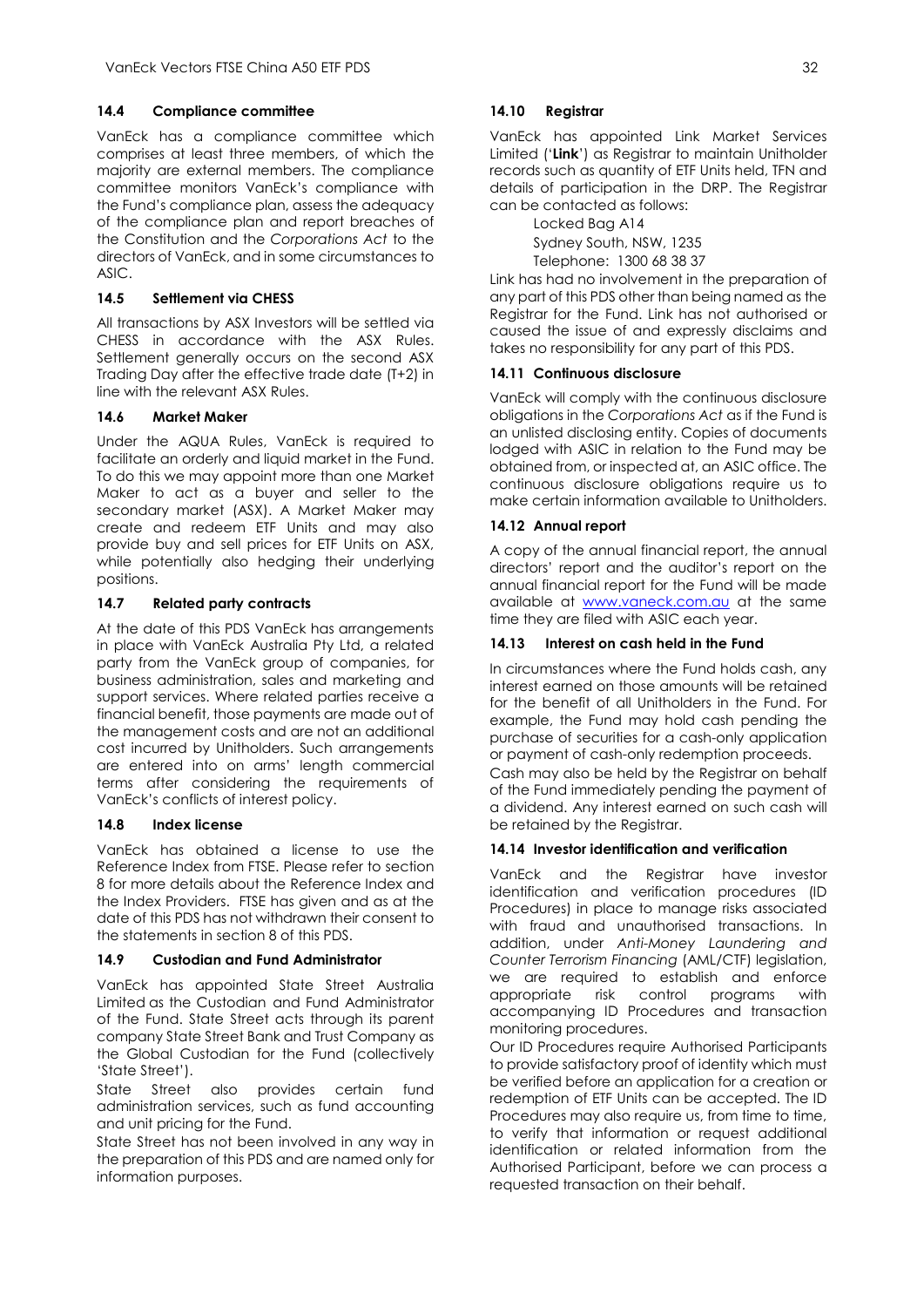Please contact us to obtain a copy of the investor identification form which sets out further details of the information and identification that is required. Failure to provide all the information requested may cause your application to be delayed or rejected. We do not accept any liability for any loss you may incur (whether by delay in acceptance of an application, transaction processing or otherwise), arising from the application of our ID Procedures.

#### **14.15 The U.S. Foreign Account Tax Compliance Act (FATCA) and Common Reporting Standard (CRS)**

Investments in the Fund may be subject to information collection and reporting for the purposes of compliance with FATCA and the intergovernmental agreement between the US Government and the Australian Government in respect of FATCA (**IGA**).

FATCA is a US law which impacts investors worldwide. FATCA attempts to minimise US income tax avoidance by US persons investing in foreign assets, including through their investments in foreign financial institutions. FATCA requires foreign financial institutions outside the US, including banks and fund managers, to provide information to the US tax authority, the US Internal Revenue Service (**IRS**), regarding their US accounts, including US account holders and US unitholders, or incur 30% withholding tax in the US.

Australia and the US entered into the IGA in April 2014 which allows Australian financial institutions to report information to the ATO rather than the IRS and generally removes the requirement for FATCA withholding tax to be deducted. The Fund is registered for FATCA purposes and will comply with FATCA requirements.

There are similar information collection and reporting obligations under the CRS in respect of other countries.

#### **14.16 Complaints**

VanEck has arrangements in place for handling complaints. If you have a complaint regarding the Fund or our services, please contact us either by phone or in writing. Our procedures ensure that we deal with complaints as soon as possible. We will acknowledge any complaint made in writing immediately on receipt and provide a written response within 45 days. Complaints should be directed to:

> Complaints Officer VanEck Investments Limited Aurora Place, Level 4 88 Phillip Street, Sydney NSW 2000 Telephone: (02) 8038 3300

> Email[: complaints@vaneck.com.au](mailto:complaints@vaneck.com.au)

If we are unable to resolve the complaint or you are dissatisfied with the outcome you can contact an independent external dispute resolution service to assist resolve the complaint. The Australian Financial Complaints Authority (AFCA) is an independent body approved by ASIC to

consider complaints.

In order for a complaint to be considered by AFCA, the claim must not exceed \$1,000,000. The maximum amount per claim that may be awarded by an AFCA Decision Maker for complaints relating to VanEck's funds (not including awards of costs or interest) is \$500,000.

AFCA can be contacted as follows:

Online: www.afc.org.au Email: info@afc.org.au Phone: 1800 931 678 Mail: GPO Box 3 Melbourne VIC 3001

### **14.17 Privacy Notice**

This Privacy Notice informs Authorised Participants and ASX Investors how your personal information may be collected, stored, used and disclosed if you invest in the Fund.

VanEck and the Registrar may collect, hold and use your personal information in order to process applications, administer your investment, comply with relevant laws and provide you with services related to the investment and with information about other products and services offered by or through VanEck, in accordance with VanEck's Privacy Policy.

If you do not provide the personal information required to open a Broker account and invest, your investment application may not be processed.

For example your information may be used to:

- o ensure compliance with all applicable regulatory or legal requirements. This includes the requirements of ASIC, ATO, AUSTRAC, ASX and other regulatory bodies or relevant exchanges including requirements under the Corporations Act and superannuation law; and
- o ensure compliance with the Anti-Money Laundering and Counter-Terrorism Financing Act.

VanEck may be required to disclose some or all of your personal information, for certain purposes to:

o our service providers, related bodies corporate or other third parties for the purpose of account maintenance and administration and the production and mailing of statements, such as share registries, custodians, accountants and auditors of the Fund and certain software providers related to the operational management and settlement of the ETF Units and fraud monitoring.

We may also disclose your personal information to other external service providers (including companies conducting market research) who assist us in:

o marketing products and services to you; and o improving customer service.

This is to keep you informed of VanEck products and services. If you apply for ETF Units, you agree to be contacted for these purposes.

The third parties to whom we may disclose your personal information (listed in the bullet points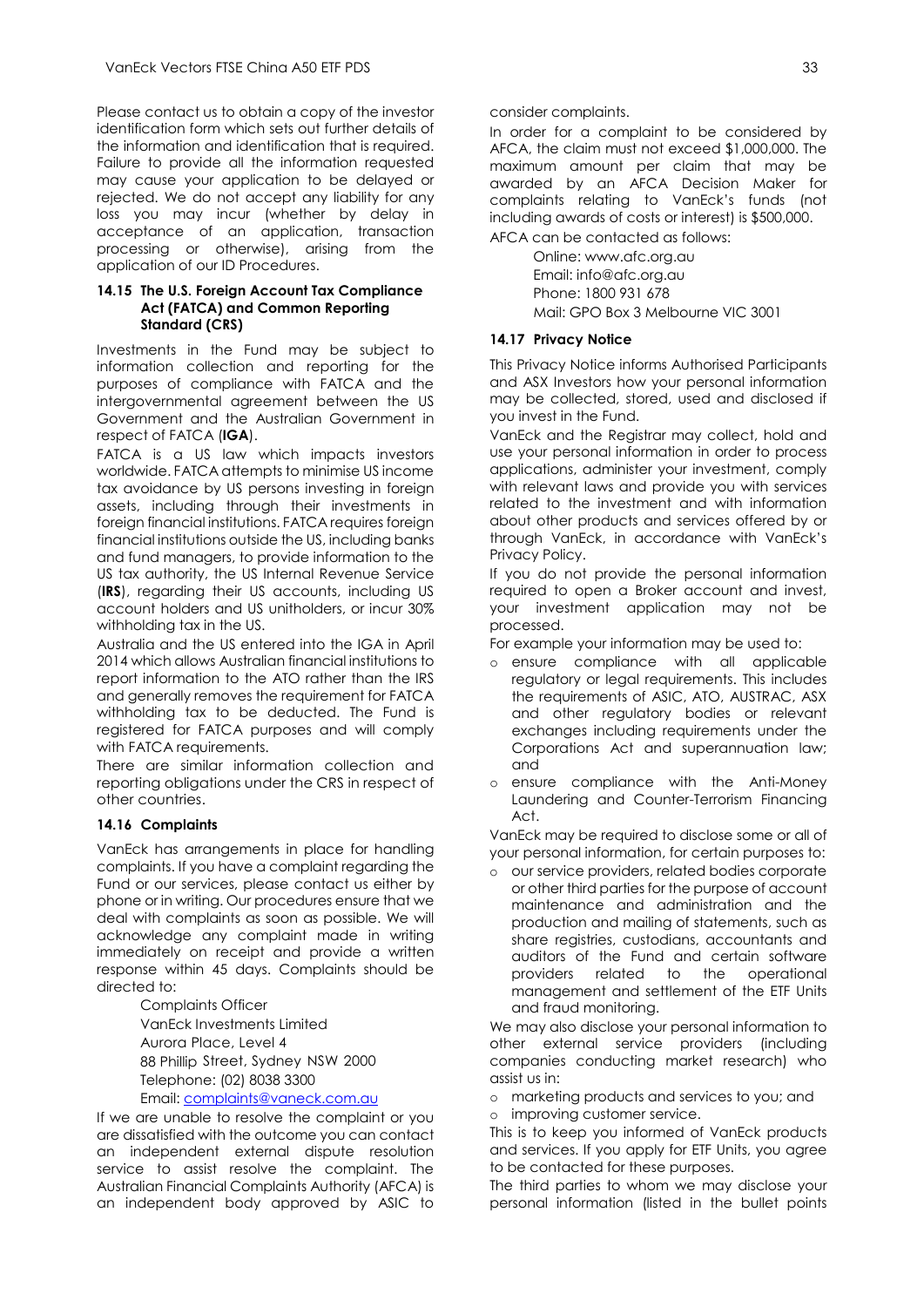above) may be located overseas, including in the United States.

If you do not wish to receive marketing communications from us or our associates, including by email, please contact us at [privacy@vaneck.com.au.](mailto:privacy@vaneck.com.au)

VanEck's Privacy Policy contains information about how you may complain about a breach of your privacy and how we will deal with such a complaint.

You can obtain a full copy of VanEck's Privacy Policy at [www.vaneck.com.au](http://www.vaneck.com.au/) or we will send you a paper copy free of charge on request.

To access, update or seek correction of your personal information, please speak to your Broker or contact the Registrar directly on 1300 68 38 37 (toll free), or in writing addressed to:

Link Market Services Limited

Locked Bag A14,

Sydney South, NSW, 1235.

#### **14.18 ASIC Relief**

*14.18.1 Exemption – Unequal treatment in withdrawal from an AQUA exchange traded fund*

ASIC has granted Class Order relief under section 601QA of the Corporations Act from the equal treatment requirement in section 601FC(1)(d), to the extent necessary to allow the Responsible Entity to not treat Unitholders equally to the extent that it restricts withdrawals from the Fund to Authorised Participants that are tax resident in Australia.

For the purposes of this relief, except in exceptional circumstances, only Australian tax resident Authorised Participants may withdraw from the Fund, but other Unitholders may sell their ETF Units on the ASX. However, if ETF Units are suspended from trading on ASX for more than 5 consecutive ASX Trading Days, Unitholders will have a right to withdraw from the Fund and receive payment for their ETF Units in money within a reasonable time of request unless:

- o the Fund is being wound-up;
- o the Fund is not liquid as defined in subsection 601KA(4) of the *Corporations Act*; or
- o the Responsible Entity has suspended the redemption of ETF Units in accordance with the Constitution.
- *14.18.2 Declaration – relevant interest in ETF assets*

ASIC has granted Class Order relief under section 655A(1) and section 673(1) of the Corporations Act by modifying section 609 of the Corporations Act to ensure that the ability to lodge a redemption request under the redemption facility offered by an ETF does not by itself give Authorised Participants a relevant interest in the securities held by the Fund for the purposes of Chapter 6 of the Corporations Act. The instrument clarifies that those relevant interests do not need to be taken into account by investors in relation to their

obligations under the takeover regime in the Corporations Act. The ASIC relief applies while the ETF Units are able to be traded on ASX. The relief will not apply once the Authorised Participant has made a redemption application in respect of the ETF Units.

This relief will apply to the Fund which, at the date of this PDS, employ investment strategies, the implementation of which would not be likely to lead to the scheme property of the Fund including securities in a class of securities that (a) would represent more than 10% by value of scheme property; and (b) were, or would result in the Responsible Entity having a relevant interest in, securities in a listed company, an unlisted company with more than 50 members, a listed body that is formed or incorporated in Australia or a listed scheme.

For the purposes of this relief, we confirm that the investment strategies for the Fund is to make investments that are expected to result in the value of a ETF Unit changing in proportion to the value of the Reference Index, ignoring the effect of fees and other costs (including taxes) in relation to the Fund.

#### *14.18.3 Declaration – Substantial Interest and Beneficial Tracing*

ASIC has granted Class Order relief under section 673(1) of the *Corporations Act* by notionally inserting section 671AA and modifying sections 671B and 672B of the *Corporations Act* in relation to the substantial holding notice regime in the Corporations Act for all AQUA products. Under the relief, an Authorised Participant who holds ETF Units will be taken to have a relevant interest in the underlying securities of the Fund as if the Authorised Participant had made a withdrawal request in relation to all their ETF Units, with the number and classes of underlying securities transferred to the Authorised Participant being those most recently disclosed by the Responsible Entity to the Authorised Participant in relation to a withdrawal request for an ETF Unit. This relief will not apply to the extent an Authorised Participant actually makes a withdrawal request in respect of ETF Units. The general effect of this relief, provided that certain conditions are met, is that Authorised Participants who hold ETF Units can calculate their relevant interests in the underlying securities of the Fund for the purposes of Chapter 6C of the *Corporations Act* on the basis of the portfolio of securities relevant to a redemption which is published daily at [www.vaneck.com.au](http://www.vaneck.com.au/)

Authorised Participants will need to carefully consider their notification and disclosure requirements under the *Corporations Act* in respect of the Fund pursuant to ASIC's Class Order*.*

#### *14.18.4 Periodic Statements*

ASIC has granted relief under sections 1020F(1)(a) and 1020F(1)(c) of the Corporations Act so that where the Responsible Entity is not aware of the price at which ETF Units are transferred, periodic statements are not required to disclose amounts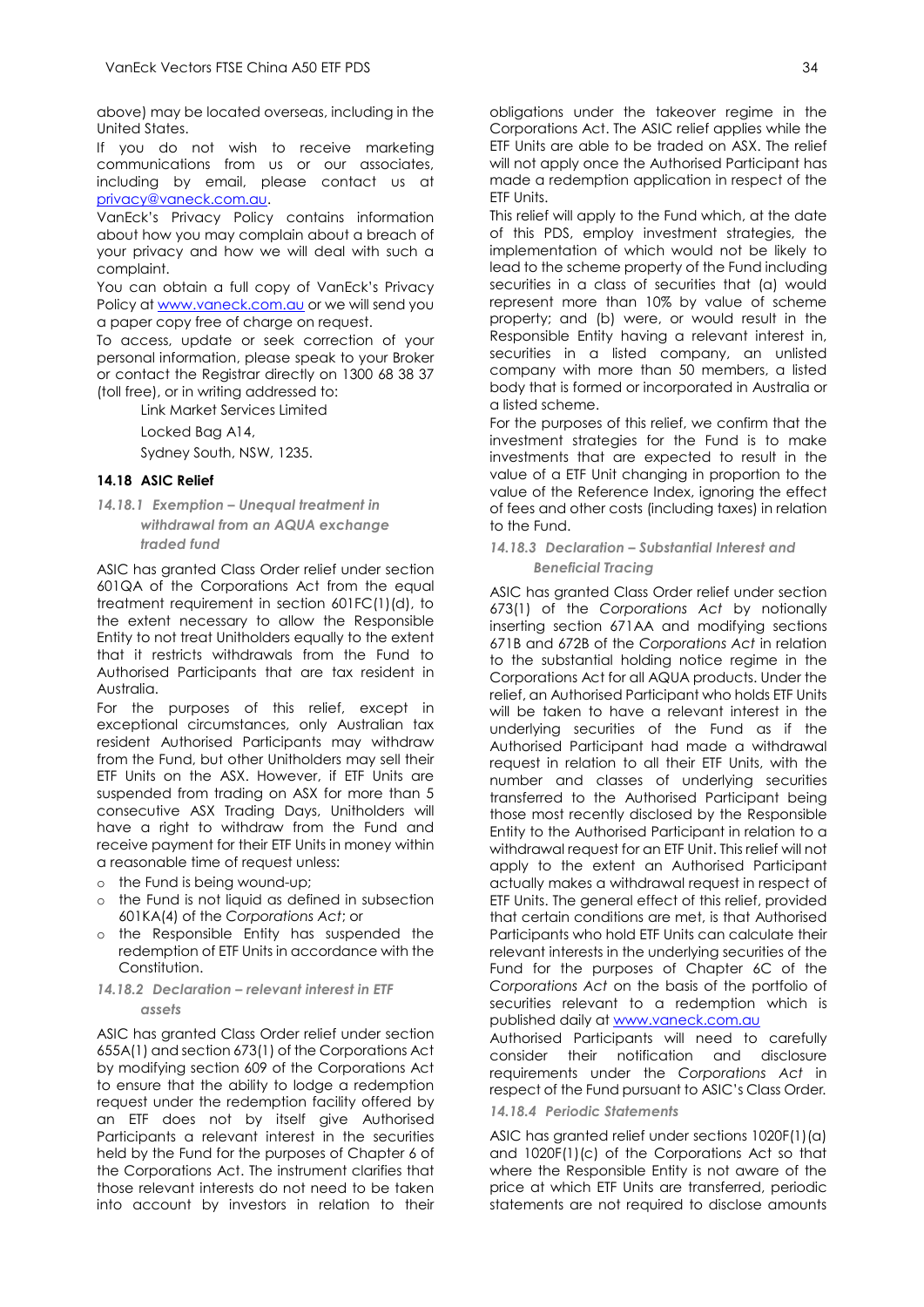paid in relation to a transfer of ETF Units or the return on investment during the reporting period (provided that the return on investment is not able to be calculated by the Responsible Entity and the periodic statement explains why this information is not included and describes how it can be obtained or calculated). The periodic statement will itemise transactions by disclosing the date of transfer and whether the Unitholder acquired or disposed of ETF Units and the number of ETF Units transferred, and will explain why prices of ETF Units for transfers and the total dollar value of transfers have not been included. The periodic statement will also include performance information of the Fund relative to the investment objectives over one and five year periods. The ASIC Class Order relief applies while the relevant ETF Units are able to be traded on ASX.

#### *14.18.5 Ongoing disclosure relief*

.

ASIC has granted Class Order relief under section 1020F(1) of the *Corporations Act* from the ongoing disclosure requirements in section 1017B on condition that the Responsible Entity complies with the continuous disclosure requirements in section 675 of the *Corporations Act* as if the Fund were an unlisted disclosing entity. The Responsible Entity will comply with the continuous disclosure requirements of the *Corporations Act* as if the Fund were an unlisted disclosing entity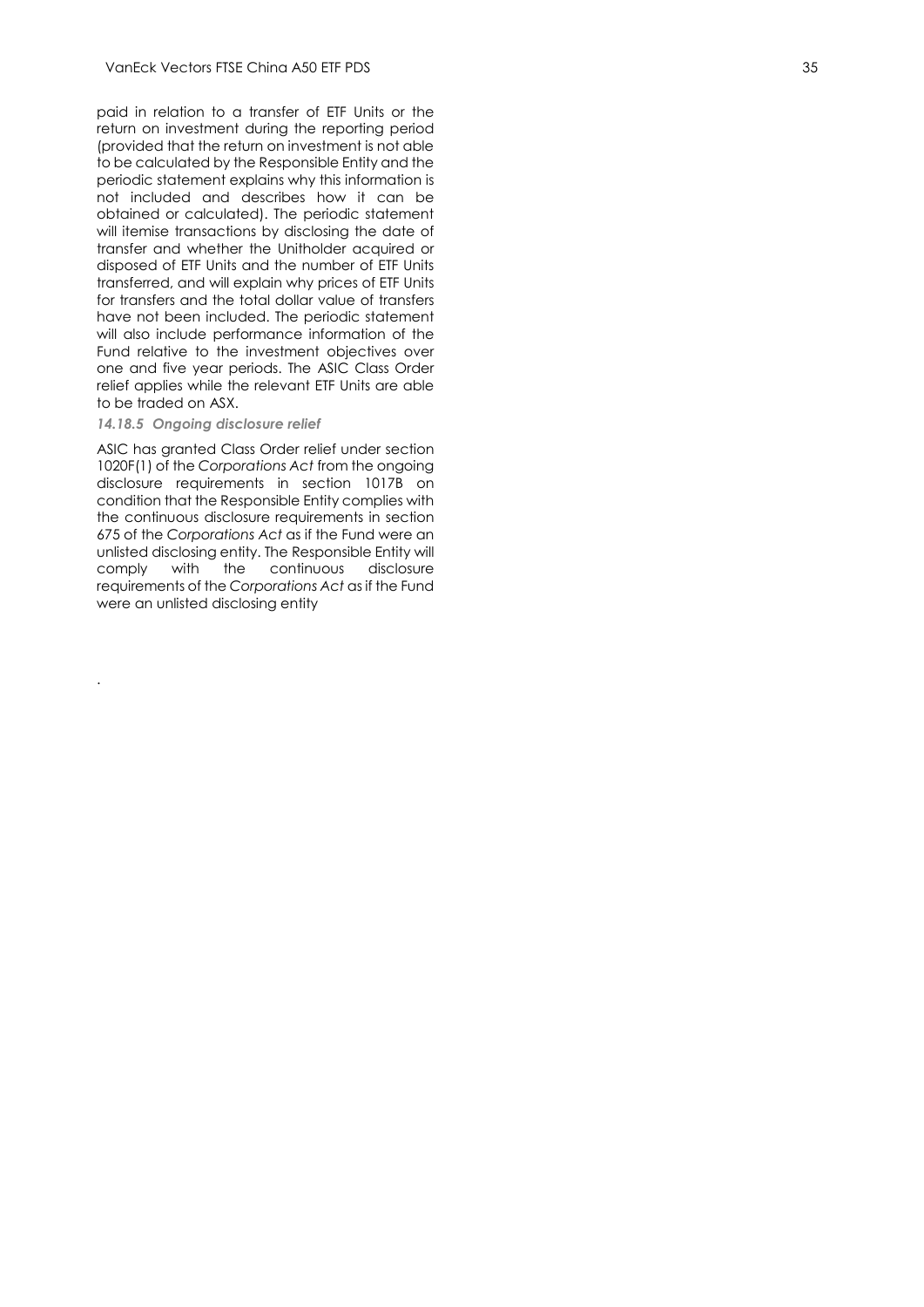# <span id="page-36-0"></span>Glossary of terms

| <b>Term</b>                            | <b>Meaning</b>                                                                                                                                                                                                                                                                                                                                                      |
|----------------------------------------|---------------------------------------------------------------------------------------------------------------------------------------------------------------------------------------------------------------------------------------------------------------------------------------------------------------------------------------------------------------------|
| <b>AP Procedures</b>                   | The procedures for transacting with VanEck in relation to the Fund as<br>agreed in writing with Authorised Participants from time to time.                                                                                                                                                                                                                          |
| <b>Application Form</b>                | The application form for use by Authorised Participants to request<br>creations and redemptions of ETF Units attached to the AP Procedures or<br>available by phoning +61 2 8038 3317.                                                                                                                                                                              |
| <b>AQUA Rules</b>                      | Schedule 10A of the ASX Operating Rules and related rules and<br>procedures, as amended, varied or waived from time to time.                                                                                                                                                                                                                                        |
| A-shares                               | A-shares are shares of mainland China-based companies traded on the<br>two Chinese stock exchanges, SSE and SZSE and are denominated in<br>RMB. A-shares were historically only available for purchase by Chinese<br>citizens because China restricts foreign investment. Select foreign<br>institutions can now purchase A-shares including via the RQFII program. |
| <b>ASIC</b>                            | The Australian Securities and Investments Commission                                                                                                                                                                                                                                                                                                                |
| <b>ASX</b>                             | The Australian Securities Exchange operated by ASX Limited.                                                                                                                                                                                                                                                                                                         |
| <b>ASX Investors</b>                   | Unitholders who acquire ETF Units on ASX.                                                                                                                                                                                                                                                                                                                           |
| <b>ASX Rules</b>                       | The Operating Rules, Settlement Operating Rules and any other<br>applicable rules and procedures as issued, amended, varied or waived<br>by ASX Limited from time to time.                                                                                                                                                                                          |
| <b>ASX Trading Day</b>                 | A day that ASX is open for trading.                                                                                                                                                                                                                                                                                                                                 |
| <b>ATO</b>                             | The Australian Taxation Office                                                                                                                                                                                                                                                                                                                                      |
| <b>AUSTRAC</b>                         | The Australian Transaction Reports and Analysis Centre                                                                                                                                                                                                                                                                                                              |
| <b>Authorised Participant or 'AP'</b>  | A person who is a 'Trading Participant' as that term is defined in the<br>ASX Operating Rules or has engaged a Trading Participant to act on its<br>behalf to acquire and dispose of interests in the Fund and who has<br>entered into an agreement with VanEck.                                                                                                    |
| <b>Broker</b>                          | Online broker, stockbroker or financial adviser                                                                                                                                                                                                                                                                                                                     |
| <b>Business Day</b>                    | Means a day that is not a Saturday, Sunday, bank holiday or public<br>holiday in NSW, Australia, or such other day or days determined by<br>VanEck.                                                                                                                                                                                                                 |
| <b>CETF</b>                            | The ASX code for the Fund                                                                                                                                                                                                                                                                                                                                           |
| <b>CHESS</b>                           | The Clearing House Electronic Sub-register System owned and operated<br>by ASX Settlements Pty Limited, a subsidiary of ASX Limited.                                                                                                                                                                                                                                |
| China                                  | The People's Republic of China                                                                                                                                                                                                                                                                                                                                      |
| Constitution                           | The trust deed registered with ASIC establishing the managed investment<br>scheme underlying the Fund, as varied or replaced from time to time.                                                                                                                                                                                                                     |
| <b>Corporations Act</b>                | The Corporations Act 2001 (Cth)                                                                                                                                                                                                                                                                                                                                     |
| <b>Creation Unit</b>                   | The minimum number of ETF Units that must be applied for in the Fund by<br>an Authorised Participant in an application for a creation of ETF Units as<br>specified in the table in section 11.4.                                                                                                                                                                    |
| Custodian                              | State Street Australia Limited ABN 21 002 965 200                                                                                                                                                                                                                                                                                                                   |
| Dividend Reinvestment Plan or<br>'DRP' | The plan available to Unitholders to have any dividends by the Fund<br>reinvested in additional ETF Units to be credited to their account, instead<br>of receiving a cash payment to their nominated Australian bank<br>account.                                                                                                                                    |
| <b>DRP Rules</b>                       | The rules relating to a Unitholder's participation in the DRP a copy of<br>which are available at www.vaneck.com.au.                                                                                                                                                                                                                                                |
| etf                                    | Abbreviation for 'Exchange Traded Fund'.                                                                                                                                                                                                                                                                                                                            |
| <b>ETF Units</b>                       | Interests issued by the Responsible Entity in the Fund pursuant to this PDS,<br>the Fund's Constitution and the Corporations Act.                                                                                                                                                                                                                                   |
| <b>Exchange Traded Fund</b>            | An open-ended managed fund, units in which are traded on ASX under<br>the AQUA Rules, which generally tracks the value of an underlying index.                                                                                                                                                                                                                      |
| Foreign Investor                       | A person who is not an Australian resident for income tax purposes.                                                                                                                                                                                                                                                                                                 |